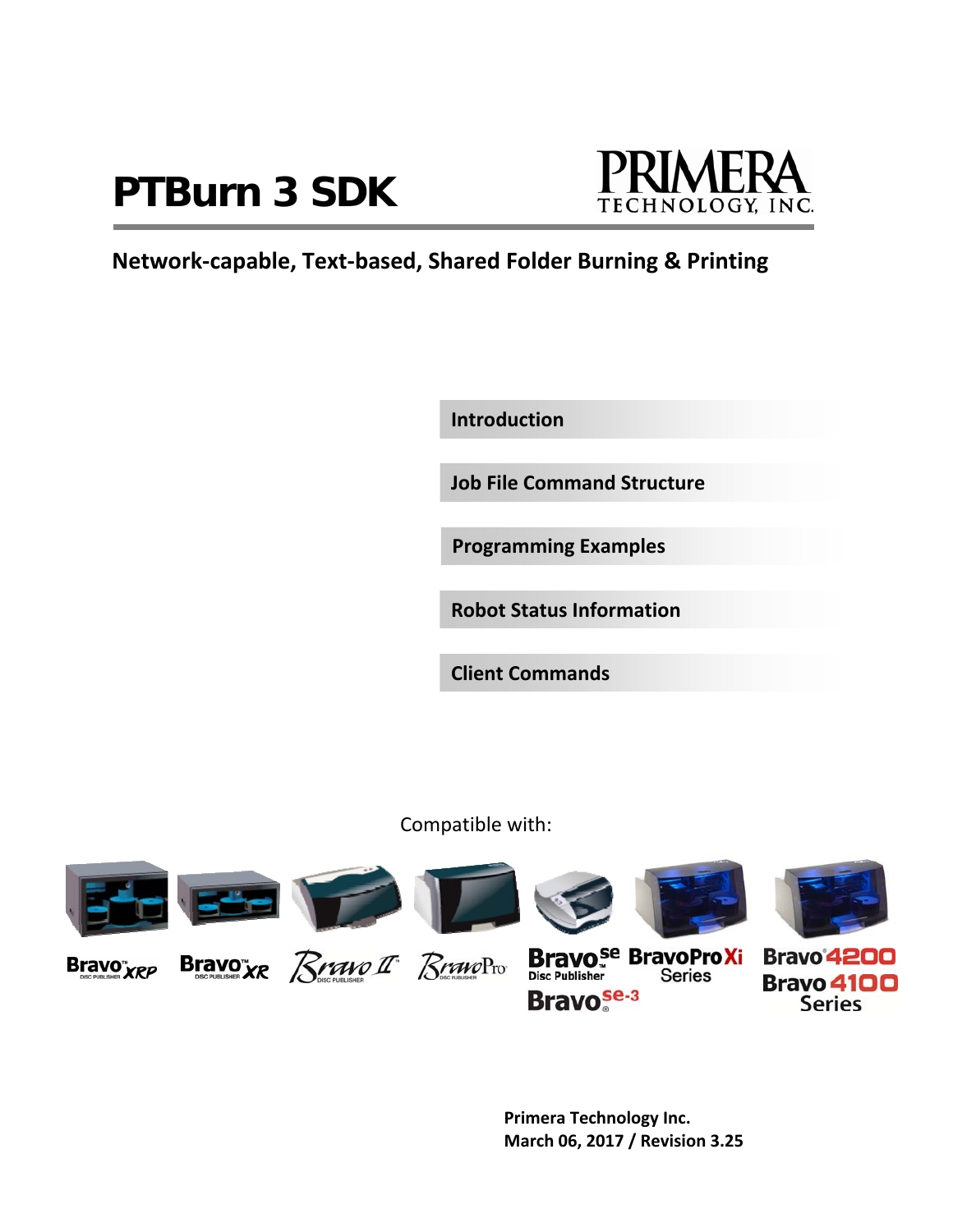| 1              |        |  |
|----------------|--------|--|
| $\overline{2}$ |        |  |
|                | 2.1    |  |
|                | 2.1.1  |  |
|                | 2.1.2  |  |
|                | 2.1.3  |  |
|                | 2.1.4  |  |
|                | 2.1.5  |  |
|                | 2.1.6  |  |
|                | 2.1.7  |  |
|                | 2.1.8  |  |
|                | 2.1.9  |  |
|                | 2.1.10 |  |
|                | 2.1.11 |  |
|                | 2.1.12 |  |
|                | 2.1.13 |  |
|                | 2.1.14 |  |
|                | 2.1.15 |  |
|                | 2.1.16 |  |
|                | 2.1.17 |  |
|                | 2.1.18 |  |
|                | 2.1.19 |  |
|                | 2.1.20 |  |
|                | 2.1.21 |  |
|                | 2.1.22 |  |
|                | 2.1.23 |  |
|                | 2.1.24 |  |
|                | 2.1.25 |  |
|                | 2.1.26 |  |
|                | 2.1.27 |  |
|                | 2.1.28 |  |
|                | 2.1.29 |  |
|                | 2.1.30 |  |
|                | 2.1.31 |  |
|                | 2.1.32 |  |
|                | 2.1.33 |  |
|                | 2.1.34 |  |
|                | 2.1.35 |  |
|                | 2.1.36 |  |
|                | 2.1.37 |  |
|                | 2.1.38 |  |
|                | 2.1.39 |  |
|                | 2.1.40 |  |
|                | 2.1.41 |  |
|                | 2.1.42 |  |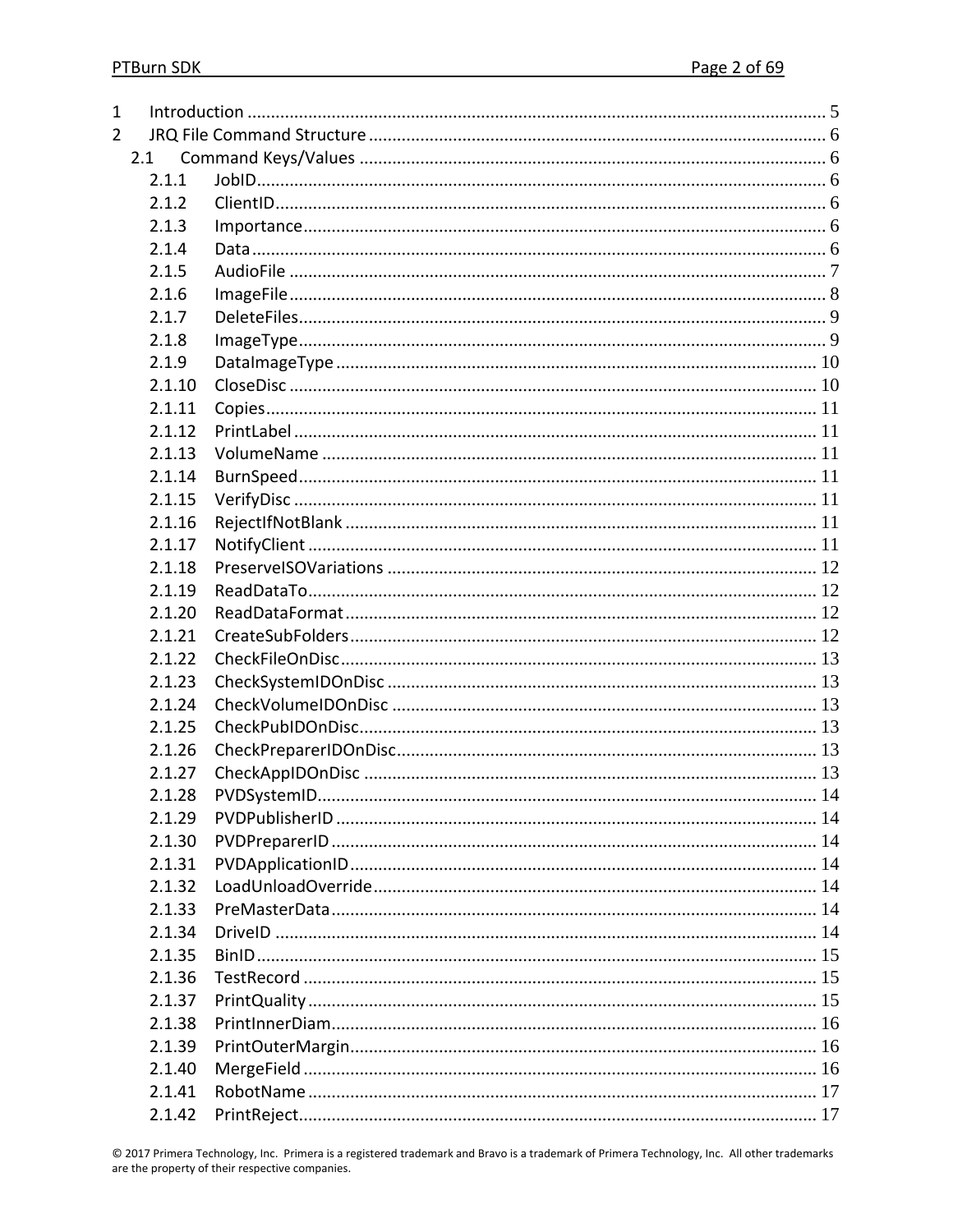| PTBurn SDK | Page 3 of 69 |
|------------|--------------|
| 2.1.43     |              |
| 2.1.44     |              |
| 2.1.45     |              |
| 2.1.46     |              |
| 2.1.47     |              |
| 2.1.48     |              |
| 2.2        |              |
| 2.2.1      |              |
| 2.2.2      |              |
| 2.2.3      |              |
| 2.2.4      |              |
| 2.2.5      |              |
| 2.2.6      |              |
| 3          |              |
| 3.1        |              |
| 3.1.1      |              |
| 3.1.2      |              |
| 3.1.3      |              |
| 3.1.4      |              |
| 3.2        |              |
| 3.2.1      |              |
| 3.2.2      |              |
| 3.2.3      |              |
| 3.2.4      |              |
| 3.2.5      |              |
| 3.2.6      |              |
| 4          |              |
| 4.1        |              |
| 4.2        |              |
| 4.3        |              |
| 4.4        |              |
| 4.5        |              |
| 4.6        |              |
| 4.7        |              |
| 4.8        |              |
| 4.9        |              |
| 4.10       |              |
| 4.11       |              |
| 4.12       |              |
| 4.13       |              |
| 4.14       |              |
| 4.15       |              |
| 4.16       |              |
| 5.         |              |
| 5.1        |              |
|            |              |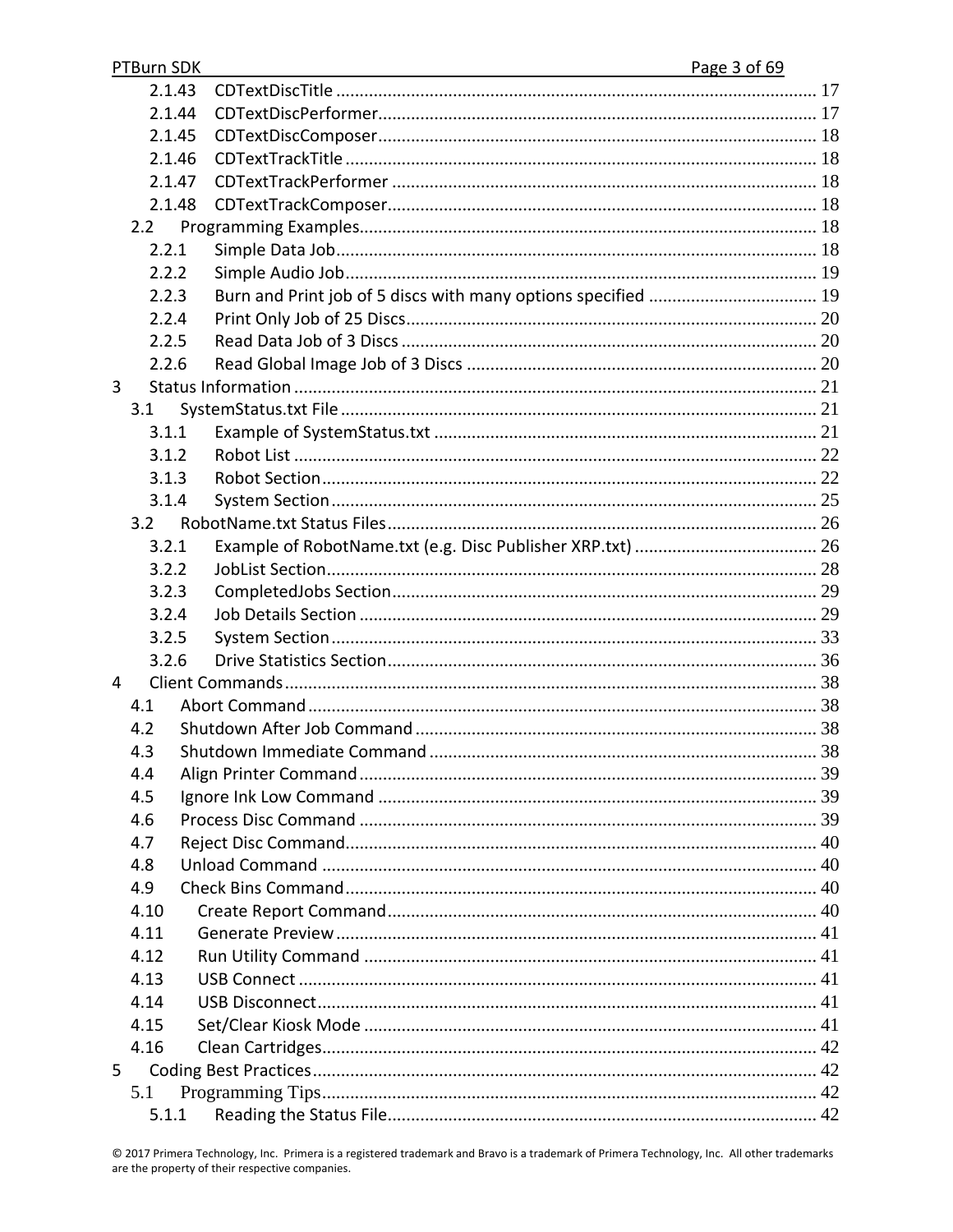|             | PTBurn SDK | Page 4 of 69 |
|-------------|------------|--------------|
|             | 5.1.2      |              |
|             |            |              |
|             |            |              |
| 6           |            |              |
| $7^{\circ}$ |            |              |
| 8           |            |              |
| 9           |            |              |
| 10          |            |              |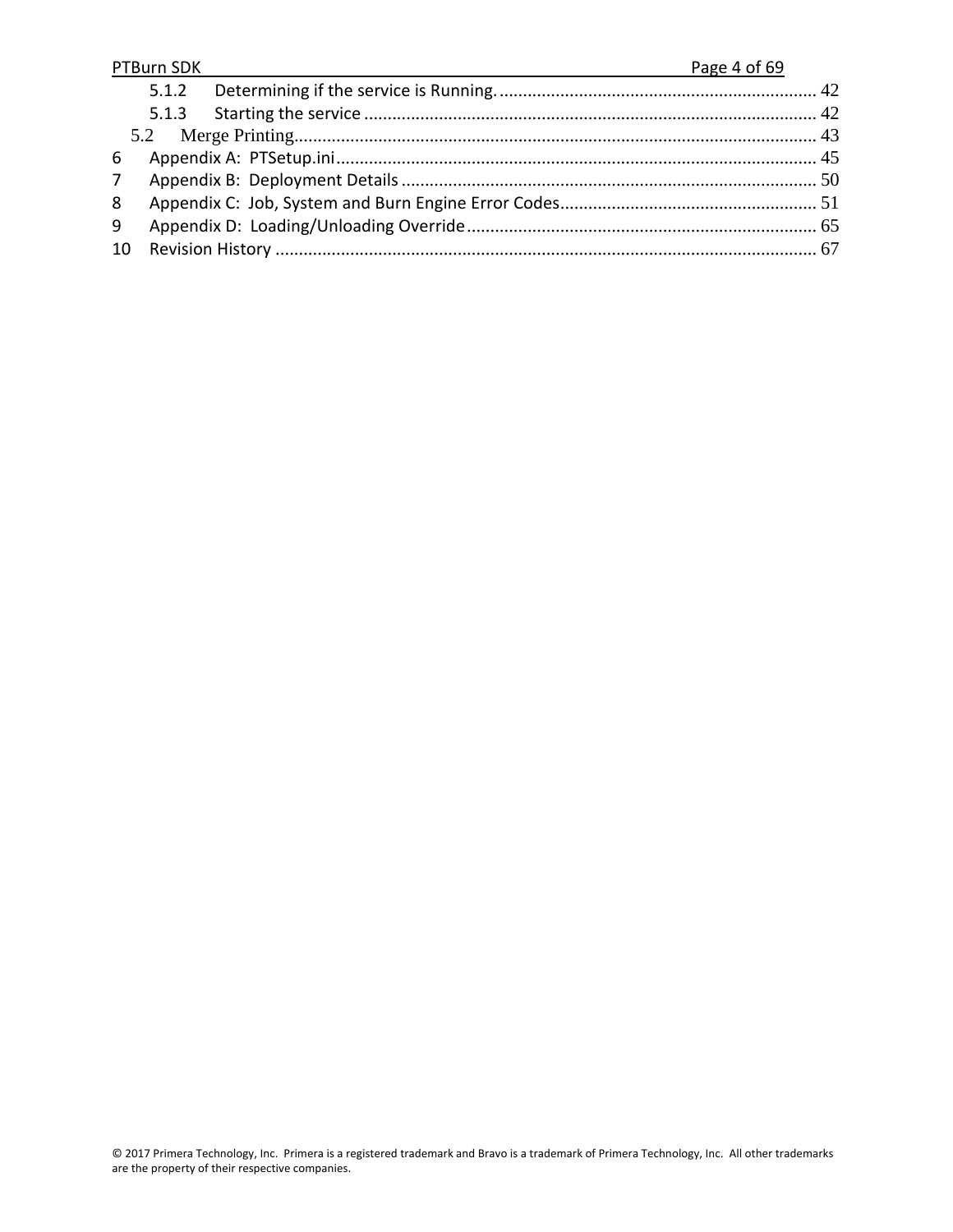# **1 Introduction**

Primera's **PTBurn** SDK service allows any client application to easily create discs with customized burn data and printed label information. It is ideal for use with customer‐supplied "front‐end" applications in networked or custom environments in markets such as medical imaging, digital photo processing, music/video/software on‐demand and much more. The supported devices for this application are Primera's *Disc Publisher SE, Disc Publisher II, Disc Publisher PRO, Disc Publisher XR, Disc Publisher XRP, Disc Publisher Pro Xi‐Series, Disc Publisher 4100 Series (including XRP), Disc Publisher SE‐3, and Disc Publisher 4200 Series (including XRP)*.

The client application creates an ASCII text file (Job Request File) in the Job Request Folder (shared "hot‐folder"). The Job Request File specifies the image data to burn, the label to print, and the number of copies to create. The PTBurn service scans this Job Request Folder for new jobs submitted by any client application and creates the discs automatically on the Disc Publisher. There is a both a Unicode version and a Multibyte (MBCS/ANSI) version of PTBurn SDK; use the Unicode version for burning and printing 2‐byte characters.

The PTBurn Windows Service works on Windows XP, Windows Vista, Windows 7, Windows 8 and Windows 10. Client machines can run any operating system that is able to read and write into a Windows shared folder. It can burn either data or audio discs, as well as create discs from a disc image.

Changes can be made to the PTSETUP.INI file to customize certain settings. See Appendix A for more details on the PTSETUP.INI file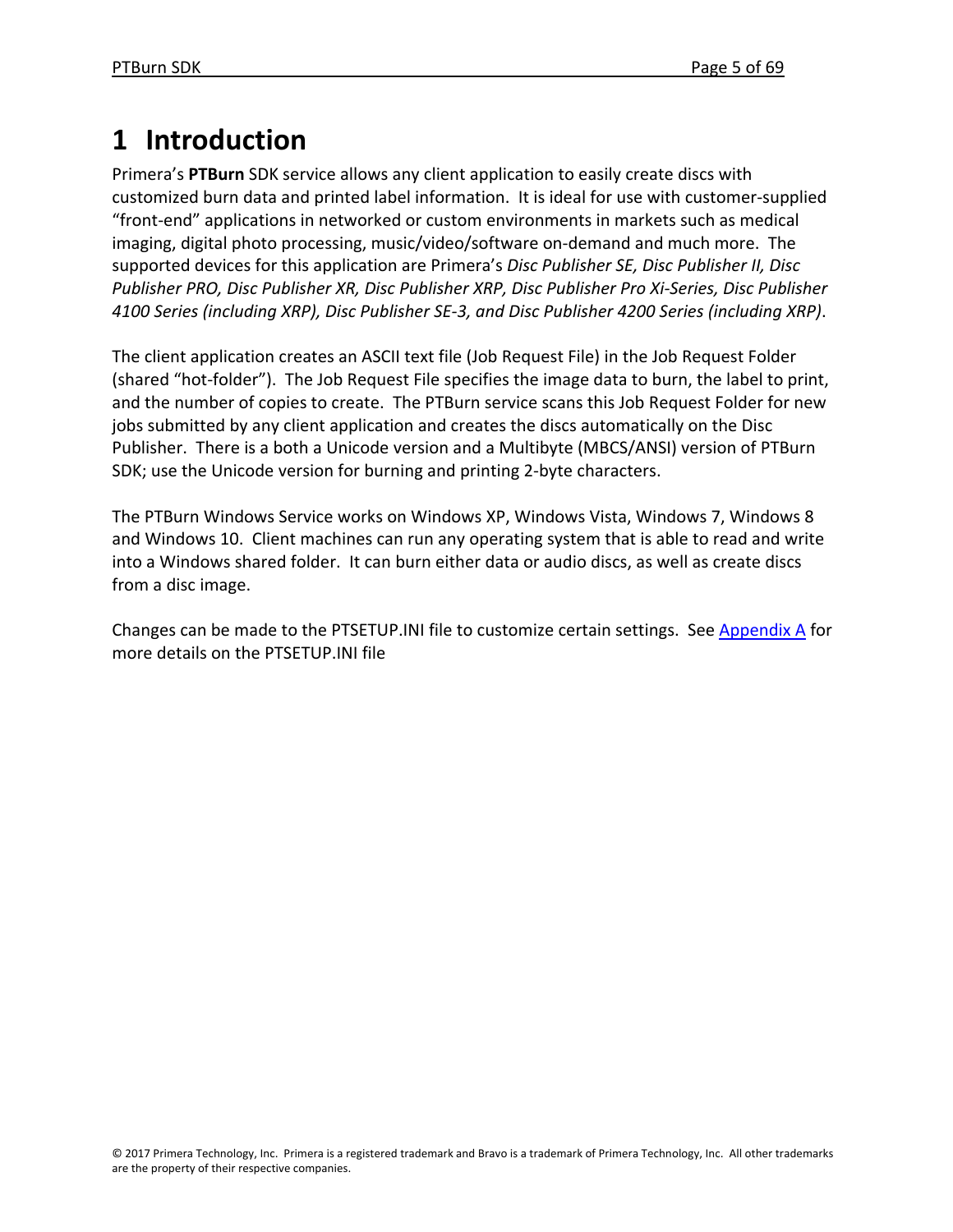# **2 JRQ File Command Structure**

To create discs, the client application must create a Job Request File. This text file can be named anything the client chooses but it MUST reside within the Job Request Folder AND must have an extension of .JRQ (this can be changed in PTSETUP.INI). This .JRQ file created by the client contains information that specifies the data to burn, number of copies, etc.

The Job Request File must be a text document with certain Key values defined (many of which are optional). The format is:

# *2.1 Command Keys/Values*

# 2.1.1 **JobID**

Any ASCII string message up to 32 characters describing the job. When the job is being executed this JobID string will be shown in the PTBurn window. If this key is not provided then the job request filename will be used.

# 2.1.2 **ClientID**

This ASCII string message up to 32 characters is a description for the Client who is submitting the job. The client can decide what string he wants to use. If this key is not provided then the ClientID will default to "Unknown."

# 2.1.3 **Importance**

This tells PTBurn how important the job is. Possible values are **0** to **400** where **0** is most important and **400** is least important. If this key is not provided then a default value of **4** will be used. Jobs with lower values will be processed first unless the job has been waiting too long (this value can be changed in PTSETUP.INI). NOTE: When submitting jobs of different priorities it is important to submit jobs with higher priority before jobs with lower priority; jobs that are discovered by PTBurn will not be interrupted *once they actually begin*, even if a job with a higher priority is discovered later.

# 2.1.4 **Data**

This is a string that specifies the either the filename to burn or the folder that contains all the data to be burned. All files and subfolders within a specified folder will be burned (the root folder itself will not be copied – only its contents). Alternatively, individual files can be specified here (the full path for the source file must be given, but the file will be copied to the root location on the disc). The format is as follows:

# **Data = Filename, SessionX**

Where SessionX is *optional* and is used only if requesting a multi‐session disc (a maximum of 2 sessions is allowed at this time). The value X is an integer value (1 or 2) that tells PTBurn for which session to burn this data.

If SessionX is not given then it will be burned into the first (and only) session.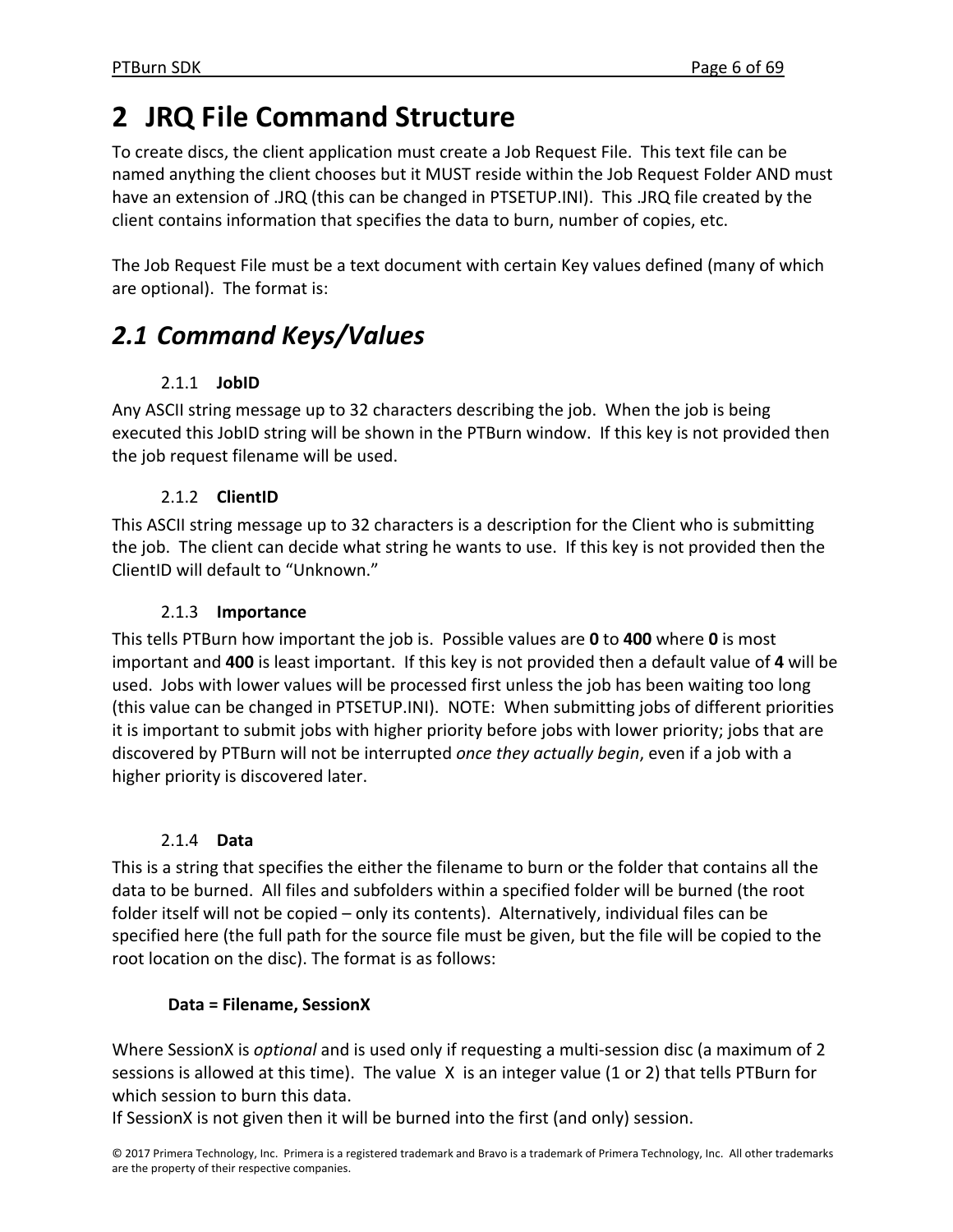e.g. Data = C:\MyFolder1, Session2

(This tells PTBurn to burn the contents of C:\MyFolder1 to session 2 on the disc. In this example, there must also be an AudioFile= or ImageFile= entry for Session 1).

See the DataImageType key below to specify burning options including file system.

# **The only way the Data key can be used with the AudioFile keys or the ImageFile key is if the SessionX value is used. The Data key must not be used with AudioFile or ImageFile with the same session value.**

For added flexibility you can also burn data from a source location and change the destination name and/or location of the data to be burned onto the disc. For example, you can copy files from the source hard drive and rename them. You can also place them into a new folder on the disc. Also, you can copy an entire source folder and place them into any specified destination folder on the disc.

The format for this is as follows:

**Data = Source Filename>\Destination Filename** Or **Data = Source Folder>\Destination Folder**

Note the destination filename and folder should be proceeded by a "\" to denote the root of the disc.

Examples:

Data = C:\MyFolder1\MyFile.txt>\YourFile.txt This will burn C:\MyFolder1\MyFile.txt to the root of the disc and change the name to YourFile.txt

Data = C:\MyFolder1\MyFile.txt>\YourFolder1\YourFile.txt This will burn C:\MyFolder1\MyFile.txt as YourFile.txt into a folder on the disc called YourFolder1 (note YourFolder1 will automatically be created on the disc).

Data = C:\MyFolder1>\YourFolder1\YourFolder2 This will burn the entire contents of C:\MyFolder1 into a new folder on the disc called YourFolder2 (which is created as a subfolder within YourFolder1)

# 2.1.5 **AudioFile**

This is a string that specifies the name of an audio file to burn. You can optionally specify a Pregap value (in sectors) of the track, the Session, or the ISRC code for the disc. So, the format is as follows: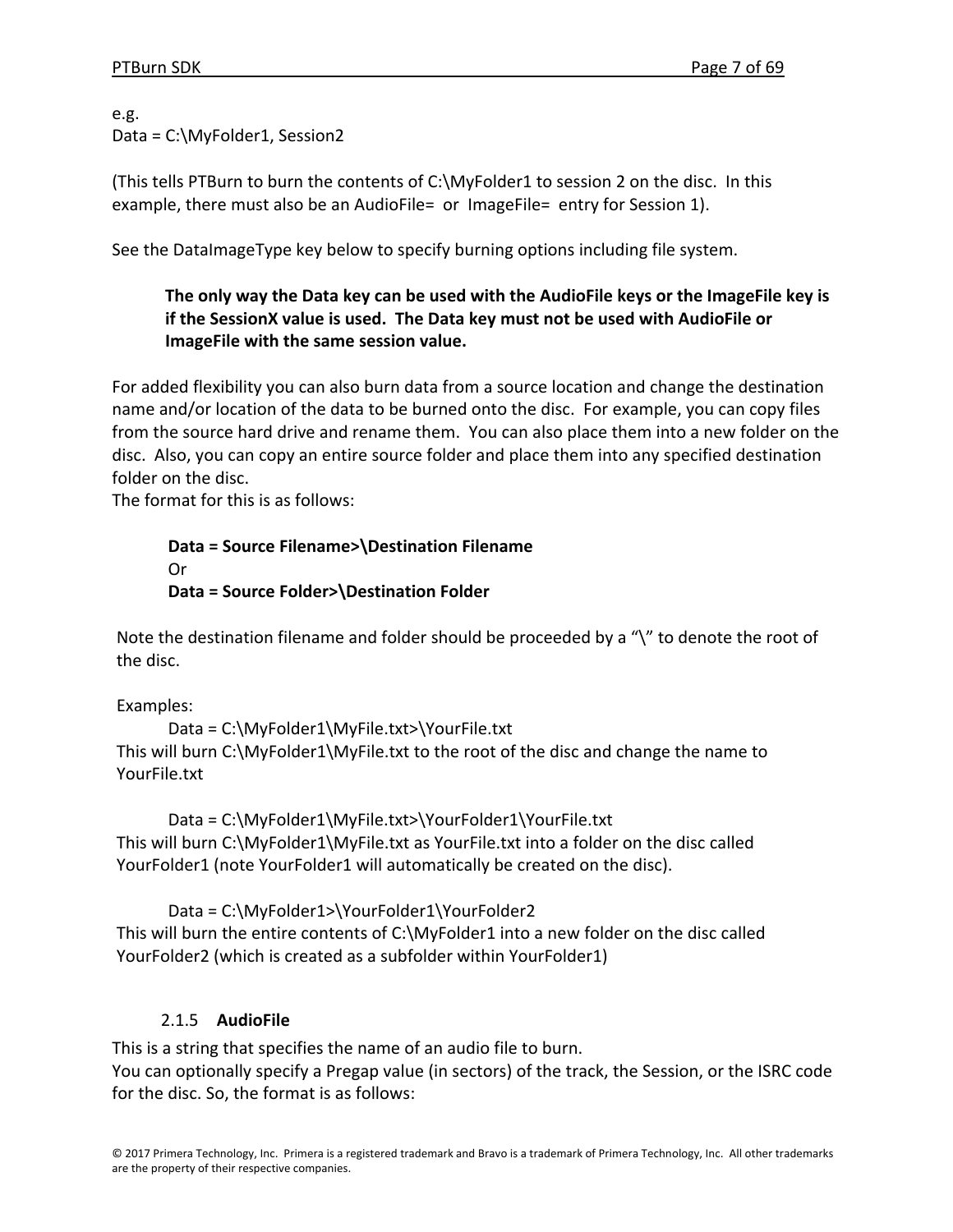AudioFile = Filename, PregapX, SessionX, ISRCxxxxxxxxxxxx

Up to 99 AudioFile = statements are allowed (99 total if Data and ImageFile statements used also).

Acceptable audio filename types include .WAV, .MP3, and .WMA.

PregapX (audio silence) values are in sectors so 75 sectors = 1 second, 150 sectors = 2 seconds, and so on. The first audio track

will always have a Pregap of 150 even if another value is specified. If Pregap is not specified then a value of 150 will be used as the default.

SessionX is optional and is used only if requesting a multi‐session disc (a maximum of 2 sessions are allowed at this time). The value  $X$  is an integer value (1 or 2) and tells PTBurn for which session to burn this audio file. If SessionX is not given then it will be burned into the first (and only) session

e.g. AudioFile = MySong.mp3, Session1

(This tells PTBurn to burn the audio file MySong.mp3 to session 1 on the disc as cd audio. In this example there may be a Data= or ImageFile= entry for Session 2).

The only way this key can be used with the Data keys or the ImageFile key is if the SessionX **value is used. AudioFile must not be used with Data or ImageFile with the same session value.**

ISRC is another option for each audio track. The ISRC value xxxxxxxxxxxx is a 12 character sequence that describes each audio track. See http://en.wikipedia.org/wiki/Isrc for details of valid values for the 12 characters.

e.g. AudioFile = MySong1.wav, ISRCUSPR37300012 AudioFile = MySong2.wav, ISRCUSPR37300013

# 2.1.6 **ImageFile**

This specifies the name (including path) of an already‐mastered disc image to be burned. The acceptable disc image types include .GI or .ISO.

The format is as follows:

ImageFile = Filename, SessionX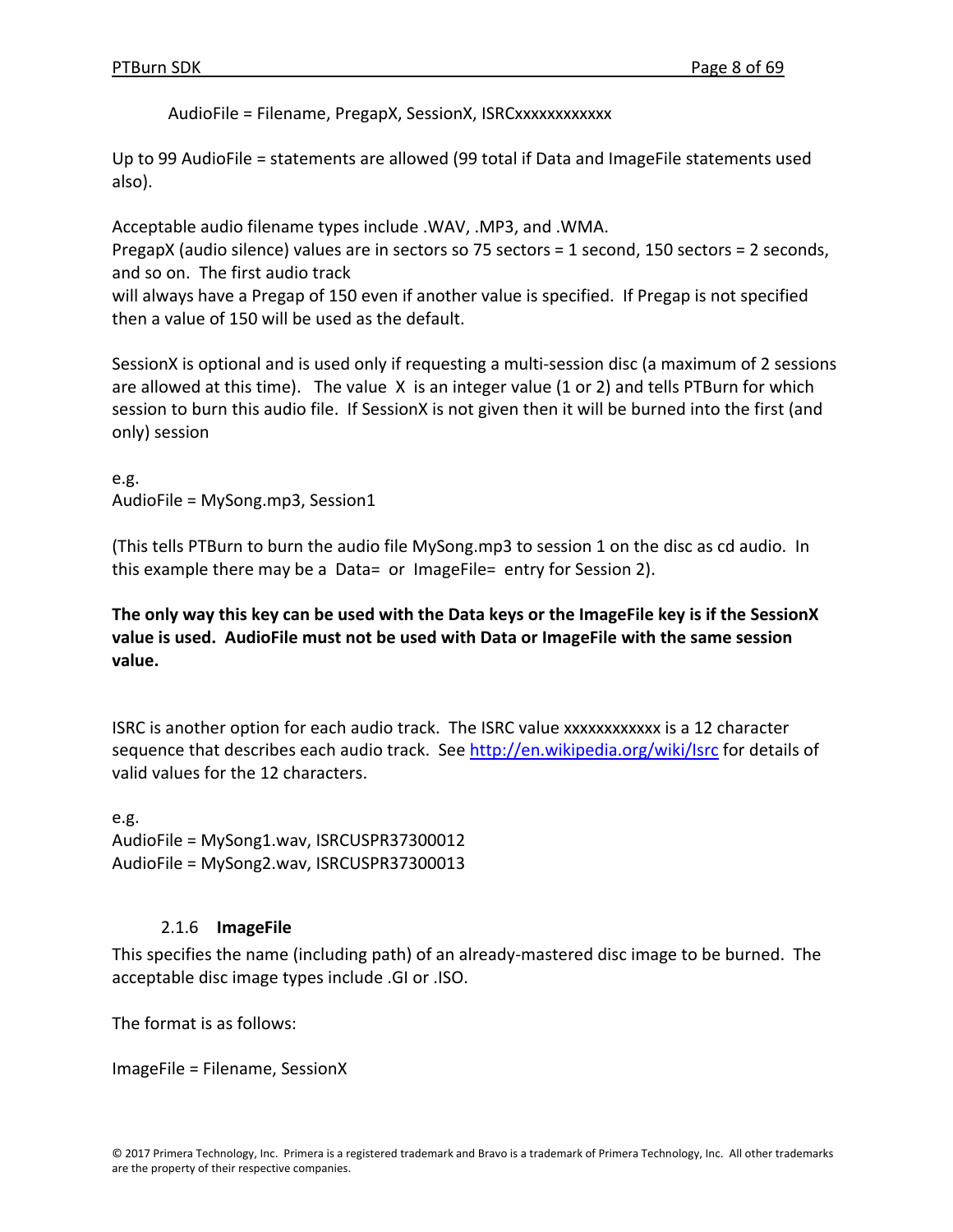#### PTBurn SDK Page 9 of 69

Where SessionX is optional and is used only if requesting a multi-session disc (a maximum of 2 sessions are allowed at this time). The value X is an integer value (1 or 2) that tells PTBurn for which session to burn this image.

If SessionX is not given then it will be burned into the first (and only) session.

e.g. ImageFile = c:\MyImage.ISO, Session1

(This tells PTBurn to burn the disc image MyImage.ISO to session 1 on the disc. In this example, there may be Data= or AudioFile= entries for Session 2).

The only way this key can be used with the Data keys or the AudioFile keys is if the multi‐ session SessionX value is used. ImageFile must not be used with Data or AudioFile keys with the same session value.

# 2.1.7 **DeleteFiles**

This specifies if the files/folders/image for this particular job, should be deleted after the job is completed. Possible values:

**YES** 

# NO

The default value if this key is not given is NO. In order for the files/folders to be deleted they must reside within a subfolder of the Shared Job Folder. Everything within the first subfolder under the Shared Job Folder (including the subfolder) will be deleted.

If DeleteFiles is set to YES, the job data and print files will be deleted upon the job completing (Pass, Fail, or Abort). The job request file (now with a .don or .err extension) will not be deleted immediately. The deletion of this file will occur when the time set in PTSETUP.ini (Status\_Time) has expired after job completion.

# 2.1.8 **ImageType**

This specifies the mode (block length) to use when burning the ImageFile disc image. The possible values are as follows:

 MODE\_1\_2048 MODE\_2\_2336 MODE\_2\_2352

This key only applies to .ISO disc images.

Note that using the wrong value here can cause the image to not fit and lead to an unusable disc.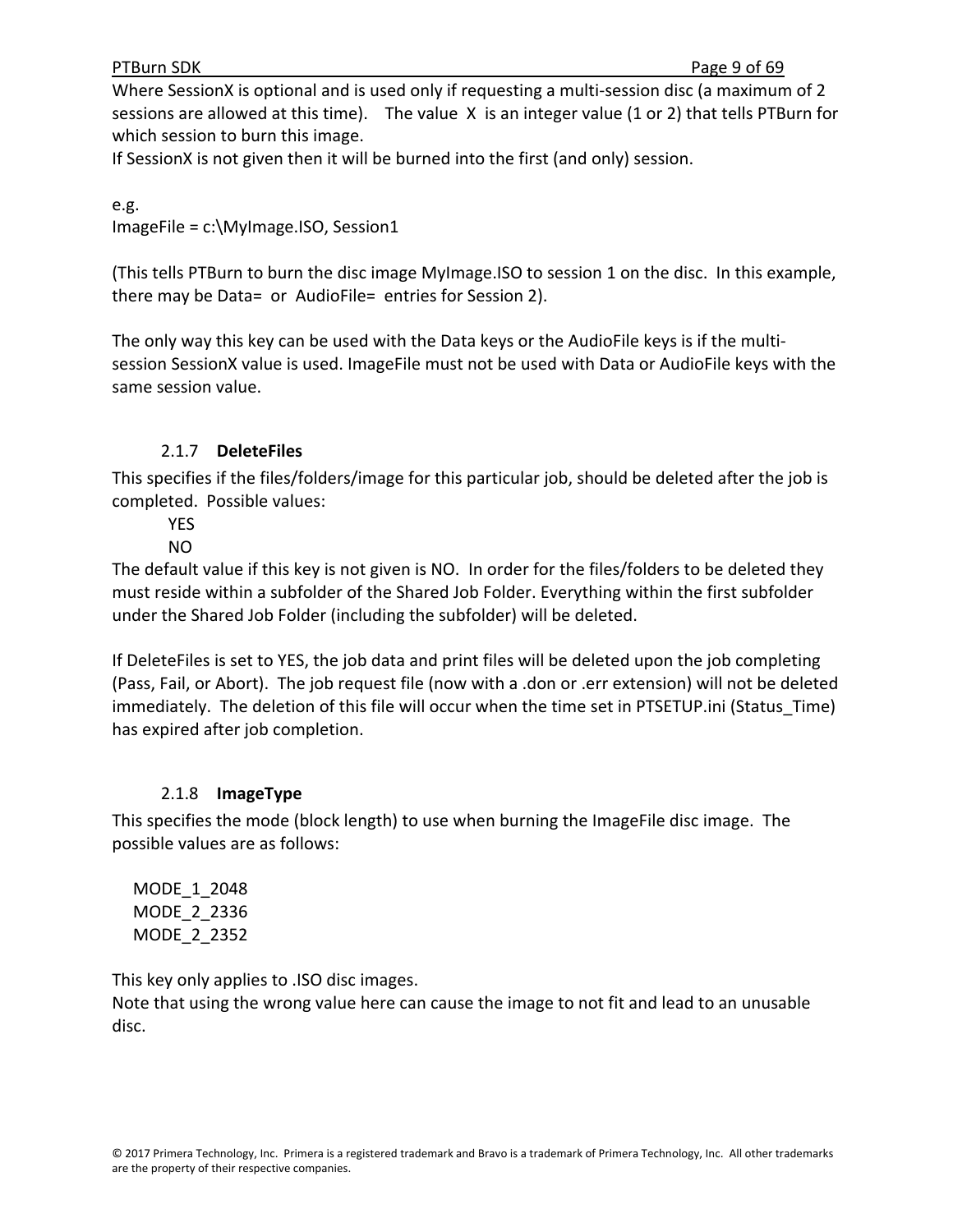# 2.1.9 **DataImageType**

This specifies what kind of image should be created for a data burn (when DataFiles key is given). Multiple items are possible so the format is:

DataImageType = FileSystem, Option1, Option 2, ...

Possible values of FileSystem are the following:

**ISOLEVEL1** – for an ISO 9660 Level 1 compliant CD with folder and file names in the 8+3 format using only the A-:-Z, 0-:-9 and " " character set.

**ISOLEVEL2** – for and ISO 9660 Level 2 compliant CD (DOS OEM characters). Filenames are 8+3 format (use ISOLEVEL3 for long filename support).

**ISOLEVEL3** – for an ISO 9660 Level 3 compliant CD (DOS OEM characters, long file names)

**JOLIET** – for a Microsoft Joliet compliant CD with filenames up to 106 characters.

**ISOLEVEL1+JOLIET** – for an ISO 9660 Level 1 with Joliet CD.

**ISOLEVEL2+JOLIET** – for an ISO 9660 Level 2 with Joliet CD.

**ISOLEVEL3+JOLIET** – for an ISO 9660 Level 3 with Joliet CD.

**UDF** – for a UDF 1.02 bridge file system

**UDF201** – for a UDF 2.01 bridge file system

**UDF250** – for a UDF 2.50 bridge file system

**UDF260** – for a UDF 2.60 bridge file system

Possible values of Option1, Option2, … are the following: **SETNOW** – this will cause all files to be set to the time/date at which the disc is created. If this option is not given then the file's time/date will keep their original values.

**MODE2** – this will make a CD‐ROM Mode 2 XA disc. If this option is not given then the disc created will be Mode 1.

This option is valid only for a CD‐R, and is ignored for a DVD‐R.

**SAO** -- if the disc must be written Session At Once. When SAO is not specified the recording is done Track At Once (TAO). TAO is required for DVD multi‐border (DVD‐R, DVD‐RW) but is optional for CD‐R, CD‐RW.

(If this key is not provided, the default will be a Joliet, Mode1, Track at Once Disc).

Note: If choosing ISOLevel1 the filenames must adhere to the ISOLevel1 naming convention (8+3 using A‐Z, 0‐9, and \_ only). If any files/folders in the job do not adhere to this convention the job will fail.

## **Note: If burning DVD Video (VIDEO\_TS), we recommend that you select UDF to allow for better playback compatibility with dvd players.**

# 2.1.10 **CloseDisc**

This specifies if the disc must be closed so that no other session can be added. Possible values:

#### **YES NO**

The default value is NO if this key is not given.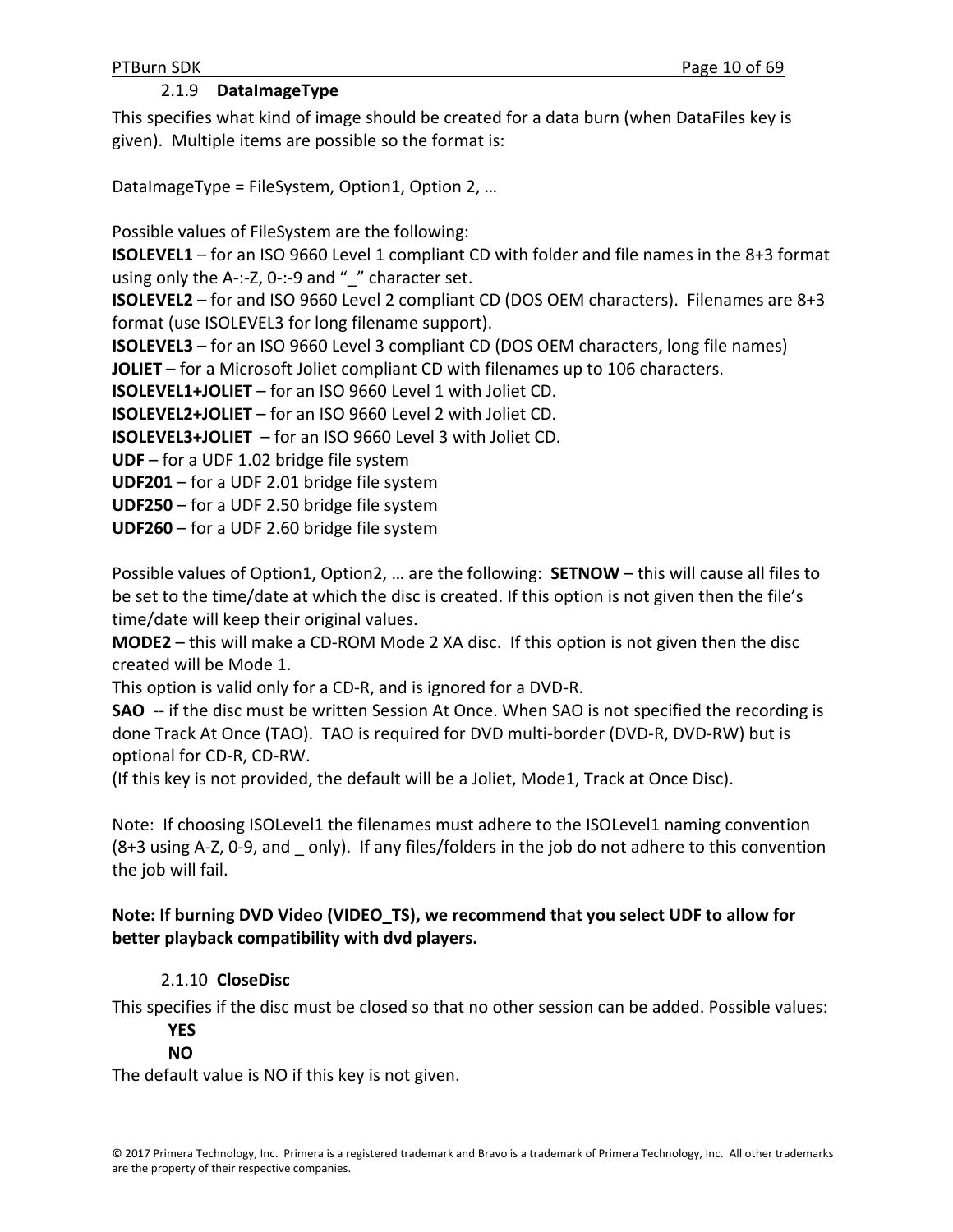## 2.1.11 **Copies**

This specifies how many copies you want created. The range of values is from **1** to **10,000**. The default is **1** if this key is not given.

## 2.1.12 **PrintLabel**

This specifies path and filename of the label to print on disc.

The possible file types are .STD (SureThing™), .jpg (JPEG), .bmp (Windows Bitmap), or .PRN (printed to file through any application). If this key is not given then no printing will be performed. For printing merge text and pictures (unique text and/or pictures on each disc) see the supporting SureThing documentation from Microvision (some tips are also given below).

## 2.1.13 **VolumeName**

This string specifies the volume label name. The string can be up to 32 characters, but usually only the first 11 characters are visible on a system. If this key is not given then the default will be the JobID string (if the JobID string is not given then the default will be "NewDisc")

# 2.1.14 **BurnSpeed**

This integer value specifies a requested recorder burn speed. The range is from **1** to **100**. This corresponds to 1x to 100x (even though 100x recorders are currently not available). If this key is not given then the recorder will burn at MAX speed (or you can set BurnSpeed=0 for MAX speed). If the recorder is not capable of the requested burn speed, then the nearest available speed will be used.

# 2.1.15 **VerifyDisc**

This specifies if the disc must be verified or not. Possible values:

## **YES**

# **NO**

The default value is NO if this key is not given.

# 2.1.16 **RejectIfNotBlank**

This specifies if a disc should be rejected if is not blank. Possible values:

# **YES**

# **NO**

The default value is NO if this key is not given. When a value if YES is given then the disc will be rejected unless blank media is inserted. NO means that it will attempt to add a session if one already exists.

## 2.1.17 **NotifyClient**

This key specifies if the client wants to be notified when their job is complete (pass, fail, or abort).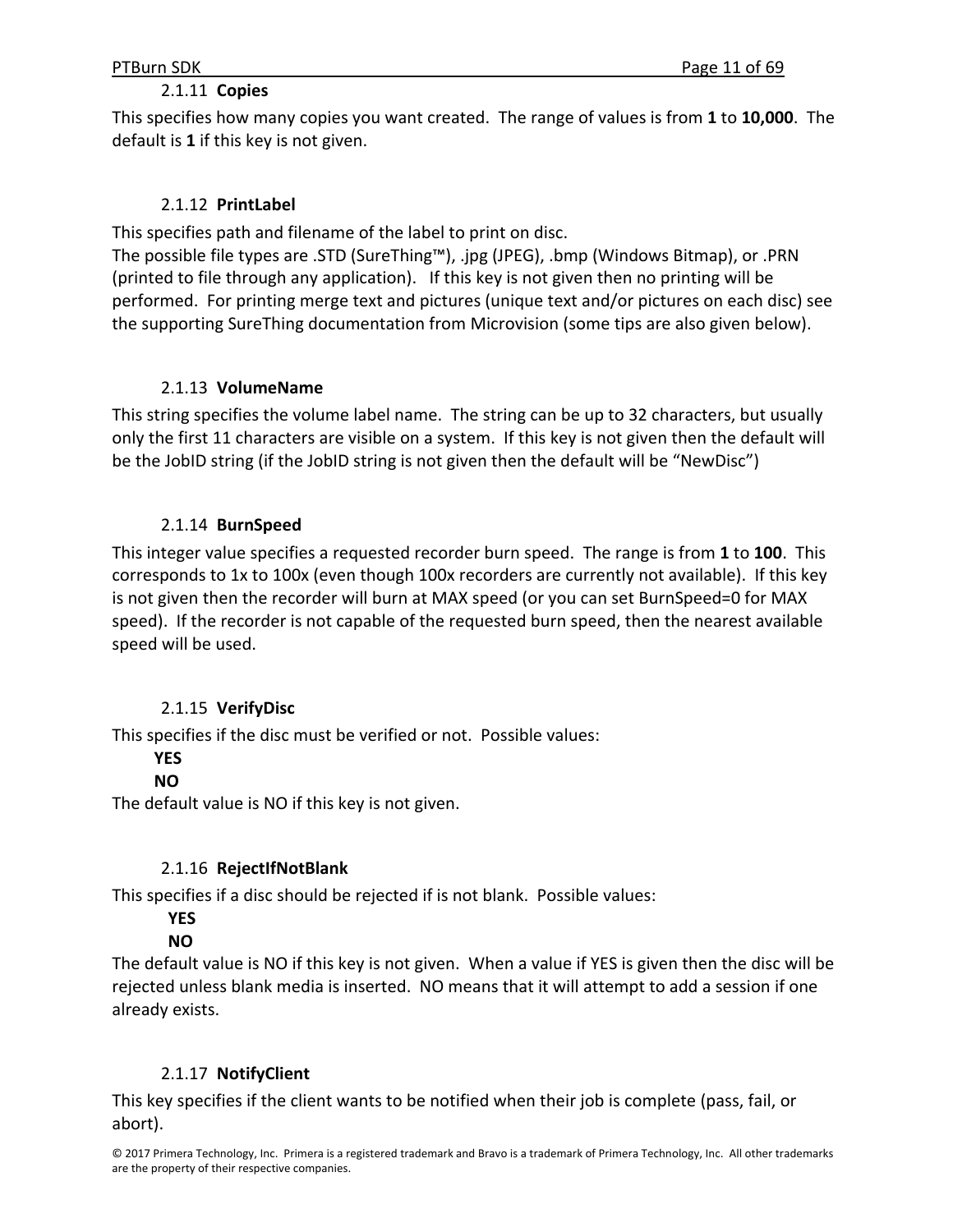Possible values:

# **Message**

# **Disabled**

The default value is **Disabled** if this key is not given. When a value of **Message** is given then the client will be notified via a net message. If this feature is used, the ClientID key must be set to the client's computer name. This function works for Windows XP but not Windows Vista or Windows 7.

# 2.1.18 **PreserveISOVariations**

This key forces the recording engine to preserve the file name as is even if it is out of specification. Possible values:

#### **YES NO**

The default value is NO if this key is not given.

# 2.1.19 **ReadDataTo**

This key specifies the location to which data from the disc(s) should be stored (this is useful for saving the contents of a disc for later use). If the ReadDataFormat key is set to ReadData, then this key contains the path of where the data from the disc should be written to the hard disk drive (ex. C:\MyDisc1). If ReadDataFormat is ReadGI, then ReadDataTo specifies the path and GI file name that should be created (ex. \\Computer\PTBurnJobs\ReadFile would create the global image file \\Computer\PTBurnJobs\ReadFile.gi ). When using ReadGI as the format you should NOT specify the .gi extension in the ReadDataTo key because PTBurn will append the .gi extension to the name.

# 2.1.20 **ReadDataFormat**

This key specifies the format in which the disc(s) will be stored onto the hard disk drive (into the location specified by ReadDataTo). The possible values are as follows:

# **ReadGI**

# **ReadData**

The default value is ReadData, which will read the data from the disc and store the same data onto the hard disk drive. ReadGI will create a Global Image file of the Disc. If the format is ReadGI and the number of copies is greater than 1, then a  $\_0$ ,  $\_1$ ... will be appended to the GI filename.

NOTE: any files, including .GI files will be overwritten if they already exist.

# 2.1.21 **CreateSubFolders**

This key will cause PTBurn to create a subfolder below the ReadDataTo path for each disc read. The subfolders will be named Disc\_0, Disc\_1 … The possible values are:

# **YES**

# **NO**

The default value is NO if this key is not given. This key is only valid if ReadDataTo is specified, ReadDataFormat = ReadData, and the number of copies is greater than 1.

NOTE: Before starting the job, the subfolders Disc 0, Disc 1, ..., should be deleted, renamed, or moved if they already exist in the location specified by ReadDataTo.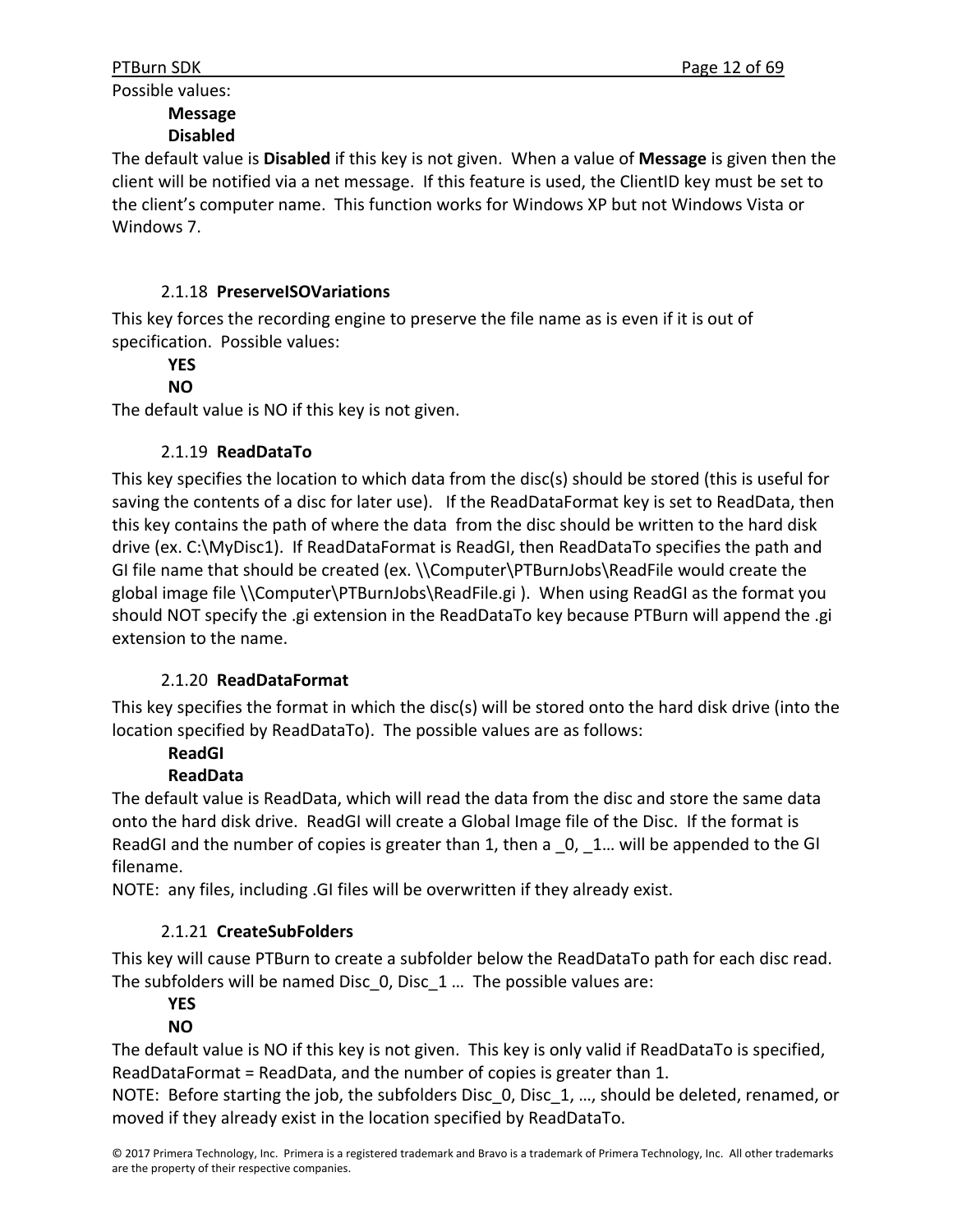## 2.1.22 **CheckFileOnDisc**

This key will cause PTBurn to check the disc prior to recording to see if the specified file exists. The value of this key should be the complete path (on the disc) of the file. For example:

CheckFileOnDisc=Server\myFile.txt

will cause PTBurn to check to see if the file "myFile.txt" is on the disc in the "Server" folder. If the file is not found then an Invalid Media Error (Job/Disc Error 10) will be set.

## 2.1.23 **CheckSystemIDOnDisc**

This key will cause PTBurn to check the disc prior to recording to see if the SystemID value in the PVD matches the value of this key.

CheckSystemIDOnDisc=PTBurn

will cause PTBurn to check to see if the system ID in the PVD on the disc is set to "PTBurn". If the value is not found then an Invalid Media Error (Job/Disc Error 10) will be set.

## 2.1.24 **CheckVolumeIDOnDisc**

This key will cause PTBurn to check the disc prior to recording to see if the VolumeID value in the PVD matches the value of this key.

If the value is not found then an Invalid Media Error (Job/Disc Error 10) will be set

#### 2.1.25 **CheckPubIDOnDisc**

This key will cause PTBurn to check the disc prior to recording to see if the PublisherID value in the PVD matches the value of this key.

If the value is not found then an Invalid Media Error (Job/Disc Error 10) will be set.

#### 2.1.26 **CheckPreparerIDOnDisc**

This key will cause PTBurn to check the disc prior to recording to see if the DataPreparerID value in the PVD matches the value of this key.

If the value is not found then an Invalid Media Error (Job/Disc Error 10) will be set.

## 2.1.27 **CheckAppIDOnDisc**

This key will cause PTBurn to check the disc prior to recording to see if the ApplicationID value in the PVD matches the value of this key.

If the value is not found then an Invalid Media Error (Job/Disc Error 10) will be set.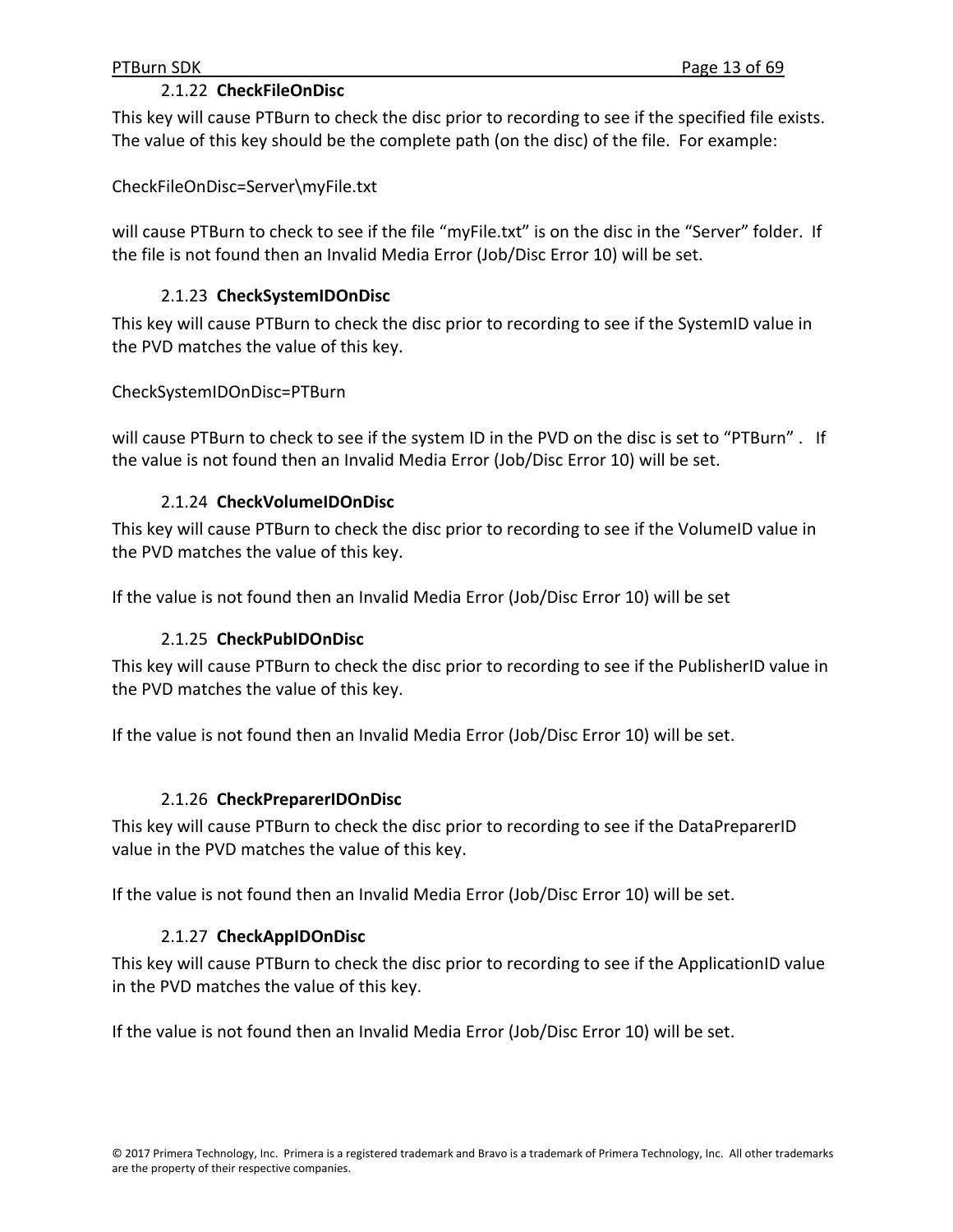## 2.1.28 **PVDSystemID**

This key will set the SystemID value of the PVD. This max number of characters for this key is 32.

## 2.1.29 **PVDPublisherID**

This key will set the PublisherID value of the PVD. This max number of characters for this key is 128.

## 2.1.30 **PVDPreparerID**

This key will set the PreparerID value of the PVD. This max number of characters for this key is 128.

## 2.1.31 **PVDApplicationID**

This key will set the ApplicationID value of the PVD. This max number of characters for this key is 128.

# 2.1.32 **LoadUnloadOverride**

This key will enable the manual load and unload functionality.

#### **YES NO**

The default value is NO if this key is not given. This key allows you to Pause after the drive is loaded (before burning) and also allows you to Pause after burning (before the drive is unloaded). It also allows you to Load/Unload the drive without burning (e.g. read disc contents only).

Please see Appendix D for details regarding manual load and unload.

# 2.1.33 **PreMasterData**

This key will enable pre‐mastering of data jobs. This means that when the job is started a temporary image will be created and then each disc in the job will be burned from that image. Otherwise each disc will be burned as a separate data disc. We recommend setting this to YES if you are burning a large number of files, or there is the possibility that a file could change during the burn process.

# **YES**

## **NO**

The default value is NO if this key is not given.

IMPORTANT NOTE: If you are burning to DVD, then you must specify this with another key:

# **DiscType = DVDR**

If not specified, then it will be assumed that you want to pre‐master a CD.

# 2.1.34 **DriveID**

This Key is used to specify a drive to be used in a job. There can be more than one DriveID key in a jrq file. The DriveID should be set to the drive index, which can be found in the Status file (See DriveDescX in Section 3.4.22). If no DriveID is specified then all drives in the robot will be used. For Example: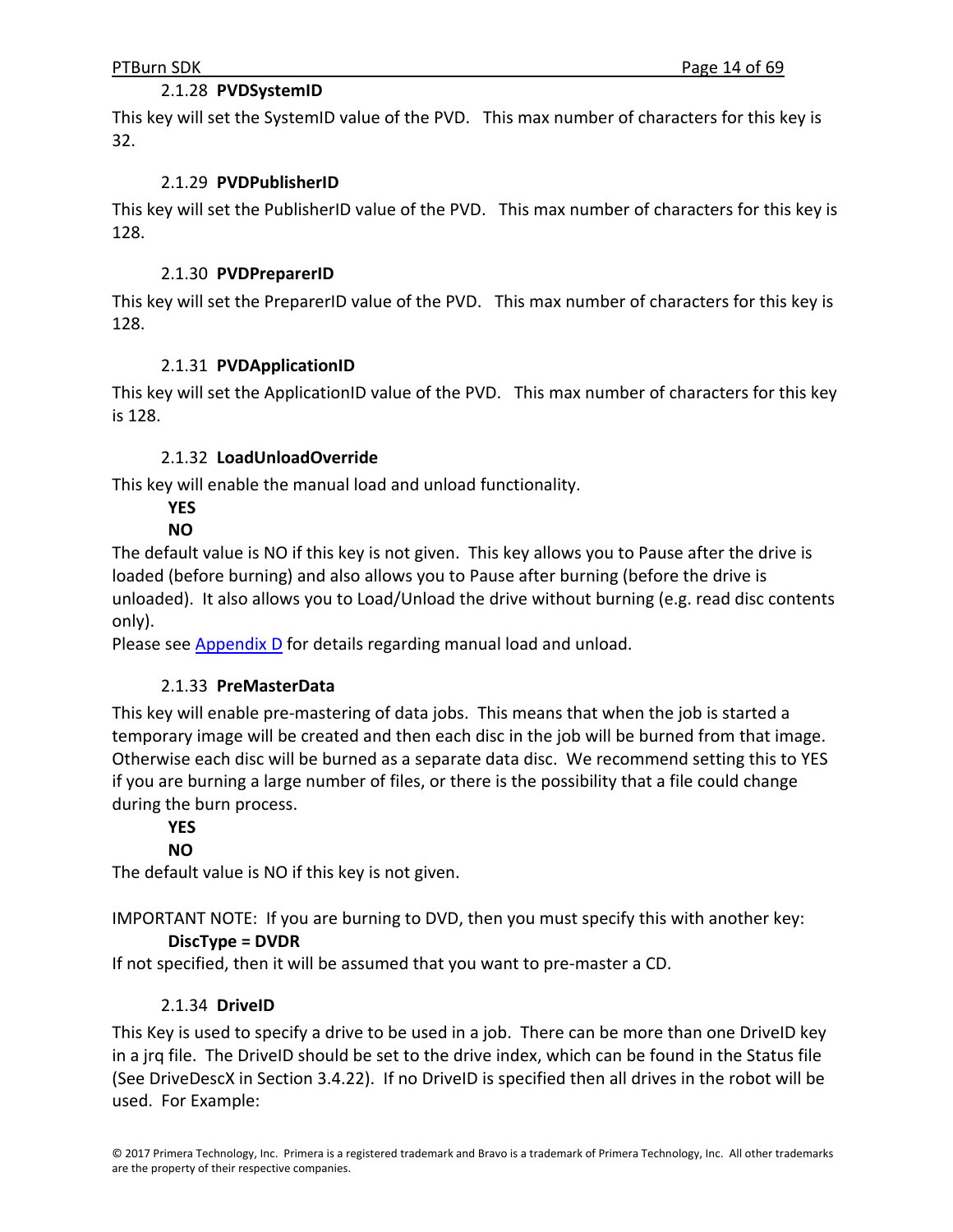If the JRQ Specifies Drive $ID = 0$ 

And the Status file has the following entry DriveDesc0=HL‐DT‐ST CD‐RW GCE‐8526B 1.02 DriveLocation0=Robotic Recorder

Then, in this example, only the top drive will be used in the job.

# 2.1.35 **BinID**

This key is used to specify from which bin to pick a disc and where to output the disc. The behavior of BinID depends on whether Kiosk mode is set or not. (See Section 3.1.2.11 to determine if Kiosk Mode is enabled or not. See Section 4.15 to enable/disable Kiosk Mode). Valid values for BinID are 0, 1, or 2

# **Kiosk Mode Enabled:**

| <b>BinID</b> | Disc Picked from | Disc Output to   |
|--------------|------------------|------------------|
|              | <b>Both Bins</b> | Front Kiosk area |
|              | Left Bin         | Front Kiosk area |
|              | Right Bin        | Front Kiosk area |

# **Kiosk Mode Disabled:**

| <u>BinID</u> | Disc Picked from | Disc Output to   |
|--------------|------------------|------------------|
| - 0          | Right Bin        | Left Bin         |
|              | Left Bin         | Front Kiosk area |
|              | Right Bin        | Front Kiosk area |

# 2.1.36  **TestRecord**

This key is used to specify if you want the disc to be tested instead or recorded. This is useful when running tests where you do not want to waste media by burning it. The possible values are

# **YES**

# **NO**

The default value is NO if this key is not given.

# 2.1.37 **PrintQuality**

This key specifies the print quality. If this key is not specified then the default driver value will be used. The possible values are listed below.

 $Low = 0$ Medium =1 Better =2 High  $=3$ Best =4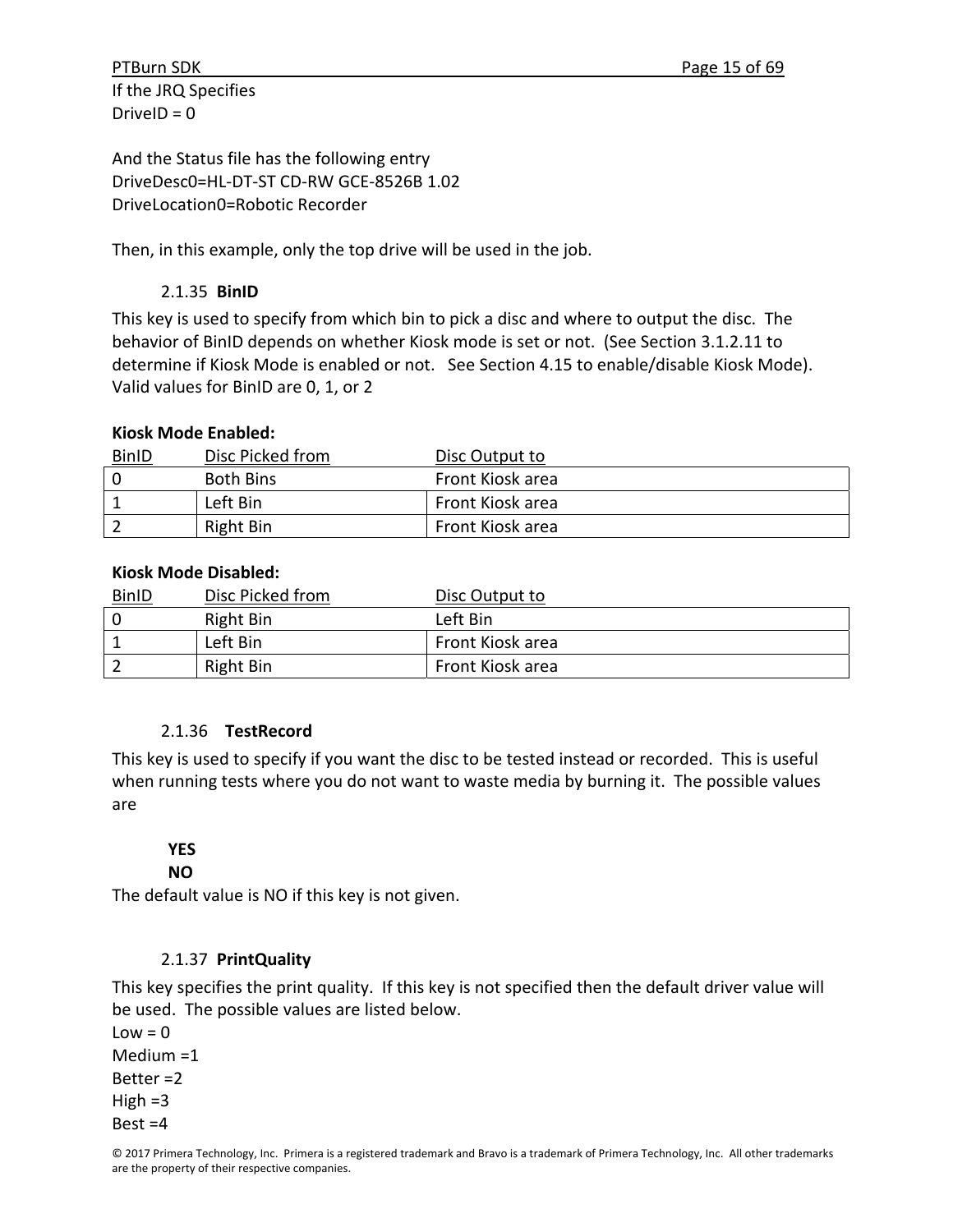The default driver value can be change in the Printer Preferences dialog when viewing the printers on Windows.

## 2.1.38 **PrintInnerDiam**

This key specifies the inner diameter of the print. The units for this key are .1mm. The range of values is from 150 – 500 (.1mm). If this key is not specified then the default driver value will be used.

The default driver value can be change in the Printer Preferences dialog when viewing the printers on Windows.

## 2.1.39 **PrintOuterMargin**

This key specifies the outer diameter of the print. The units for this key are .1mm. The range of values is from  $0 - 20$  (.1mm). If this key is not specified then the default driver value will be used.

The default driver value can be change in the Printer Preferences dialog when viewing the printers on Windows.

## 2.1.40 **MergeField**

This key specifies a "Merge" field for SureThing printing (either merge text or merge picture). Note that the print file specified within the JRQ must be a SureThing file, and it must have been designed with a Merge File specified.

This key is not needed if the merge file exists. The reason for this key is convenience; by using this key the merge file does not need to saved. Instead you can specify the merge fields within the JRQ using this key.

Example: MergeField=Kevin's Merge Job Disc MergeField=C:\images\logo.bmp MergeField=C:\Documents and Settings\kevin\My Documents\My Pictures\sample.jpg

This example is for a disc that was designed with one merge text field and two merge pictures. Note that the fields should be specified in the correct order to match the SureThing design.

TIP: When designing the original SureThing image you must be sure to follow these steps:

- 1. Open a new SureThing design.
- 2. Insert the number of desired merge fields in the SureThing design. Both text and pictures can be merged. For each type, follow these steps in SureThing ‐‐
	- a. Merge Text: Tools/Insert Field, Merge Fields tab, Field One, Two…
	- b. Merge Photo: Tools/Object Tools/Picture Tool, enable the 'Merge' checkbox, Field One, Two….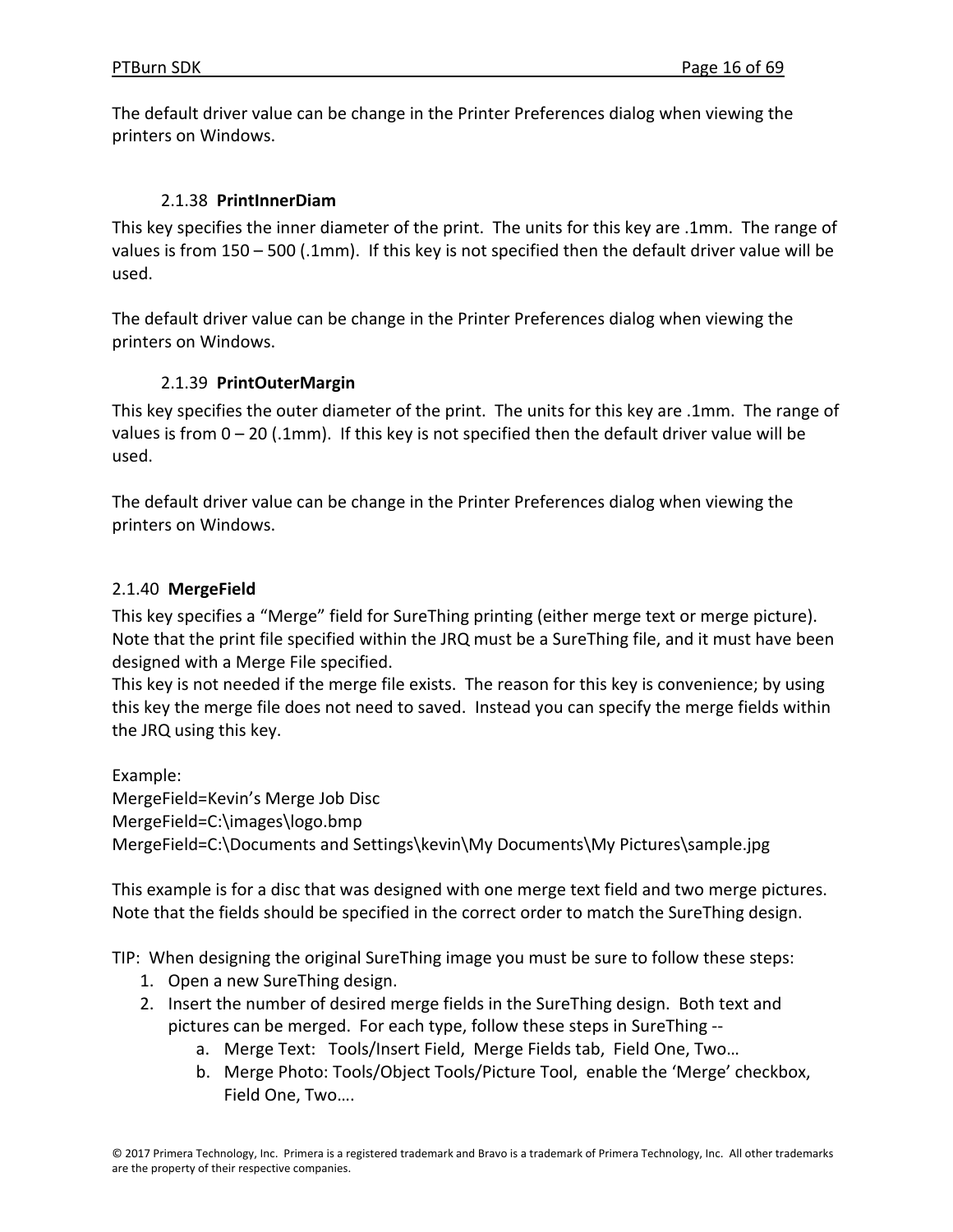3. Create a "dummy" merge text file. In the example above we would create a file called MyMergeFile.txt with the following contents:

"Text Field 1", "MyImage1.jpg", "MyImage2.jpg"

- 4. Associate the merge text file with the SureThing design to do this, click Tools/Set Merge File and browse to the newly created MyMergeFile.txt.
- 5. Save the new SureThing design file.

Now, this newly created SureThing design file (.STD) can be specified in PTBurn and the values specified with "MergeField" will be inserted into the image at print time.

Additional notes:

The merge text file is only required at design time; during run‐time it is no longer required. If the original merge file is not found at print time, then a new file will be created in the same folder as the SureThing design file. However, if the original merge text file is found, then the values in it are populated with values from the JRQ MergeField values (and any unused fields in the merge file will be removed).

# 2.1.41 **RobotName**

This key specifies a particular robot to use for the job. The name must be one listed in [RobotList] as described in Section 3.1.2. This is useful in a multiple robot scenario when you want to specify a particular robot for the job.

Example:

RobotName=Disc Publisher XRP (Copy 1)

Note:

If AutoSwitchRobot=TRUE in PTSETUP.INI and the robot specified using RobotName has an error, PTBurn will automatically switch to a robot without any errors.

# 2.1.42 **PrintReject**

This specifies if the disc should be printed with "Reject" if the burn is rejected.

**YES**

**NO**

The default value is NO if this key is not given.

# 2.1.43 **CDTextDiscTitle**

This key specifies the CD-Text field representing the disc's title. This entry is required when doing an audio disc with CD‐Text (one entry per disc). The maximum number of characters is 100. The total number of characters for CDTextDiscTitle and all CDTextTrackTitle entries cannot exceed 2000 characters

# 2.1.44 **CDTextDiscPerformer**

This key specifies the CD‐Text field representing the disc's performer. This entry is required when doing an audio disc with CD-Text (one entry per disc). The maximum number of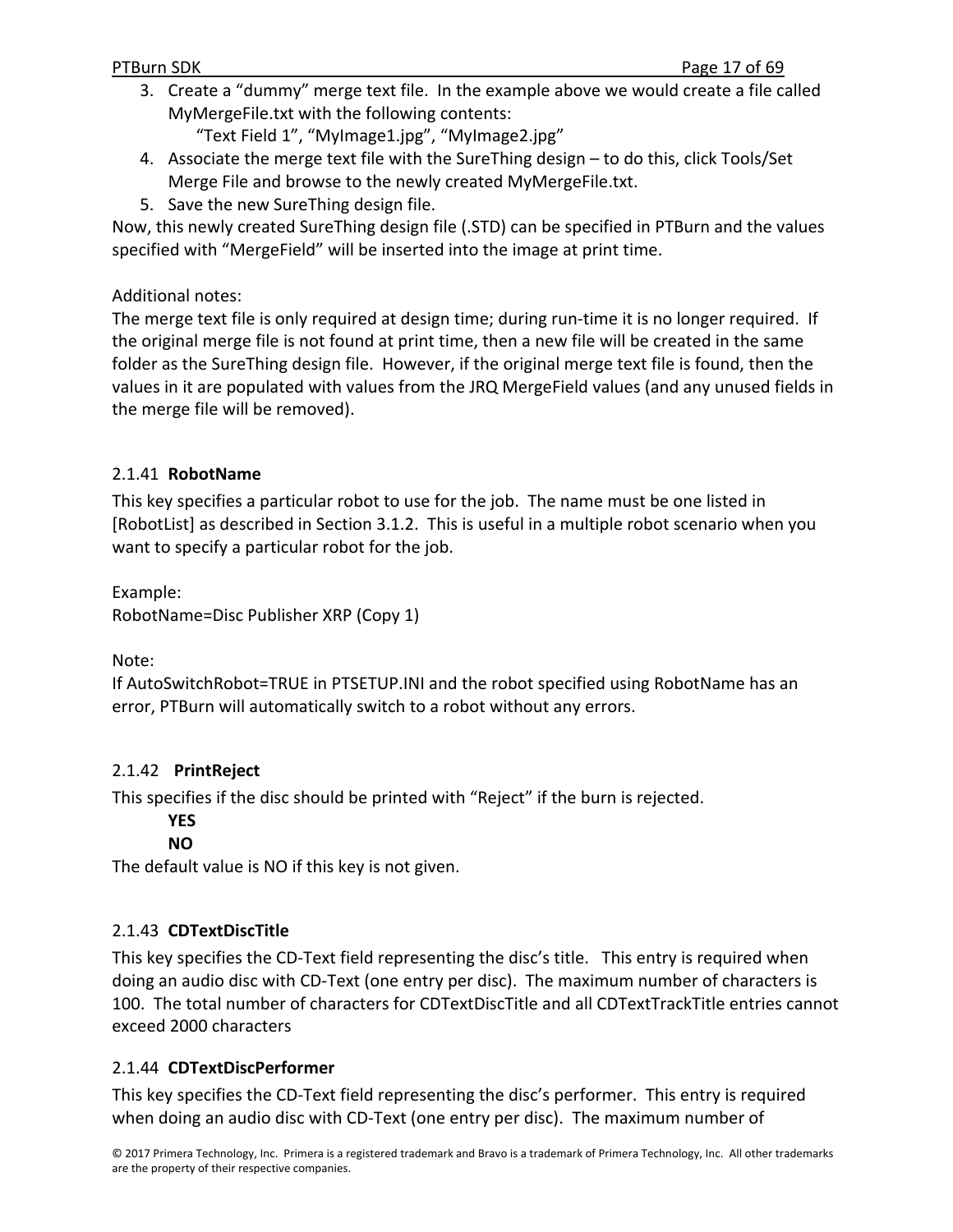characters is 100. The total number of characters for CDTextDiscPerformer and all CDTextTrackPerformer entries cannot exceed 2000 characters.

## 2.1.45 **CDTextDiscComposer**

This key specifies the CD‐Text field representing the disc's composer. This entry is required when doing an audio disc with CD-Text (one entry per disc). The maximum number of characters is 100. The total number of characters for CDTextDiscComposer and all CDTextTrackComposer entries cannot exceed 2000 characters.

# 2.1.46 **CDTextTrackTitle**

This key specifies the CD‐Text field representing the track's title. This entry is required for each track when doing an audio disc with CD‐‐Text. The maximum number of characters for each entry is 100. The CD‐Text fields will be associated with their respective track based on the order it appears in the Job Request File. For example:

AudioFile=myfile1.mp3 AudioFile=myfile2.mp3

CDTextTrackTitle = First track CDTextTrackTitle = Second track

Track 1 will be myfile1.mp3 with the CD‐Text Track Title for the track set to "First track". Track 2 will be myfile2.mp3 with the CD‐Text Track Title for the track set to "Second track".

# 2.1.47 **CDTextTrackPerformer**

This key specifies the CD‐Text field representing the track's performer. This entry is required for each track when doing an audio disc with CD‐Text. The maximum number of characters for each entry is 100.

## 2.1.48 **CDTextTrackComposer**

This key specifies the CD‐Text field representing the track's composer. This entry is required for each track when doing an audio disc with CD‐Text. The maximum number of characters for each entry is 100.

# *2.2 Programming Examples*

# 2.2.1 **Simple Data Job**

Test1. JRQ in the Job Request Folder has the contents:

Data = c:\MyBackup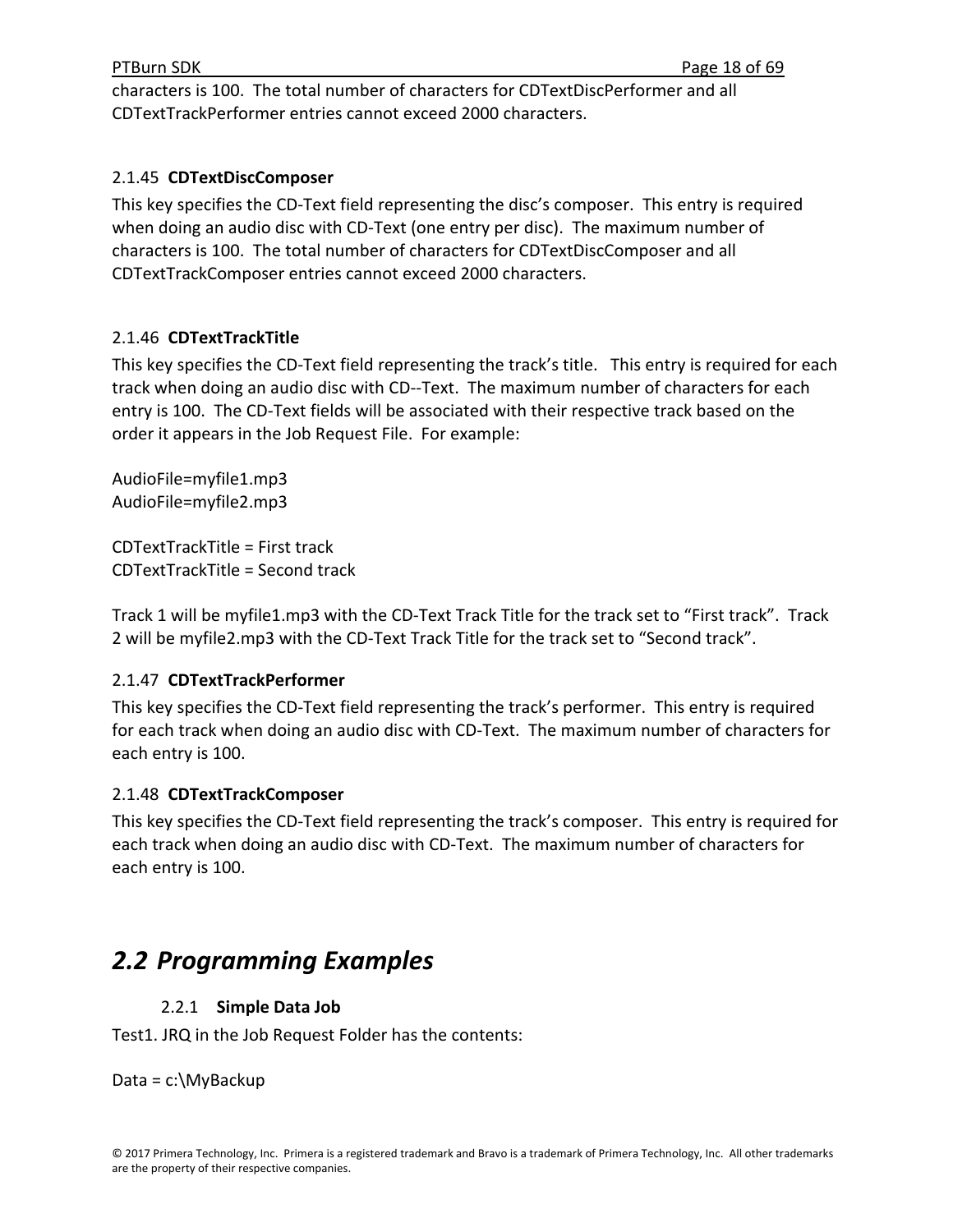This will burn one CD-R disc with all the files and subfolders within the c:\MyBackup folder. It will be a Joliet file system, Mode 1, Track-at-once, not-closed disc (see other defaults above).

# 2.2.2 **Simple Audio Job**

Test2. JRQ in the Job Request Folder has the contents:

```
AudioFile =  c:\MyMusic\MyTrack1.wav
AudioFile = c:\MyMusic\MyTrack2.mp3, Pregap75
AudioFile = c:\MyMusic\MyTrack3.wma, Pregap150
BurnSpeed = 8
CloseDisc = YES
Copies = 2
```
This will burn 2 CD‐R audio discs with three tracks. The .wav, .mp3, and .wma will be converted and burned as CD‐Audio automatically. MyTrack2 will have a 1 second pause before it and MyTrack3 will have a 2 second pause before it. The discs will be burned at 8x (or as close as possible) and the disc will be closed.

# 2.2.3 **Burn and Print job of 5 discs with many options specified**

Test3. JRQ in the shared‐folder location have the contents:

```
JobID = Kevin's Photos
ClientID = COMPANYX‐KEVIN1
Data = \\SERVER\PTBurnJobs\KevinsJob\Photos\Data
Data = c:\MyBackup\File1.jpg
DeleteFiles = YES
DataImageType = ISOLEVEL1, SAO, SETNOW
CloseDisc = YES
Copies = 5
PrintLabel = \\SERVER\PTBurnJobs\KevinsJob\Print\Photos.std
VolumeName = My Photos
VerifyDisc = YES
NotifyClient = Message
```
This will burn 5 CD‐R discs with all the files and subfolders within the subfolder \\SERVER\PTBurnJobs\KevinsJob\Photos\Data and it will also burn the file C:\MyBackup\File1.jpg. The disc will be verified after burning. The SureThing label file \\SERVER\PTBurnJobs\KevinsJob\Print\Photos.std will be printed on each disc. The discs will be closed‐session Disc‐at‐once with ISO 9660 Level 1 file system, and the time/date of the files will be set to the time at which each disc is burned. After completing the job, PTBurn will delete all the files and subfolders within and including the subfolder \\SERVER\PTBurnJobs\KevinsJob. Note that the file C:\MyBackup\File1.jpg will not be deleted.

Because the NotifyClient key is set to Message, when the job is completed a net message will be sent to the computer COMPANYX‐KEVIN1.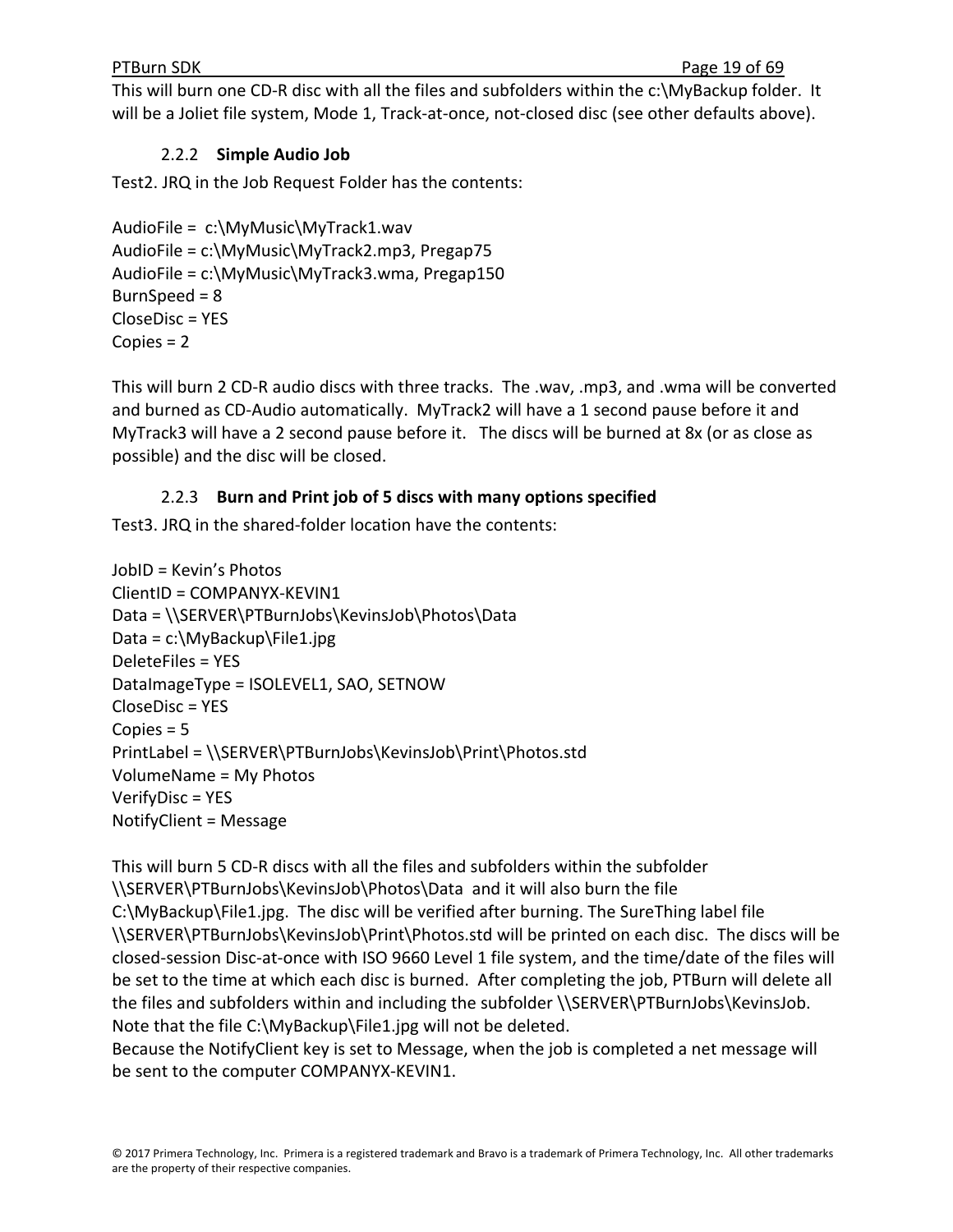## 2.2.4 **Print Only Job of 25 Discs**

JobID = My Print Job ClientID = MyWorkstation PrintLabel = \\SERVER\PTBurnJobs\MyJob\MyImage.STD Copies = 25

## 2.2.5 **Read Data Job of 3 Discs**

ClientID=MyComputer JobID=Job0 Importance=2 Copies=3 NotifyClient=Message ReadDataTo=\\MyComputer\PTBurnJobs\ReadData ReadDataFormat=ReadData CreateSubFolders=YES

## 2.2.6 **Read Global Image Job of 3 Discs**

**ClientID=MyComputer JobID=Job0 Importance=2 Copies=3 NotifyClient=Message ReadDataTo=\\MyComputer\PTBurnJobs\ReadData ReadDataFormat=ReadGI**

This will create a GI global image file for each of the 3 discs at the following locations:

\\MyComputer\PTBurnJobs\ReadData\_1.gi \\MyComputer\PTBurnJobs\ReadData\_2.gi \\MyComputer\PTBurnJobs\ReadData\_3.gi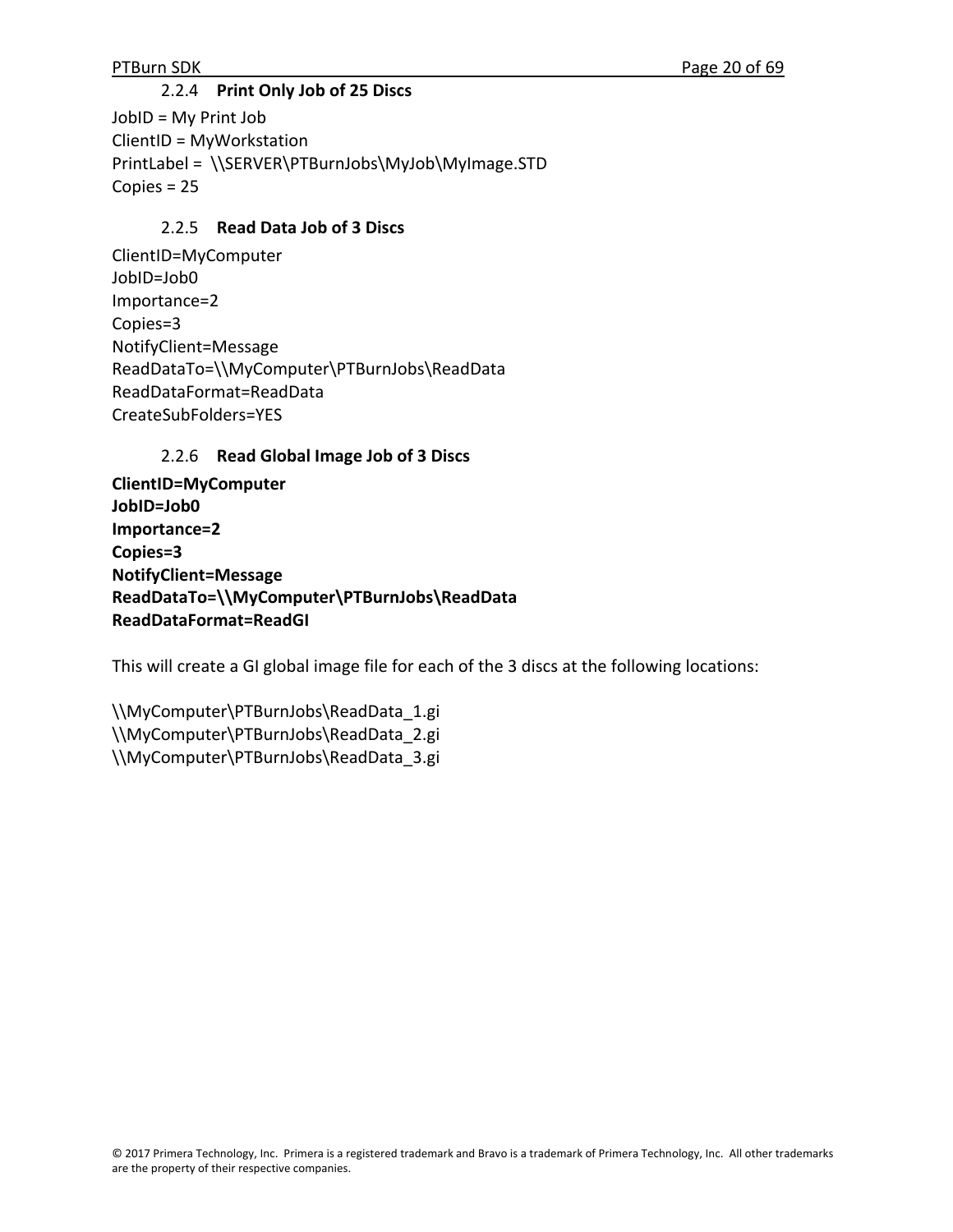# **3 Status Information**

PTBurn will provide status for each submitted job in several different ways.

First of all, the filename extension for the submitted Job Request File will have four different values: the "new job request" extension, the "job discovered" extension, the "in process" extension, and the "job completed" extension. All four of these extensions can be specified in PTSETUP.INI. Using the default values here is an example description of the four filename extensions:

MyJob.JRQ  $\rightarrow$  The client has submitted the job request MyJob.QRJ  $\rightarrow$  PTBurn has discovered and put the job in its list of jobs. MyJob.INP  $\rightarrow$  PTBurn is currently processing this job. MyJob.DON  $\rightarrow$  The job has been completed.

An additional filename extension is possible when a job has an error or has been aborted. MyJob.ERR  $\rightarrow$  The job has finished with errors or has been aborted.

Additional status can be retrieved from text files containing additional detailed status information.

# *3.1 SystemStatus.txt File*

PTBurn will provide status for the entire system via the *SystemStatus.txt* file. This file will reside in a subfolder called **Status** within the Job Request Folder location defined in PTSETUP.INI (the default is C:\PTBurnJobs).

SystemStatus.txt contains at least three sections; the structure of the file will be similar to an .INI file with two fixed Sections of [RobotList] and [System], and one or more sections [RobotName] where RobotName is the name of the Robot (e.g. Disc Publisher XRP).

For more detailed information, PTBurn also creates one or more status files called RobotName.txt, where RobotName is the name of the robot (e.g. Disc Publisher XRP.txt). See section 3.2 for more details on this.

Note: When processing SystemStatus.txt from a client application, the client application should **NOT** access SystemStatus.txt with exclusive access.

# 3.1.1 **Example of SystemStatus.txt**

**[RobotList]** Robot0=Disc Publisher XRP **[Disc Publisher XRP]** SysErrorString=No Errors SysErrorNumber=0 SystemDrives=2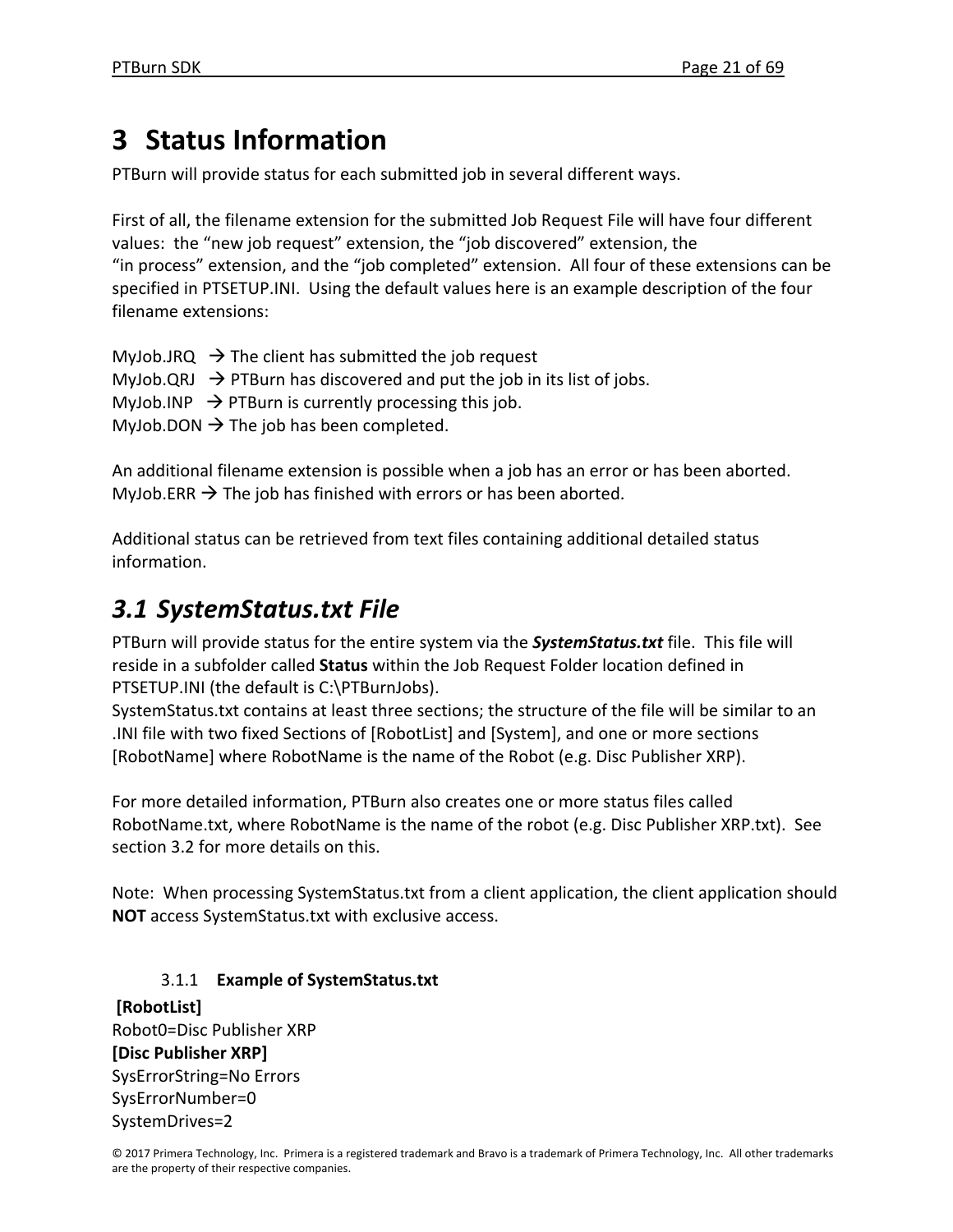RobotType=5 NumJobs=0 DiscsInLeftBin=6 DiscsInRightBin=4 StatusFile=Disc Publisher XRP.txt KioskModeEnabled=0 CartridgeType0=2 CartridgeFill0=96 CartridgeType1=1 CartridgeFill1=95 **[System]** SysErrorString=No Errors SysErrorNumber=0 PtburnSWVer=1.0.3.0 JobProcSWVer=3.0.9 PTRobotVer=1.3.5.0 PxsdkSWVer=4.2.62.500 PxengSWVer=4.2.62.500 PxDrvSWVer=1.02.16a PxMasSWVer=4.2.62.500 PxWaveSWVer=4.2.62.500 PxHelp20SWVer=3.00.67a ServerTime=06/05/2008 17:44:27 ServerTickCount=1749 DriveSpace=123849

Below is a description of each section and key available in SystemStatus.txt.

# 3.1.2 **Robot List**

This section in SystemStatus.txt contains a list of each robot active in the system. e.g. [RobotList] Robot0=Disc Publisher XRP Robot1=Disc Publisher SE

Each robot entry point to a "Robot Section within the file.

# 3.1.3 **Robot Section**

This section in SystemStatus.txt contains some basic status on a particular robot in the system. It also contains the file names where more status and can be found.

e.g. [Disc Publisher XRP]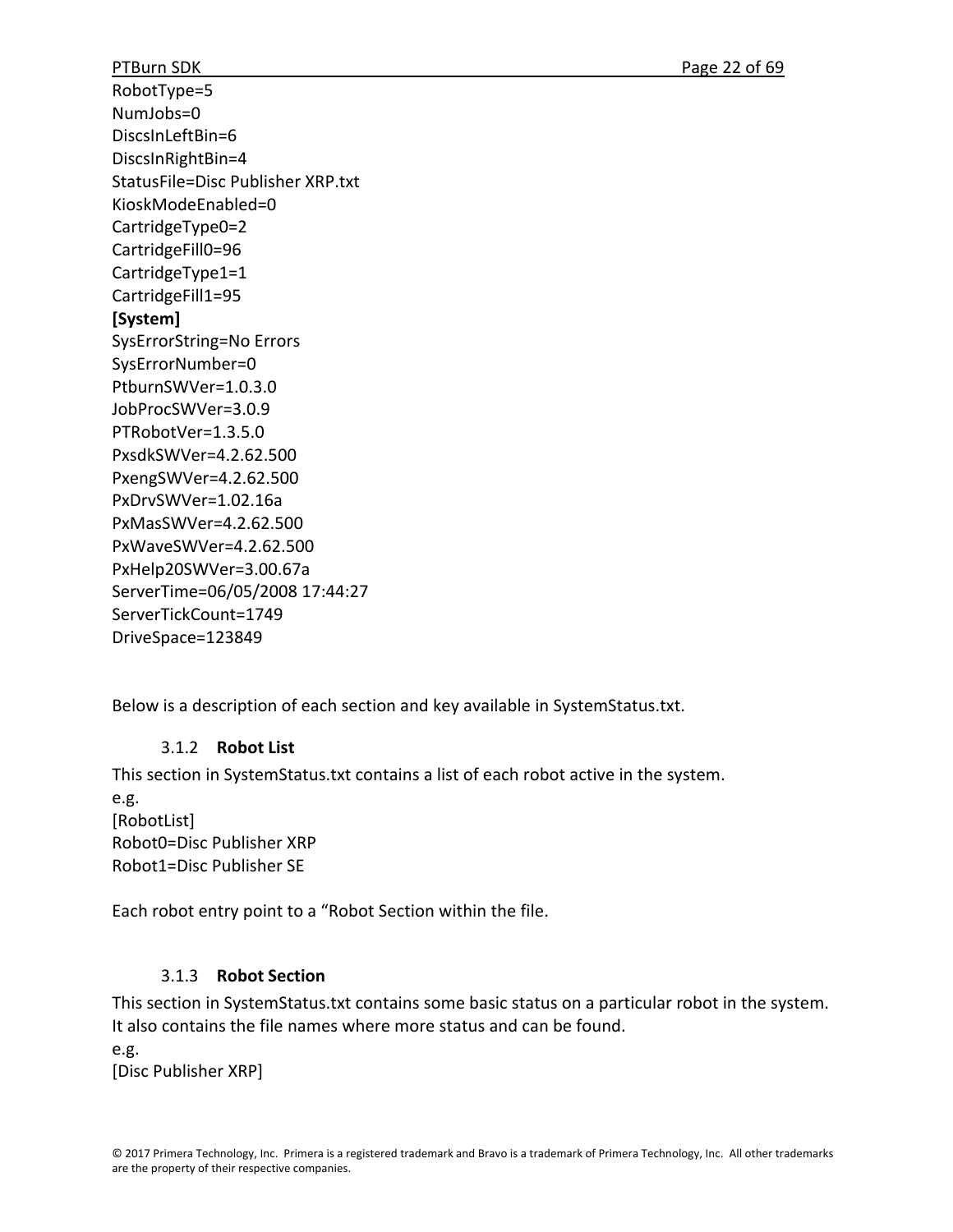## **3.1.3.1 SystemDrives**

Number of drives on the robot.

#### **3.1.3.2 RobotType**

Type of robot the possible values are defined below.

Disc Publisher = 0 Disc Publisher II =  $1$ Disc Publisher PRO = 2 Disc Publisher  $XR = 4$ Disc Publisher XRP =5 Disc Publisher  $SF = 6$ Disc Publisher Xi = 7 Disc Publisher 4100 = 8 Disc Publisher 4100 XRP = 9 Disc Publisher 4051 = 10 Disc Publisher SE‐3 = 11 Disc Publisher 4200 = 12 Disc Publisher 4200 XRP = 13 Disc Publisher 4052 = 14

#### **3.1.3.3 NumJobs**

Number of jobs currently running on the robot.

#### **3.1.3.4 Status**

String containing the status of the robot (For display purposes)

#### **3.1.3.5 StatusFile**

Filename of that status file for this particular robot.

This "Robot Status" file is located in the same folder as this file.

#### **3.1.3.6 DiscsInRightBin**

Number that contains the number of discs in the Right Bin. If this value is ‐1 then the number is unknown. This value is updated each time a disc is picked from a bin. The user can also send the "Check Bins" command to force an update of this value.

#### **3.1.3.7 DiscsInLeftBin**

Number that contains the number of discs in the Left Bin. If this value is ‐1 then the number is unknown. This value is updated each time a disc is picked from a bin. The user can also send the "Check Bins" command to force an update of this value.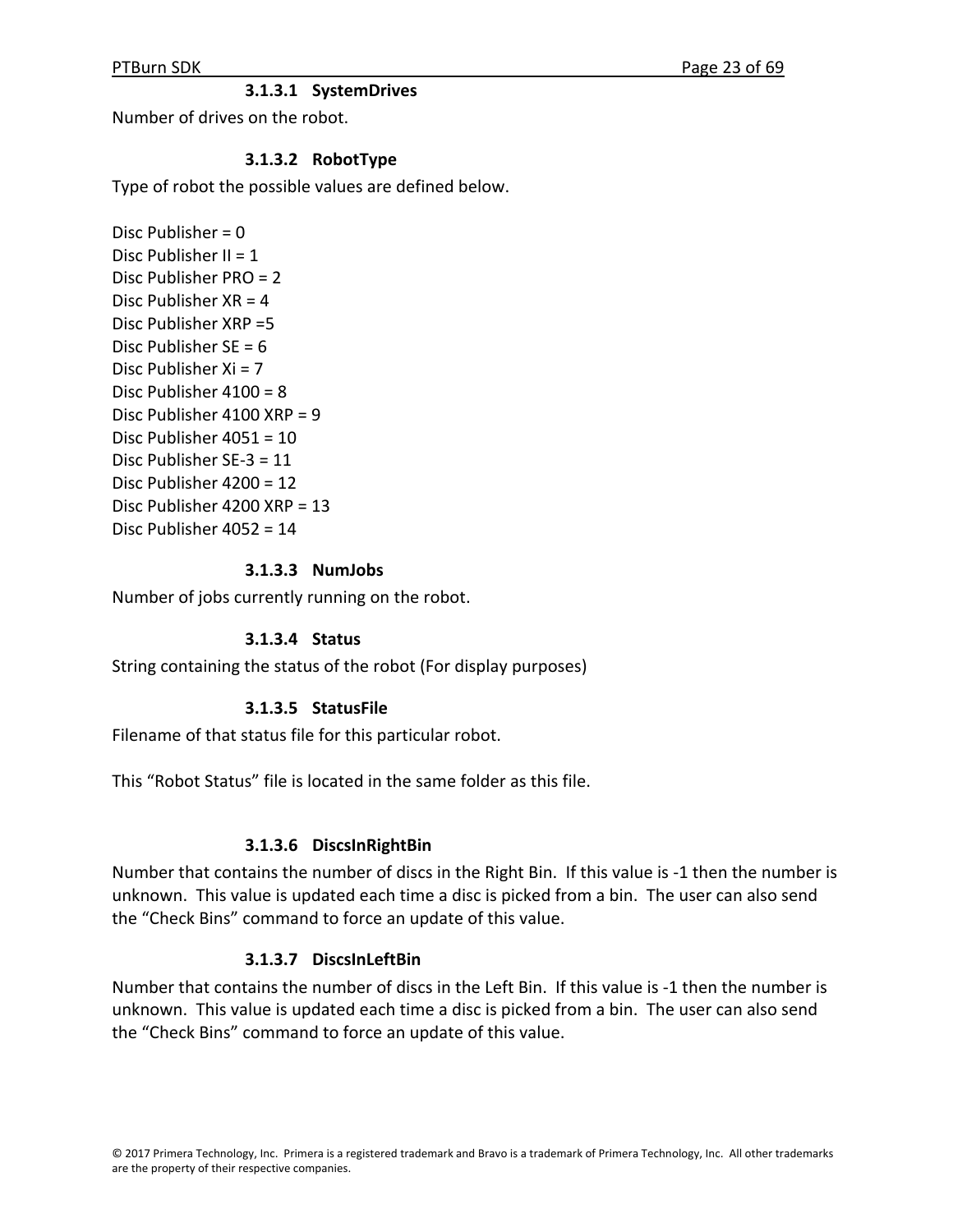# **3.1.3.8 CartridgeTypeX**

Contains the type of CartridgeX. The X will be replaced with a value. CartridgeType0 represents the leftmost cartridge. If the robot contains a second cartridge, CartridgeType1 represents the right cartridge.

The potential values for this key are listed below.

CARTRIDGE\_NONE 0 CARTRIDGE\_COLOR 1 CARTRIDGE\_BLACK 2 CARTRIDGE\_YELLOW 3 CARTRIDGE\_CYAN 4 CARTRIDGE\_MAGENTA 5 CARTRIDGE\_COLORLOTUS 6

# NOTES:

Values 3, 4, & 5 are for robots that have individual color ink cartridges (ie. Robots with 4 separate ink tanks). For better backward compatibility, robots with four ink cartridges will actually record five CartridgeType values like this:

CartridgeType0 =  $2 \leftarrow$  Black CartridgeType1 =  $1 \leftarrow$  Color CartridgeType2 =  $3 \leftarrow$  Yellow CartridgeType3 =  $4 \leftarrow$  Cyan CartridgeType4 =  $5 \leftarrow$  Magenta CartridgeType0 =  $6 \leftarrow$  Color

# **3.1.3.9 CartridgeFillX**

Number that contains the percent fill of the cartridge. The X will be replaced with a value. CartridgeFill0 represents the leftmost cartridge. If the robot contains a second cartridge, CartridgeFill1 represents the right cartridge fill percent.

This value is a percent with values from 0‐100%

NOTE: For better backward compatibility, robots with four ink cartridges will actually record five CartridgeFill values like this example:

| Cartridge Fill 0 = 91 $\leftarrow$ Black    |                                                                                                       |
|---------------------------------------------|-------------------------------------------------------------------------------------------------------|
|                                             | Cartridge Fill $1 = 37$ $\leftarrow$ Color (this will be the lowest value of Yellow, Magenta, & Cyan) |
| Cartridge Fill $2 = 59$ $\leftarrow$ Yellow |                                                                                                       |
| Cartridge Fill 3 = 37 $\leftarrow$ Cyan     |                                                                                                       |
| Cartridge Fill 4 = 100 $\leftarrow$ Magenta |                                                                                                       |
|                                             | Cartridge Fillo = 37 $\leftarrow$ Color (this will be the lowest value of Yellow, Magenta, & Cyan)    |
|                                             |                                                                                                       |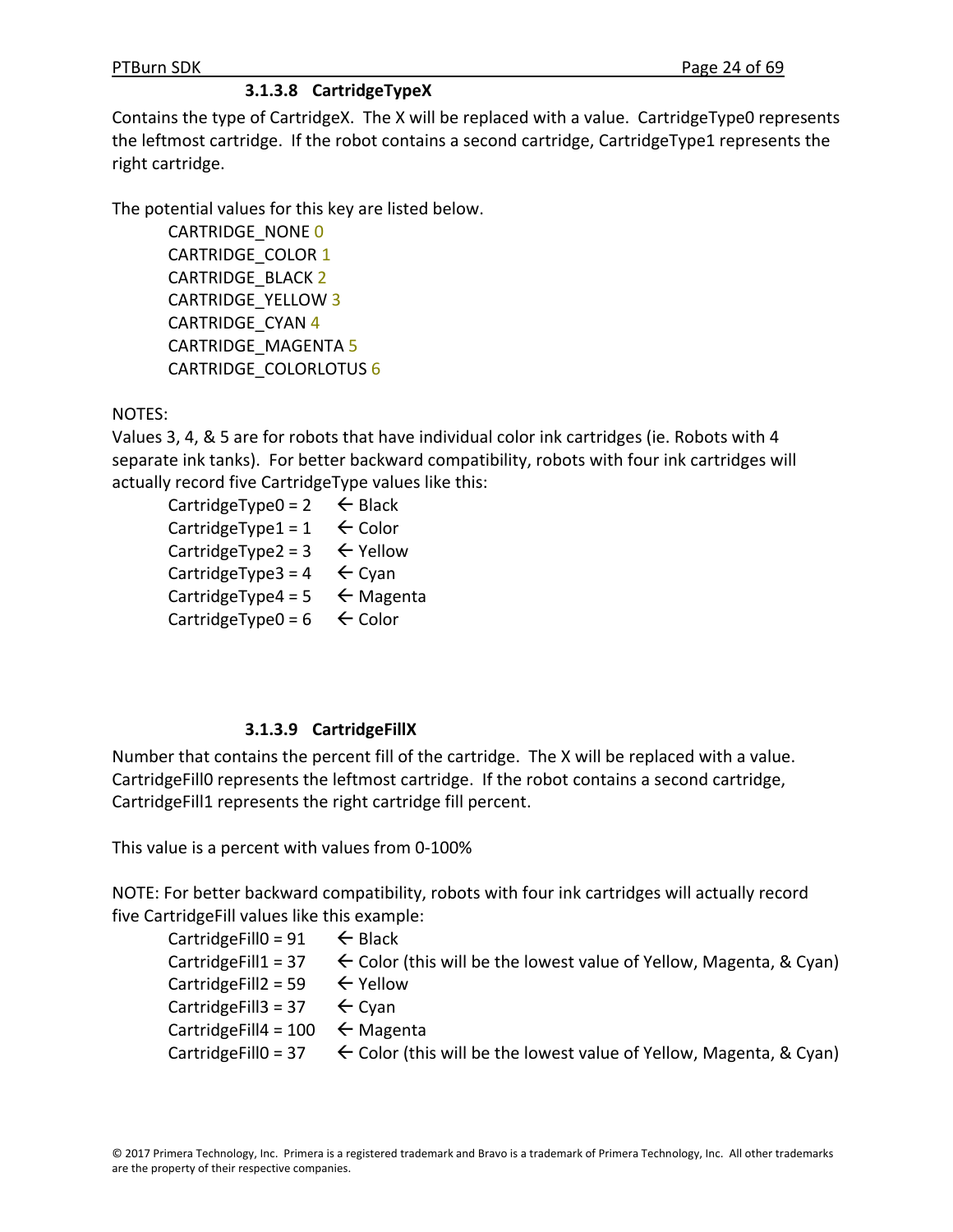#### **3.1.3.10 KioskModeEnabled**

If kiosk mode is enabled on this robot. 1=enabled, 0=disabled

#### 3.1.4 **System Section**

This section in *SystemStatus.txt* contains general information about the system. ie. [System]

**3.1.4.1 SysErrorString**

String corresponding to the SysErrorNumber. Please see **Appendix C** for details on system errors.

#### **3.1.4.2 SysErrorNumber**

Integer value that details what error has occurred on the system. Please see Appendix C for more details on system errors.

#### **3.1.4.3 ServerTickCount**

Current tick count obtained by the PTBurn application on the server (computer on which PTBurn is running). This can be used to determine if the PTBurn Service is still running and updating status.

1 tick count = 1 second

#### **3.1.4.4 ServerTime**

Current time obtained by the PTBurn application on the server (computer on which PTBurn is running).

| Format is: |                                                                                    |
|------------|------------------------------------------------------------------------------------|
|            | MM/DD/YYYY hh:mm:ss                                                                |
| where:     |                                                                                    |
|            | MM is month $(1-12)$                                                               |
|            | DD is day (1-31)                                                                   |
|            | YYYY is year (e.g. 2008)                                                           |
|            | hh is based on a 24-hour clock so the range is from 0 to 23 (e.g. 18:00:00 is 6PM) |
|            | mm is minutes (0-59)                                                               |
|            | ss is seconds (0-59)                                                               |

#### **3.1.4.5 DriveSpace**

Integer value that tells how much free hard drive space is available. This is the drive on which the Shared Folder resides. The value is given in MB (e.g. for 12GB of free space – DriveSpace=12000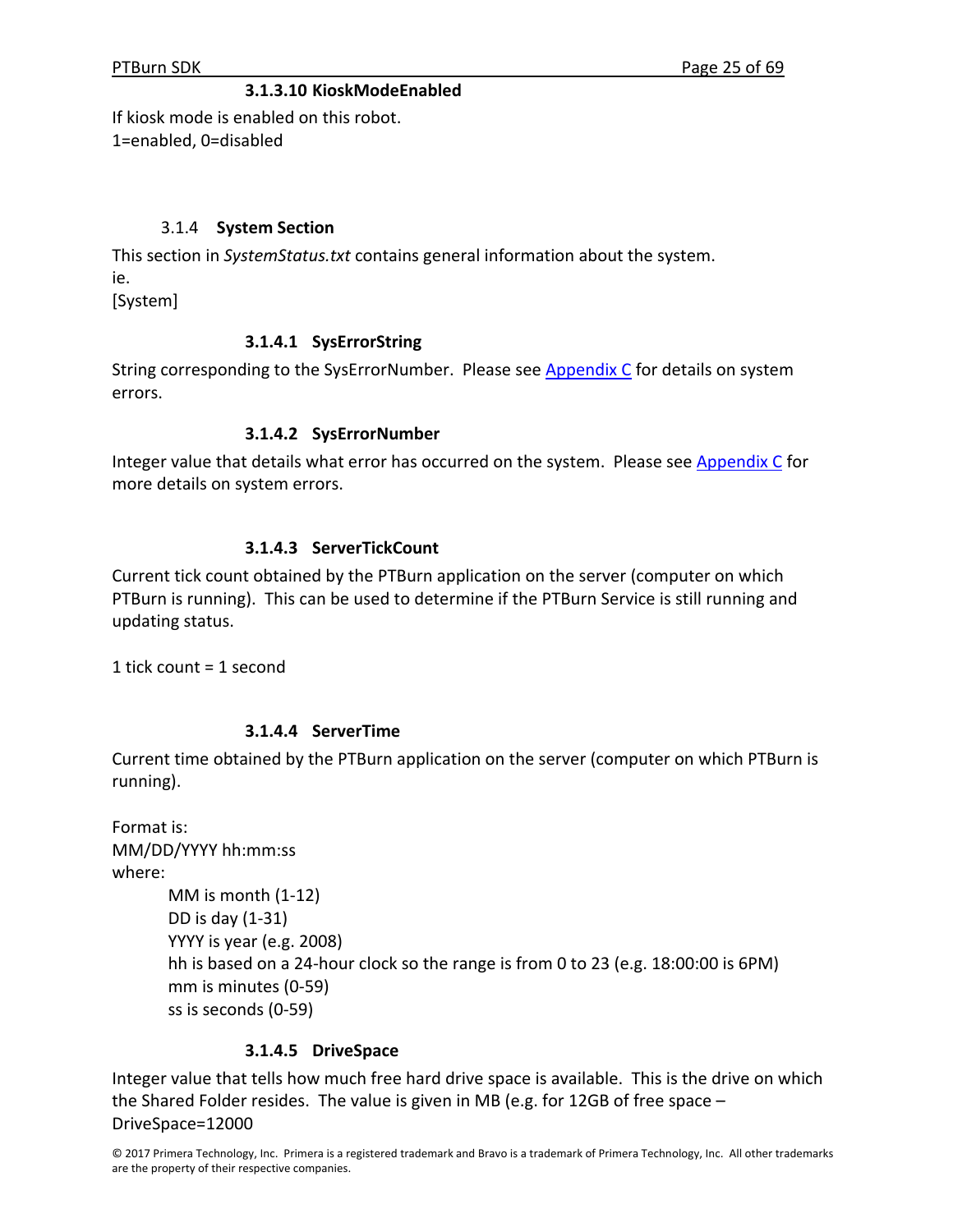#### **3.1.4.6 PtburnSWVer**

String that contains the version of PTBurn.exe.

#### **3.1.4.7 JobProcSWVer**

String that contains the version of JobProcessor.dll.

#### **3.1.4.8 PTRobotVer**

String that contains the version of PTRobot.dll.

#### **3.1.4.9 PxengSWVer**

String that contains the version of Px.dll.

#### **3.1.4.10 PxsdkSWVer**

String that contains the version of PXSDKPLS.dll.

#### **3.1.4.11 PxDrvSWVer**

String that contains the version of PxDrv.dll.

#### **3.1.4.12 PxMasSWVer**

String that contains the version of PxMas.dll.

#### **3.1.4.13 PxWaveSWVer**

String that contains the version of PxWave.dll.

#### **3.1.4.14 PxHelp20SWVer**

String that contains the version of PxHelp20.sys.

# *3.2 RobotName.txt Status Files*

Besides the *SystemStatus.txt* file, PTBurn will also create a more detailed status file for each robot; the name of the file(s) will be *RobotName.txt* (e.g. Disc Publisher SE.txt). The structure of this status file will be similar to an .INI file with three fixed Sections of [JobList], [CompletedJobs], and [System]. Also, each job will have its own Section (section name is the name of the Job Request File without an extension) with detailed information of the job.

## 3.2.1 **Example of RobotName.txt (e.g. Disc Publisher XRP.txt)**

#### **[System]**

SystemStatus=System OK RoboFWVer=4.07 03/24/2008 SerialNum=2091200229 DateManf=3/27/2010 SystemDesc=Disc Publisher XRP SystemDrives=2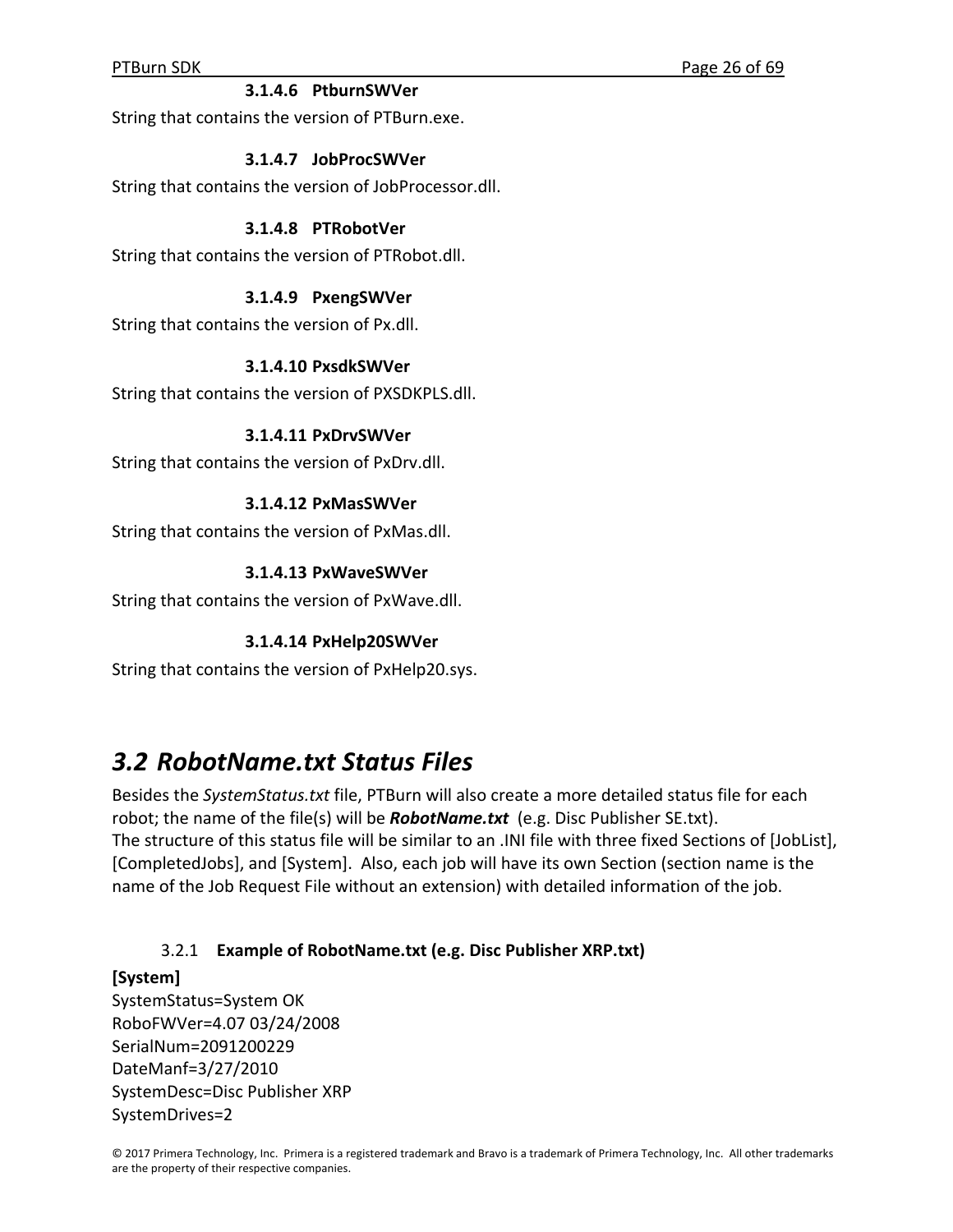GoodDiscsLaunch=1 BadDiscsLaunch=0 GoodDiscsLife=5 BadDiscsLife=0 SysErrorString=No Errors SysErrorNumber=0 DriveDesc0=PLEXTOR DVDR PX‐716A 1.09 DriveLetter0=H DriveLocation0=Bottom Recorder DriveDesc1=PLEXTOR DVDR PX‐716A 1.09 DriveLetter1=F DriveLocation1=Top Recorder DriveState0=0 DrivePercent0=0 DriveJob0=None DriveDisc0=None DriveState1=0 DrivePercent1=0 DriveJob1=None DriveDisc1=None DiscsInLeftBin=6 DiscsInRightBin=4 CartridgeType0=2 CartridgeFill0=96 CartridgeType1=1 CartridgeFill1=95 **[Top Recorder]** BadDiscs=3 GoodDiscs=4 ReadingErrors=0 ReadingErrorsMedia=0 RecordingErrors=0 RecordingErrorsMedia=0 VerifyingErrors=0 VerifyingErrorsMedia=0 DriveNotReady=0 **[Bottom Recorder]** GoodDiscs=0 BadDiscs=0 ReadingErrors=0 ReadingErrorsMedia=0 RecordingErrors=0 RecordingErrorsMedia=0 VerifyingErrors=0 VerifyingErrorsMedia=0 DriveNotReady=0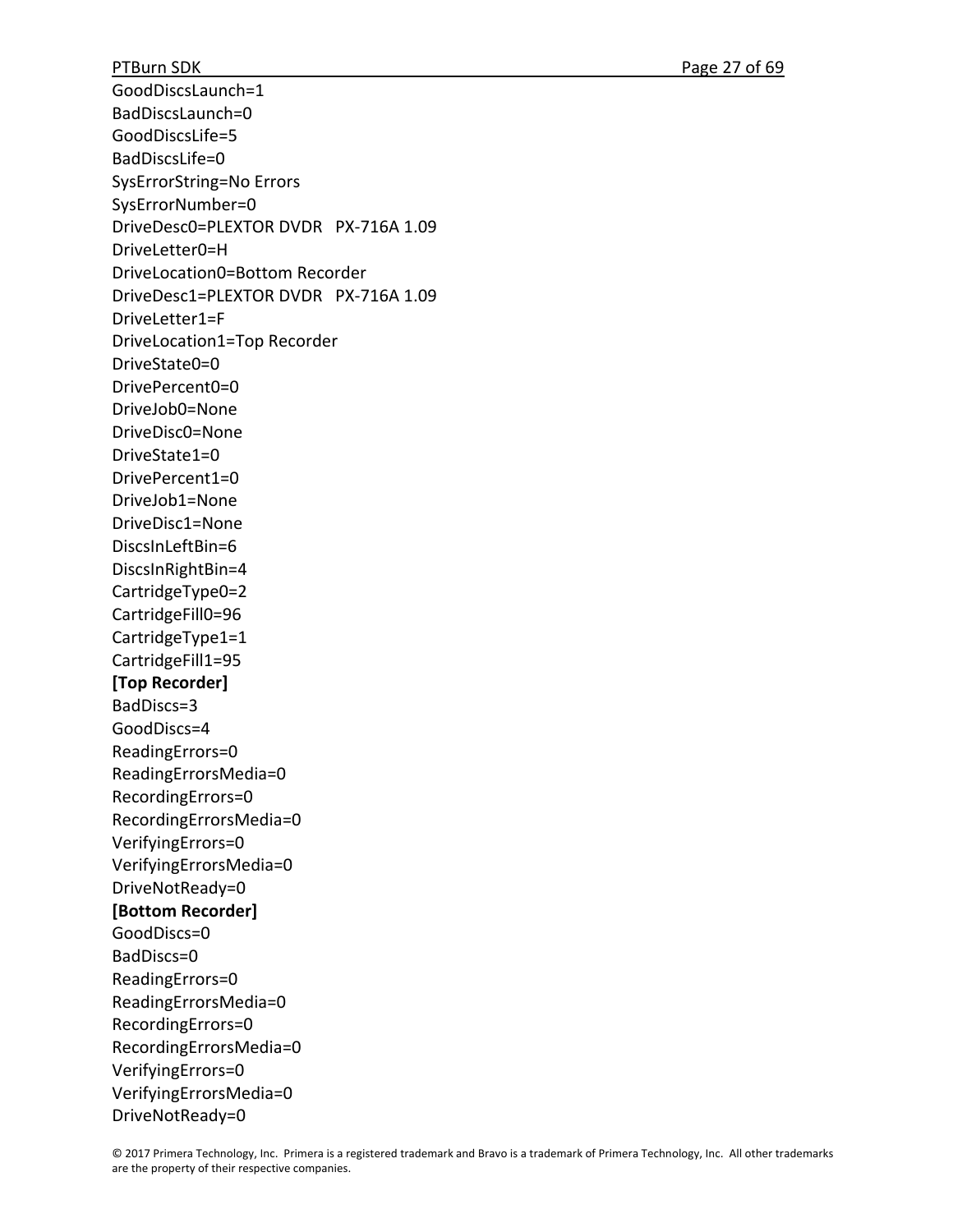PTBurn SDK **DESIGNATION** PRESERVE THE PAGE 28 of 69 **[JobList]** Job0=DataJob\_Test1 **[DataJob\_Test1]** JobsAhead=0 DiscsAhead=0 CurrentStatus=Loading Disc 0 CurrentStatusState=4 TimeStarted=06/06/2008 14:06:12 GoodDiscs=0 BadDiscs=0 DiscsRemaining=1 JobState=1 LoadDiscState0=0 LoadDiscDrive0=F **[CompletedJobs]** Job0=DataJob\_ClosedDisc **[DataJob\_ClosedDisc]** JobsAhead=0 DiscsAhead=0 CurrentStatus=The job is complete... CurrentStatusState=10 TimeStarted=06/05/2008 17:14:49 GoodDiscs=1 BadDiscs=0 DiscsRemaining=0 JobState=2 TimeCompleted=06/05/2008 17:16:13

Below is a description of each section and key available in RobotName.txt.

# 3.2.2 **JobList Section**

The first fixed section in RobotName.txt is [JobList] Within this section are keys that can provide the list of the current jobs being processed by PTBurn. The Key value of the current job is always Job0, the next job is Job1, etc. So, an example might be:

[JobList] Job0=MyJob1 Job1=YourJob1 Job2=MyJob2

The client can display the list of jobs by sequentially trying to get the string values for Keys: Job0, Job1, Job2,… The end of the list of jobs can be determined by the client when the string value for the next key is not found. *This section may not exist if no jobs are currently running*.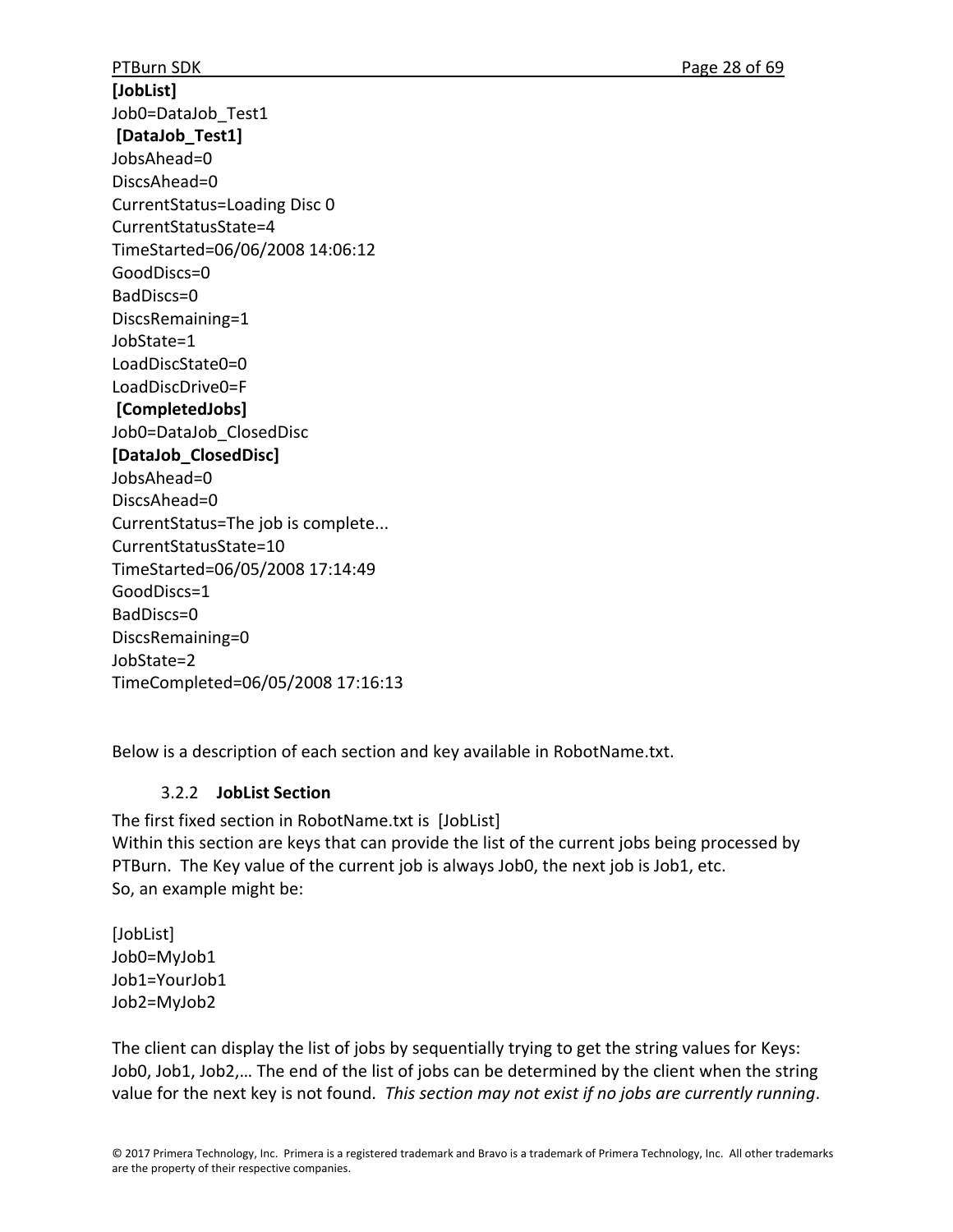## 3.2.3 **CompletedJobs Section**

The second fixed section in RobotName.txt is [CompletedJobs] Within this section are keys that can provide a client the list of the recently completed jobs (including successful jobs, jobs with errors, and jobs that have been aborted). The Key value of the current job is always Job0, the next job is Job1, etc. So, an example might be:

[CompletedJobs] Job0=MyJob3 Job1=YourJob4 Job2=MyJob5

The client can display the list of jobs by sequentially trying to get the string values for Keys: Job0, Job1, Job2,… The end of the list of jobs can be determined by the client when the string value for the next key is not found.

## 3.2.4 **Job Details Section**

More detailed information about each job in [JobList] and [CompletedJobs] can be accessed in the job's own Section.

For example, if a submitted job is called MyJob1.jrq, then the section in the status file would be given as [MyJob1].

The keys under each job's details section are:

# **3.2.4.1 JobID**

String that the describes this job

# **3.2.4.2 ClientID**

String that describes the client of this job

## **3.2.4.3 JobsAhead**

Integer value that tells how many jobs are in the PTBurn queue before this job.

## **3.2.4.4 DiscsAhead**

This integer value tells how many discs remain to be completed (in other jobs) before this job can begin.

## **3.2.4.5 DiscsRemaining**

Integer value that tells how many discs are remaining to be completed in this job.

## **3.2.4.6 GoodDiscs**

Integer value that tells how many discs have been successfully completed in this job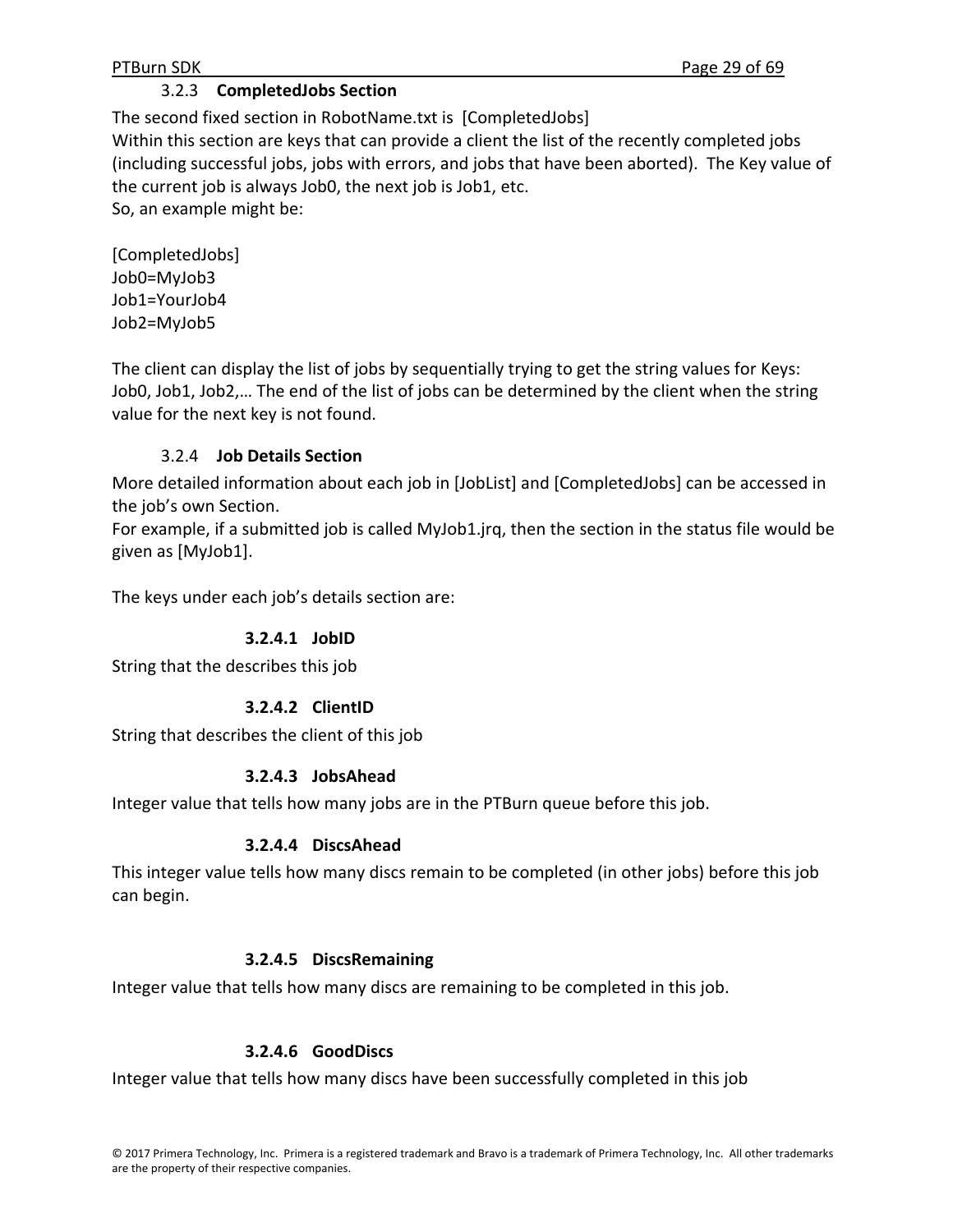## **3.2.4.7 BadDiscs**

Integer value that tells how many discs that have failed to be completed successfully in this job (rejects)

#### **3.2.4.8 CurrentStatus**

String that describes what is currently going on with this job.

#### **3.2.4.9 TimeCreated**

String that gives the time and date of when the Job Request File was created

Format is: MM/DD/YYYY hh:mm:ss XX where XX is either AM or PM.

#### **3.2.4.10 TimeStarted**

String that gives the time and date of when the job was started.

Format is: MM/DD/YYYY hh:mm:ss XX where XX is either AM or PM.

If not started yet the value is blank space

#### **3.2.4.11 TimeCompleted**

String that gives the time and date of when the job was completed.

Format is: MM/DD/YYYY hh:mm:ss XX where XX is either AM or PM.

If not completed yet the value is blank space

#### **3.2.4.12 JobState**

Integer values that give the state of the job:

- 0 = Job not started
- $1 =$  Job running
- 2 = Job completed successfully
- $3 =$  Job failed
- 4 = Job moved

#### **3.2.4.13 JobErrorNumber**

Integer value that details what job error has occurred. Please see Appendix  $C$  for details on job errors.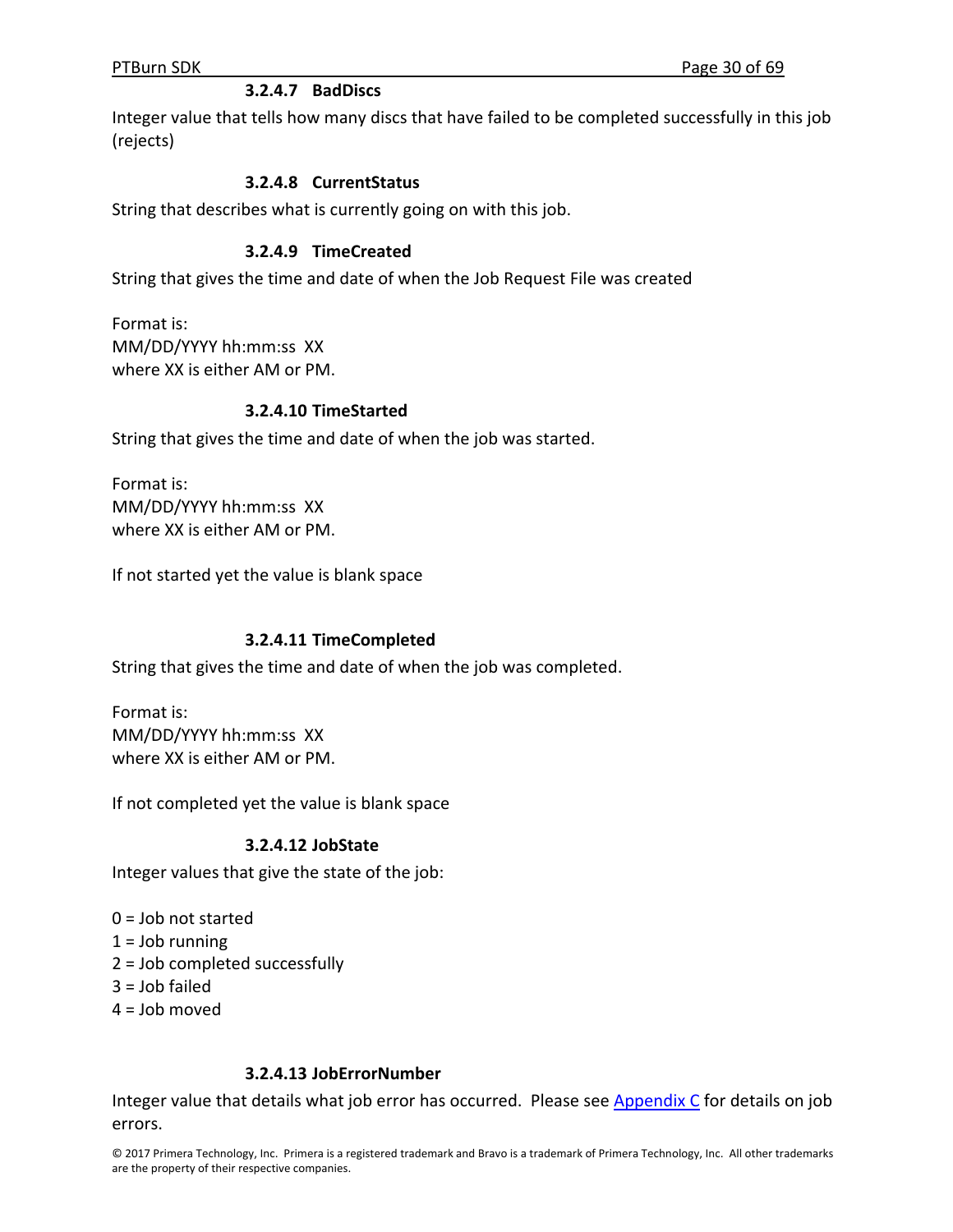# **3.2.4.14 JobErrorString**

String corresponding to the JobErrorNumber. Please see Appendix C for details on job errors.

## **3.2.4.15 DiscErrorIndexX**

Integer value that details which disc in the job had the error. In other words, the disc number within the job that the software is attempting to record (e.g. the first disc of the job = 1, second disc of the job  $= 2$ , etc.).

X is a value from 0 to 9 that provides a sequential unique key.

So, the first disc error that is encountered in the job will be given the key value of DiscErrorIndex0, the second disc error (within the same job) will be given the key value of DiscErrorIndex1, and so on. The number of disc errors reported is limited to 10 so the values for this key can range from DiscErrorIndex0 up to DiscErrorIndex9.

A disc may have more than 1 error reported if the disc was retried. Example:

A job is set to record 3 copies of a disc:

Disc 1 is recorded successfully.

Disc 2 is recorded successfully.

Disc 3 fails to record two times before successfully burning on

its third attempt.

In this example, the entries for this job will be:

DiscErrorIndex0 = 3

Disc $ErrorIndex1 = 3$ 

# **3.2.4.16 DiscErrorNumberX**

Integer value that details what disc error has occurred. Please see Appendix C for details on disc errors and the potential values.

X is a value from 0 to 9 that provides a sequential unique key.

So, the first disc error that is encountered in the job will be given the key value of DiscErrorNumber0, the second disc error (within the same job) will be given the key value of DiscErrorNumber1, and so on. The number of disc errors reported is limited to 10 so the values for this key can range from DiscErrorNumber0 up to DiscErrorNumber9.

# **3.2.4.17 DiscErrorStringX**

String corresponding to the DiscErrorNumber. Please see  $Appendix C$  for details on disc errors and the possible strings.

X is a value from 0 to 9 that provides a sequential unique key.

So, the first disc error that is encountered in the job will be given the key value of DiscErrorString0, the second disc error (within the same job) will be given the key value of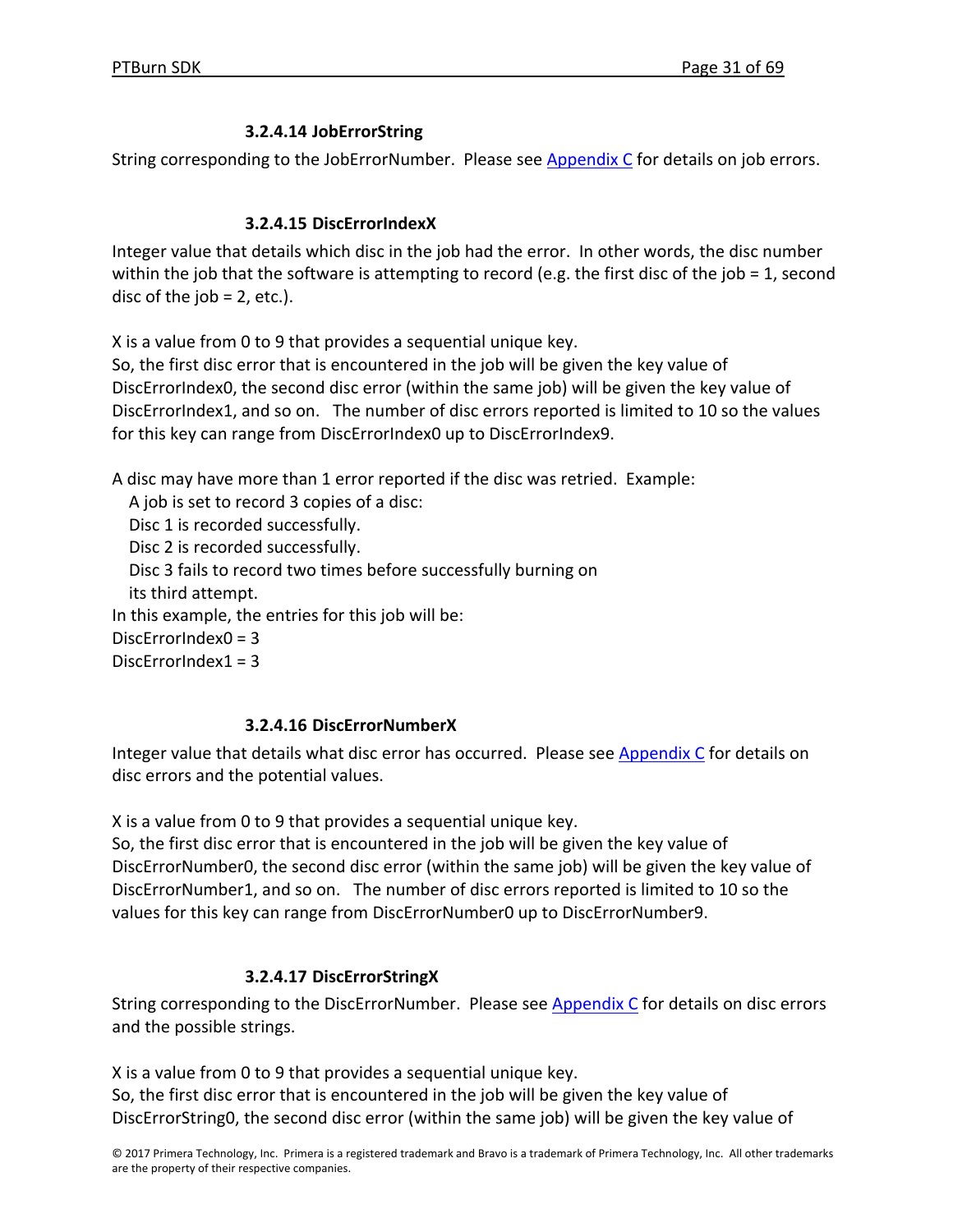DiscErrorString1, and so on. The number of disc errors reported is limited to 10 so the values for this key can range from DiscErrorString0 up to DiscErrorString9.

## **3.2.4.18 LoadDiscStateX**

If the LoadUnloadOverride key is set in the jrq file then PTBurn will report the current state of this disc with this key. X is a value from 0 to the number of drives in the robot (ie. 0 for the first drive, 1 for the second drive).

See Appendix D for an example of use. The possible values for this key are:

 $-1$  = Not In Use

- 0 = Disc Loading
- 1 = Disc Loaded (hold state)
- 2 = Disc Processing

3 = Disc Processed (hold state)

4 = Disc Unloading/Unloaded

## **3.2.4.19 LoadDiscDriveX**

If the LoadUnloadOverride key is set in the jrq file then PTBurn will report the drive letter that is processing the disc. X is a value from 0 to the number of drives in the robot (ie. 0 for the first drive, 1 for the second drive).

See  $\Delta$ ppendix D</u> for an example of use.

## **3.2.4.20 CurrentStatusState**

This is a numerical value to describe what is going on with this job. This value can be used instead of CurrentStatus (section 3.2.4.8) if you would rather display your own status string based on this value. The possible numerical values for this key are:

- 0 = Recording Disc
- 1 = Reading Disc
- 2 = Verifying Disc
- 3 = Printing Disc
- 4 = Loading Disc
- 5 = Unloading Disc
- 6 = Waiting for Printer
- 7 = Waiting for Recorder
- 8 = Finishing Disc
- 9 = Rejecting Disc
- 10 = Job Complete
- 11 = Job Paused
- 12 = Job Resumed
- 13 = Job Aborted
- 14 = Job Initializing
- 15 = Job Failed
- 16 = Pre‐Mastering
- 17 = System OK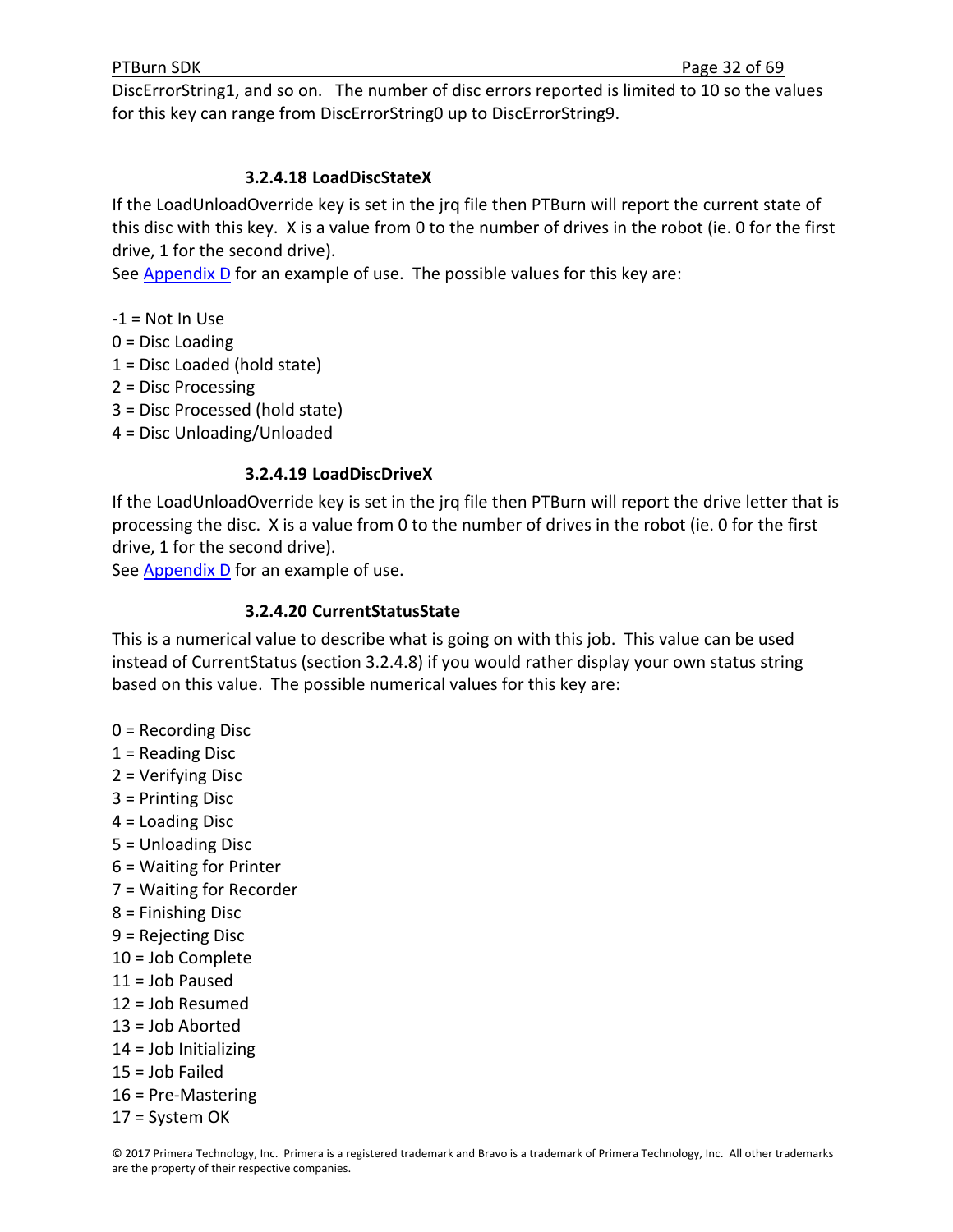# 3.2.5 **System Section**

The final fixed section in *RobotName.txt* is [System]

Within this section are keys that can provide more detailed system information for the robot in question. Some of these keys are duplicated from SystemStatus.txt.

# **3.2.5.1 SystemDesc**

String that describes the system (e.g. Disc Publisher DVDR)

# **3.2.5.2 SystemStatus**

String that gives general system status of the robotics (e.g. Offline, System OK, Out of Discs, Ink Low, …).

If the software is running but the printer is offline (user pressed the power button) then the SystemStatus will be "Printer Offline". For this error, and other system errors, the SysErrorNumber key can be queried. See more information for SysErrorNumber below.

# **3.2.5.3 SystemDrives**

Integer value that tells how many drives are managed by the robotics. (for the Disc Publisher this will be 1).

# **3.2.5.4 GoodDiscsLife**

Integer value that tells how many discs have been successfully completed in the life of this system (value is stored on the computer – not within the robotics).

# **3.2.5.5 BadDiscsLife**

Integer value that tells how many discs have been rejected because of failure during the life of this system (value is stored on the computer – not within the robotics).

# **3.2.5.6 GoodDiscsLaunch**

Integer value that tells how many discs have been successfully completed since the PTBurn application was launched.

# **3.2.5.7 BadDiscsLaunch**

Integer value that tells how many discs have been rejected because of failure since the PTBurn application was launched.

# **3.2.5.8 SysErrorString**

String corresponding to the SysErrorNumber. Please see Appendix C for details on system errors.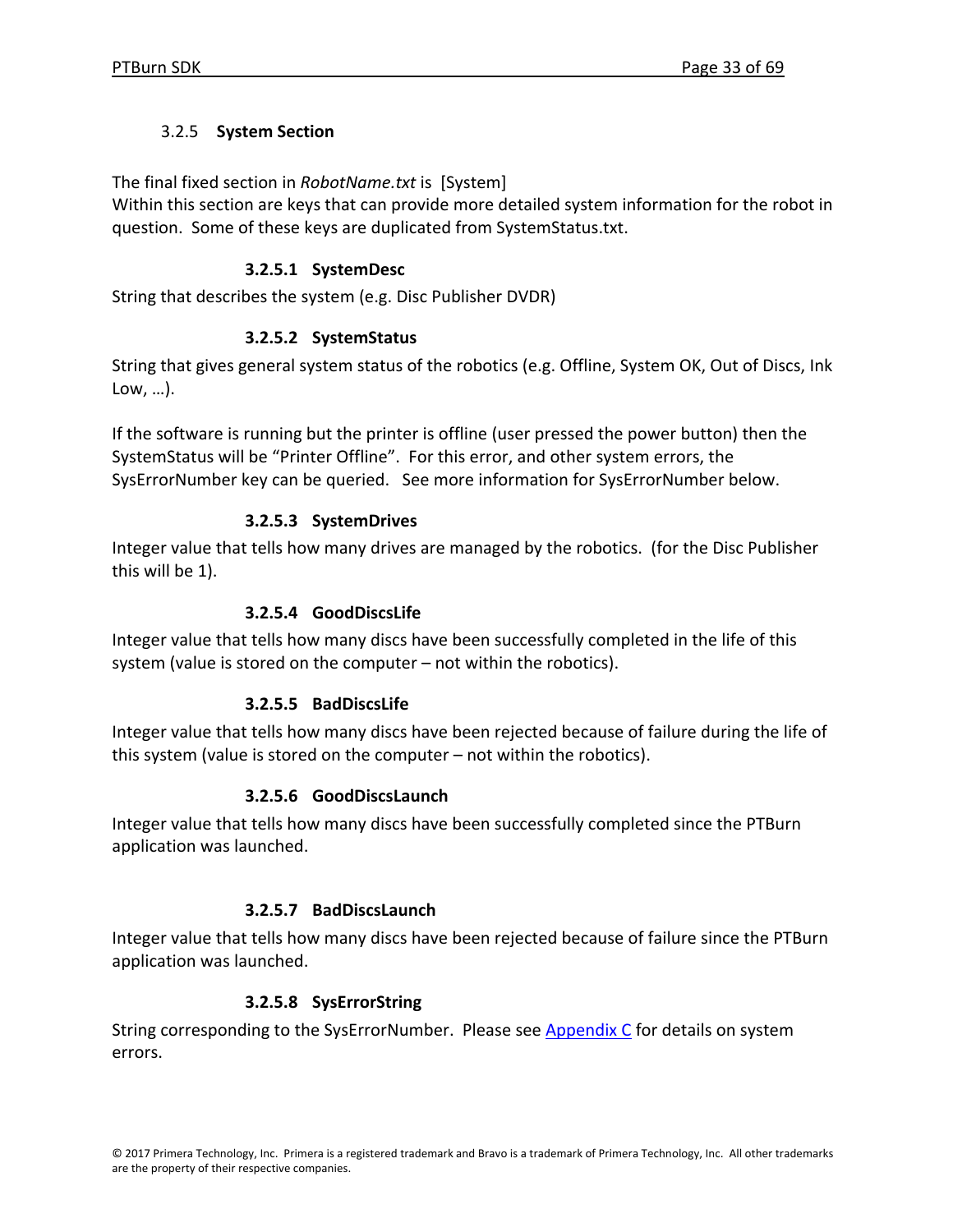#### **3.2.5.9 SysErrorNumber**

Integer value that details what error has occurred on the system. Please see Appendix C for more details on system errors.

#### **3.2.5.10 RoboFWVer**

String that contains the version of the firmware on the duplicator.

#### **3.2.5.11 DriveDescX**

String that contains the description of robotically controlled drives on the system. The X represents an index if multiple robotically controlled drives are present. Below is an example of the drive description key :

DriveDesc0 = PIONEER DVD‐RW DVR‐105 1.30

#### **3.2.5.12 DriveLetterX**

String that contains the system drive letter of the robotically controlled drive(s). The X represents an index if multiple robotically controlled drives are present. Below is an example of the drive letter key :

DriveLetter0 = F DriveLetter1 = G

#### **3.2.5.13 DriveLocationX**

String that contains the location of robotically controlled drives on the system. The X represents an index if multiple robotically controlled drives are present. Below is an example of the drive location key :

DriveLocation0 = Top Recorder DriveLocation1 = Bottom Recorder

#### **3.2.5.14 DriveStateX**

Number that contains the state of the robotically controlled drive(s) on the system. The X represents an index if multiple robotically controlled drives are present. The available values are:

 $0 =$ Idle

- 1= Recording
- 2= Reading
- 3= Verifying
- 4= Disc Loaded
- 5= Verify Failed
- 6= Verify Complete
- 7= Record Failed
- 8= Record Complete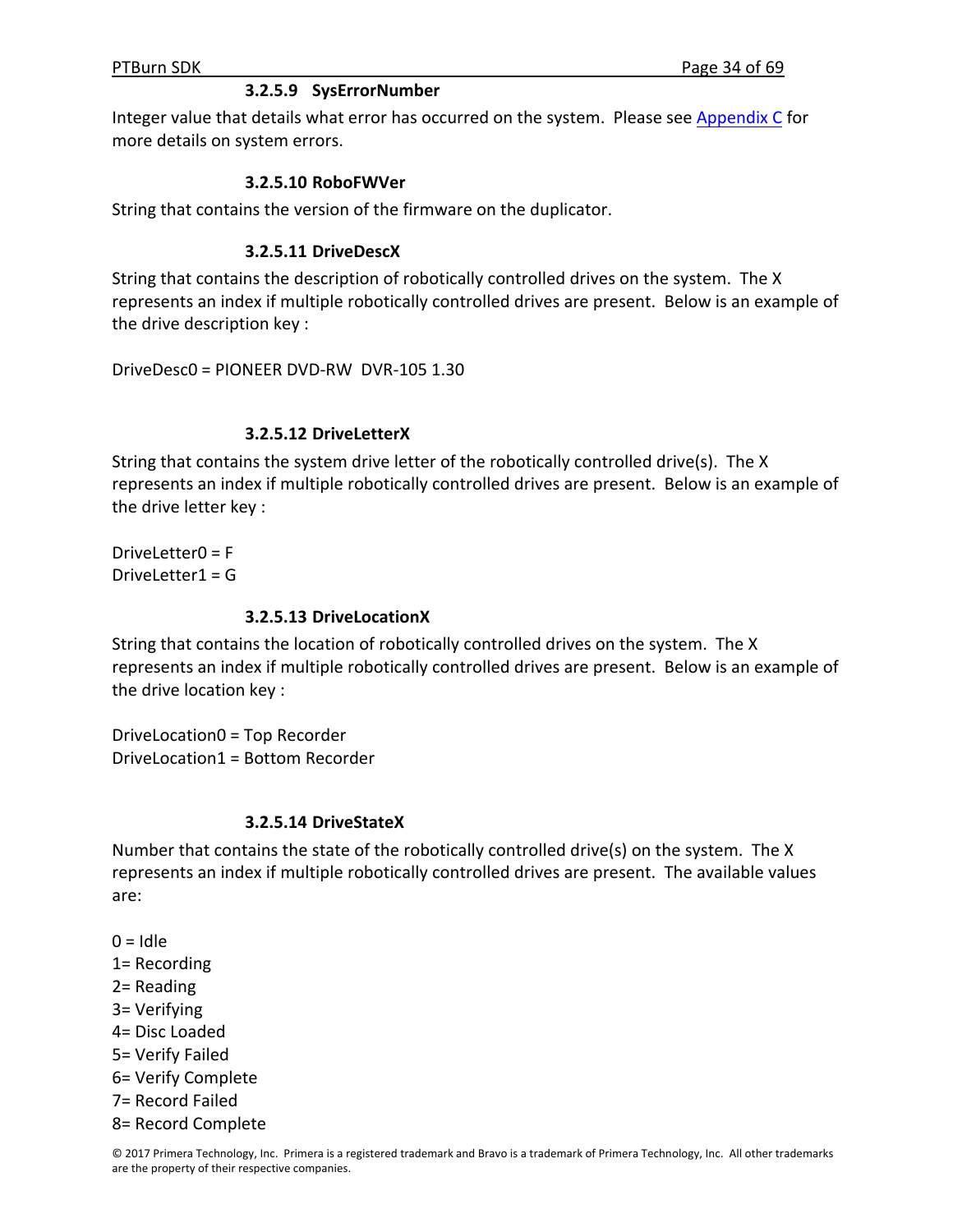## **3.2.5.15 DrivePercentX**

Number that contains the percent complete (0‐100) of the drive state that the recorder is currently processing. The X represents an index if multiple robotically controlled drives are present.

## **3.2.5.16 DriveJobX**

String that contains the name of the job that the recorder is currently assigned to. The X represents an index if multiple robotically controlled drives are present.

# **3.2.5.17 DriveDiscX**

Number that contains the disc number in the job that the recorder is currently assigned to. The X represents an index if multiple robotically controlled drives are present.

## **3.2.5.18 DiscsInRightBin**

Number that contains the number of discs in the Right Bin. If this value is ‐1 then the number is unknown. This value is updated each time a disc is picked from a bin. The user can also send the "Check Bins" command to force an update of this value.

# **3.2.5.19 DiscsInLeftBin**

Number that contains the number of discs in the Left Bin. If this value is ‐1 then the number is unknown. This value is updated each time a disc is picked from a bin. The user can also send the "Check Bins" command to force an update of this value.

# **3.2.5.20 CartridgeTypeX**

Contains the type of CartridgeX. The X will be replaced with a value. CartridgeType0 represents the leftmost cartridge. If the robot contains a second cartridge, CartridgeType1 represents the right cartridge.

The potential values for this key are listed below.

CARTRIDGE\_NONE 0 CARTRIDGE\_COLOR 1 CARTRIDGE\_BLACK 2 CARTRIDGE\_YELLOW 3 CARTRIDGE\_CYAN 4 CARTRIDGE\_MAGENTA 5 CARTRIDGE\_COLORLOTUS 6

NOTES:

Values 3, 4, & 5 are for robots that have individual color ink cartridges (ie. Robots with 4 separate ink tanks). For better backward compatibility, robots with four ink cartridges will actually record five CartridgeType values like this:

CartridgeType0 =  $2 \leftarrow$  Black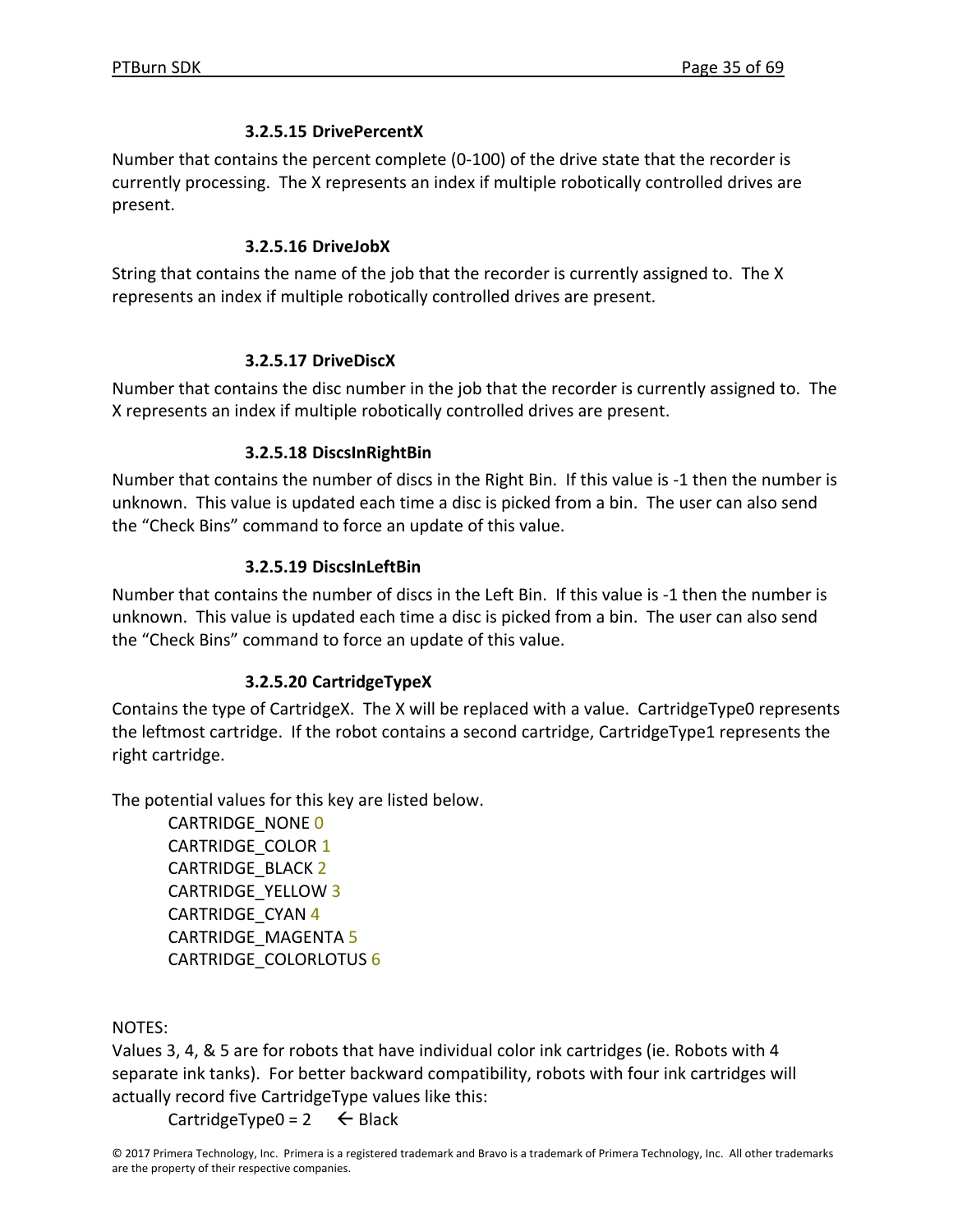CartridgeType1 =  $1 \leftarrow$  Color CartridgeType2 =  $3 \leftarrow$  Yellow CartridgeType3 =  $4 \leftarrow$  Cyan CartridgeType4 =  $5 \leftarrow$  Magenta CartridgeType0 =  $6 \leftarrow$  Color

## **3.2.5.21 CartridgeFillX**

Number that contains the percent fill of the cartridge. The X will be replaced with a value. CartridgeFill0 represents the leftmost cartridge. If the robot contains a second cartridge, CartridgeFill1 represents the right cartridge fill percent.

This value is a percent with values from 0‐100%

NOTE: For better backward compatibility, robots with four ink cartridges will actually record five CartridgeFill values like this example:

| Cartridge Fill $0 = 91$ $\leftarrow$ Black  |                                                                                                       |
|---------------------------------------------|-------------------------------------------------------------------------------------------------------|
|                                             | Cartridge Fill $1 = 37$ $\leftarrow$ Color (this will be the lowest value of Yellow, Magenta, & Cyan) |
| Cartridge Fill $2 = 59$ $\leftarrow$ Yellow |                                                                                                       |
| Cartridge Fill 3 = 37 $\leftarrow$ Cyan     |                                                                                                       |
| Cartridge Fill 4 = 100 $\leftarrow$ Magenta |                                                                                                       |
|                                             | Cartridge Fillo = 37 $\leftarrow$ Color (this will be the lowest value of Yellow, Magenta, & Cyan)    |

## **3.2.5.22 SerialNum**

Serial number of the unit. This key is only valid on Disc Publisher se, Disc Publisher PRO and Disc Publisher XRP

## **3.2.5.23 DateManf**

Date the unit was manufacturered. This key is only valid on Disc Publisher SE, Disc Publisher PRO and Disc Publisher XRP

## 3.2.6 **Drive Statistics Section**

There is a drive statistics section for each robotic drive. The name of the section can be obtained from the DriveLocationX key (where  $X = 0$  or 1).

e.g.

DriveLocation0 = Top Recorder DriveLocation1 = Bottom Recorder

In this example, the RobotName.txt file would contain two sections for drive statistics: [Top Recorder] [Bottom Recorder]

The contents of each drive statistics section is described here: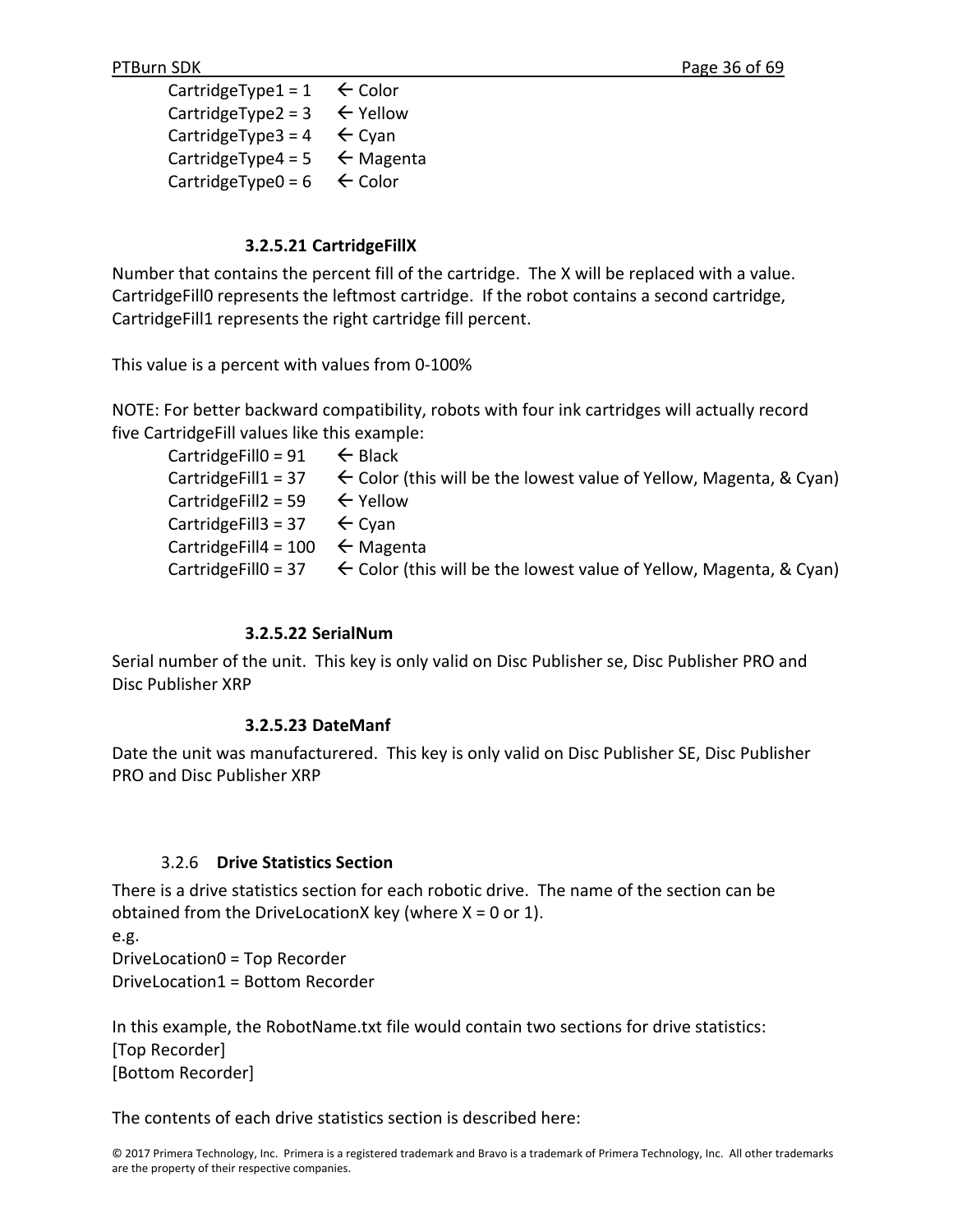## **3.2.6.1 GoodDiscs**

The number of good discs produced by this drive.

## **3.2.6.2 BadDiscs**

The number of bad discs produced by this drive.

## **3.2.6.3 ReadingErrors**

The number of bad discs (produced by this drive) that were a result of reading errors that weren't media related (ie. not Sense 03)

## **3.2.6.4 ReadingErrorsMedia**

The number of bad discs (produced by this drive) that were a result of reading errors that were media related (ie. Sense 03)

## **3.2.6.5 RecordingErrors**

The number of bad discs (produced by this drive) that were a result of recording errors that were not media related (ie. not Sense 03)

## **3.2.6.6 RecordingErrorsMedia**

The number of bad discs (produced by this drive) that were a result of recording errors that were media related (ie. Sense 03)

## **3.2.6.7 VerifyingErrors**

The number of bad discs (produced by this drive) that were a result of verifying errors that were not media related (ie. not Sense 03).

## **3.2.6.8 VerifyingErrorsMedia**

The number of bad discs (produced by this drive) that were a result of verifying errors that were media related (ie. Sense 03)

## **3.2.6.9 DriveNotReady**

The number of bad discs (produced by this drive) that were a result of the drive not becoming ready.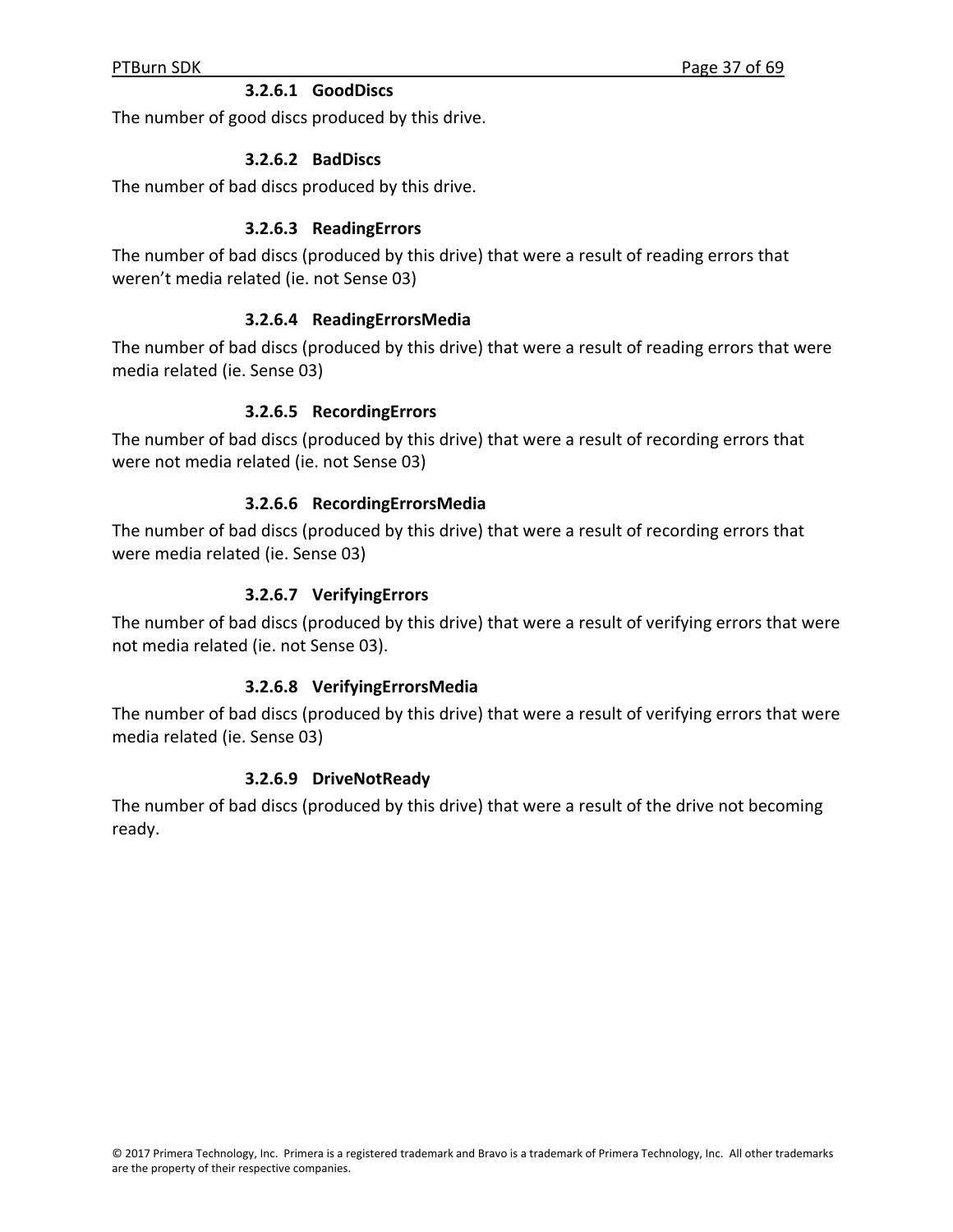# **4 Client Commands**

PTBurn clients can send commands to the PTBurn server.

To do this, the client should create a new file in the Job Request Shared Folder with the filename extension of .PTM with the same filename as the JRQ file you are referencing.

# *4.1 Abort Command*

The abort command will abort a particular job. The .ptm file must have the same filename as an existing Job Request File and the valid contents are shown below (note the filenames must match except for the filename extensions).

Message = ABORT ClientID = XXX

Where XXX is the same ClientID that is specified in the corresponding Job Request File. You can abort any job by specifying "Administrator" for the ClientID.

For example, if the client submits a job with the Job Request Filename of:

MyJob1.JRQ

and then the client decides that this job should be aborted, the client must create a new file called:

```
MyJob1.PTM
```
Note that the ClientID must be specified and it MUST match the ClientID in the corresponding Job Request File – the abort request will be rejected if the ClientID does not match. For the MyJob1 example (see above) the contents of MyJob1.PTM would be:

```
Message = ABORT
ClientID = Kevin
```
# *4.2 Shutdown After Job Command*

The "Shutdown After Job" command will shutdown the Server software after any in‐process jobs are completed (have a .inp extension). This command will prevent any new jobs from being put into an "in process" state. The unit will finish all actions on the "in process" jobs and then shutdown. The .ptm file can have any name and should be formatted as follows:

Message=SHUTDOWN\_AFTERJOB ClientID=Administrator

The ClientID should ALWAYS be fixed to "Administrator".

# *4.3 Shutdown Immediate Command*

The "Shutdown Immediate" command will shutdown the Server software immediately after the message is processed. Messages are processed approximately every 10 seconds. It is only advised to use this message in an emergency. Upon using this command the system will be left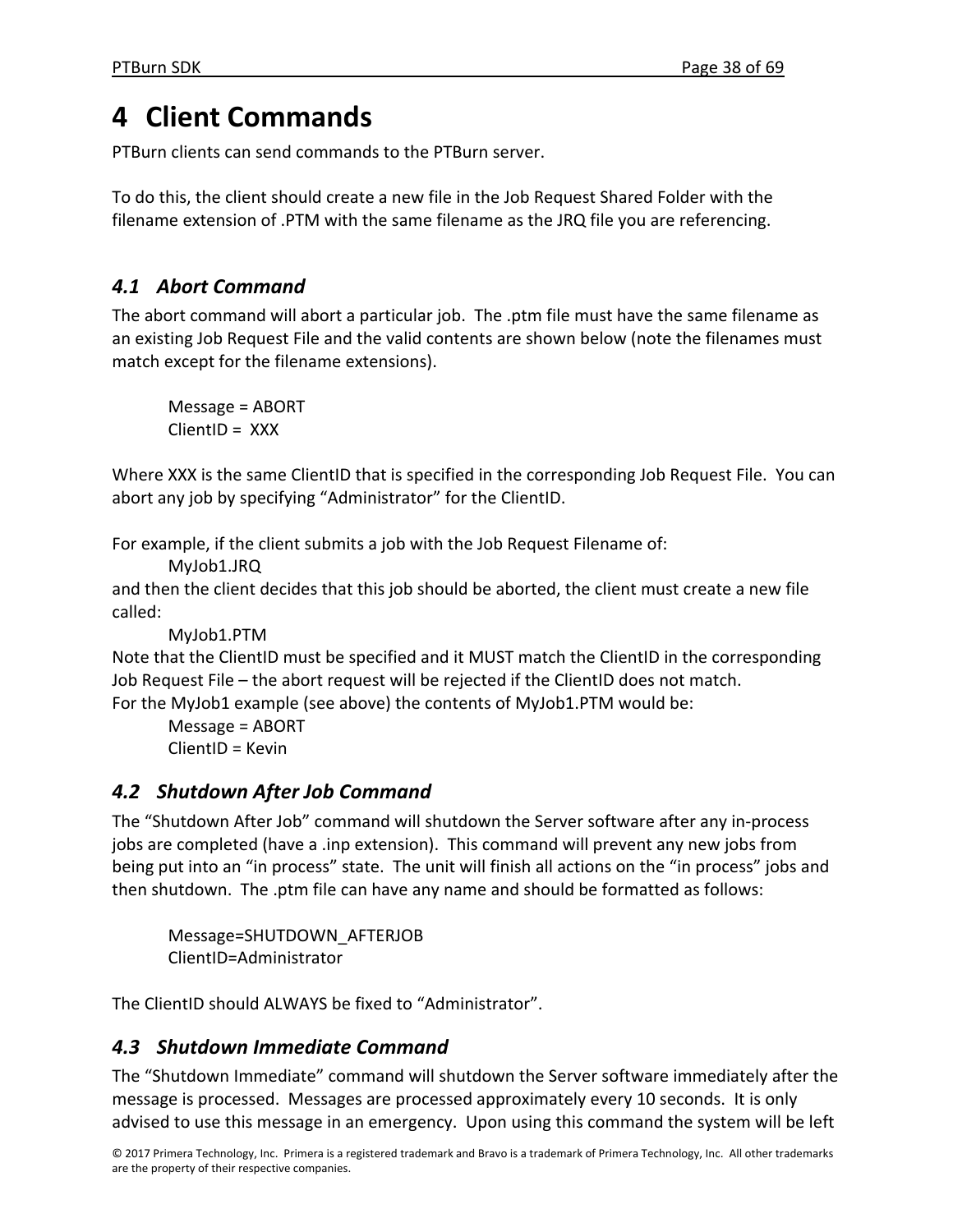in an unknown state. There could be discs left on the picker, in the recorder, or in the printer. The .ptm file can have any name and should be formatted as follows:

Message=SHUTDOWN\_IMMEDIATE ClientID=Administrator

The ClientID should ALWAYS be fixed to "Administrator".

# *4.4 Align Printer Command*

# **\*\* This command is only valid on the Disc Publisher PRO, XRP, SE \*\***

The Align Printer Command will align the printer when the system error is set to 22 or there are no jobs on the system. If the alignment fails, the system error will be set to 31 otherwise the system error will be set to 0. See Appendix C for system error codes.

Message= ALIGN\_PRINTER ClientID=Administrator RobotName = zzzz

The ClientID should ALWAYS be fixed to "Administrator".

*RobotName* zzzz specifies which printer/robot to align (e.g. Disc Publisher SE). If RobotName is not specified it will align the first robot found.

# *4.5 Ignore Ink Low Command*

# **\*\* This command is only valid on the Disc Publisher PRO, XRP, SE \*\***

The Ignore Ink Low command will ignore an ink low condition when the system error is set to 5, 6, or 7.

Message= IGNORE\_INKLOW ClientID=Administrator

The ClientID should ALWAYS be fixed to "Administrator".

# *4.6 Process Disc Command*

The Process Disc Command will cause the unit to leave the wait state prior to recording the disc and continue processing the disc. This command is only valid when LoadUnloadOverride was set to YES in the .JRQ Job Request File.

Message= PROCESS\_DISC DiscID=X

The DiscID should contain the id of the disc that is being processed (ie. the X value from LoadDiscStateX = in the Status file). See Appendix  $D$  for an example of how to use this message with the load/unload override functionality.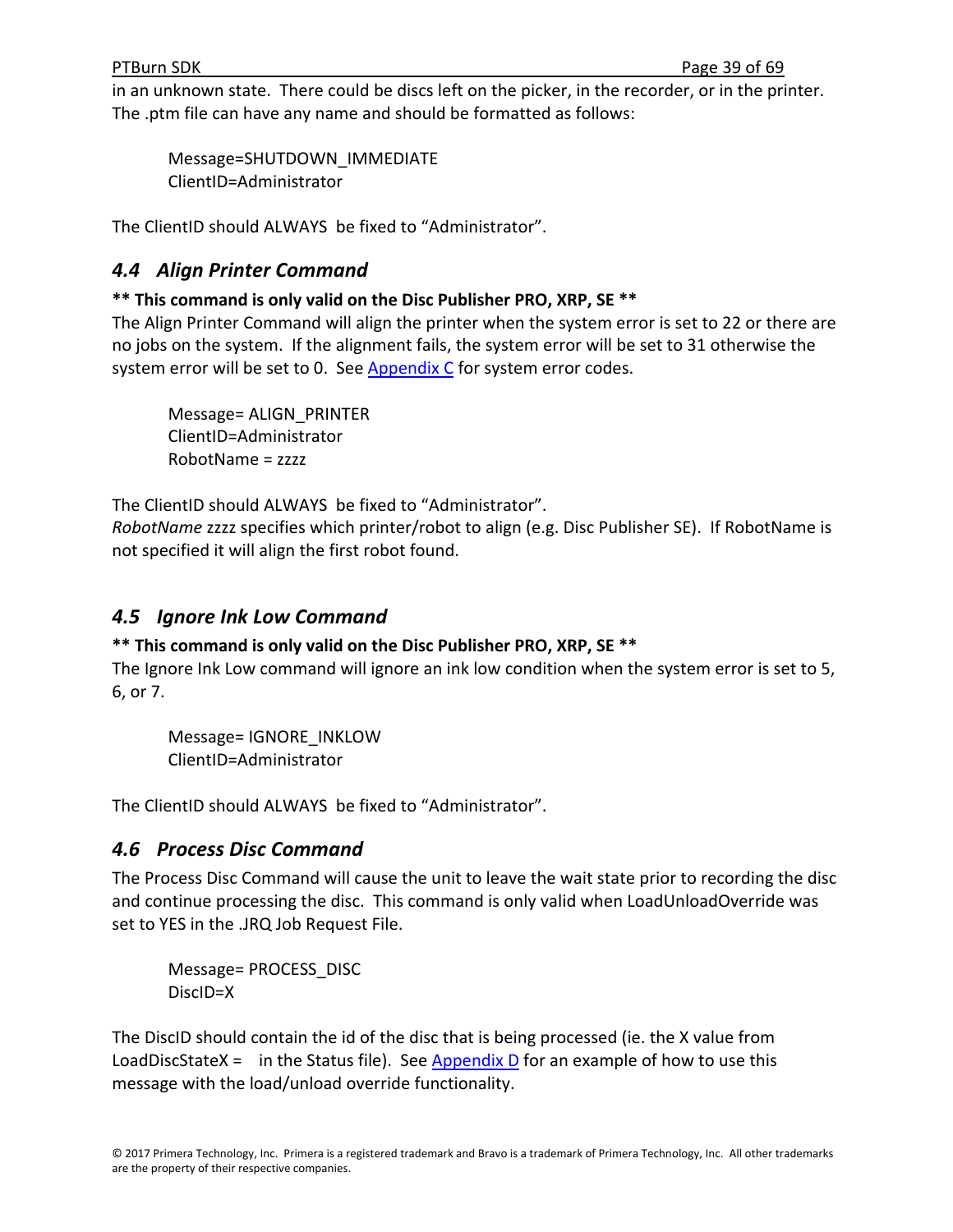# *4.7 Reject Disc Command*

The Reject Disc Command will cause the unit to leave one of the two wait states (prior to recording or once recording is finished) and reject the disc. This command is only valid when LoadUnloadOverride was set to YES in the jobs jrq file.

Message= PROCESS\_DISC DiscID=X

The DiscID should contain the id of the disc that is being processed (ie. the X value from LoadDiscStateX = in the Status file). See Appendix D for an example of how to use this message with the load/unload override functionality.

# *4.8 Unload Command*

The Unload Disc Command will cause the unit to leave one of the two wait states (prior to recording or once recording is finished) and unload the disc. This command is only valid when LoadUnloadOverride was set to YES in the jobs jrq file.

Message= PROCESS\_DISC DiscID=X

The DiscID should contain the id of the disc that is being processed(ie. the X value from LoadDiscStateX = in the Status file). See Appendix  $D$  for an example of how to use this message with the load/unload override functionality.

# *4.9 Check Bins Command*

The "Check Bins" command will cause the Disc Publisher to check each bin for the number of discs remaining. It will then update the DiscsInLeftBin and DiscsInRightBin values of the status file. The .ptm file can have any name and should be formatted as follows:

Message= CHECK\_DISCSINBIN ClientID=Administrator RobotName = zzzz

The ClientID should ALWAYS be fixed to "Administrator". This command will only work if there are no jobs in the system.

*RobotName* zzzz specifies which printer/robot to check bins (e.g. Disc Publisher SE). If RobotName is not specified it will check bins on the first robot found.

# *4.10 Create Report Command*

This command causes a tech support report to be created and place in the PTBurnJobs\Reports folder. This report can be sent to Primera's technical support department if an issues arises. Message= CREATE\_REPORT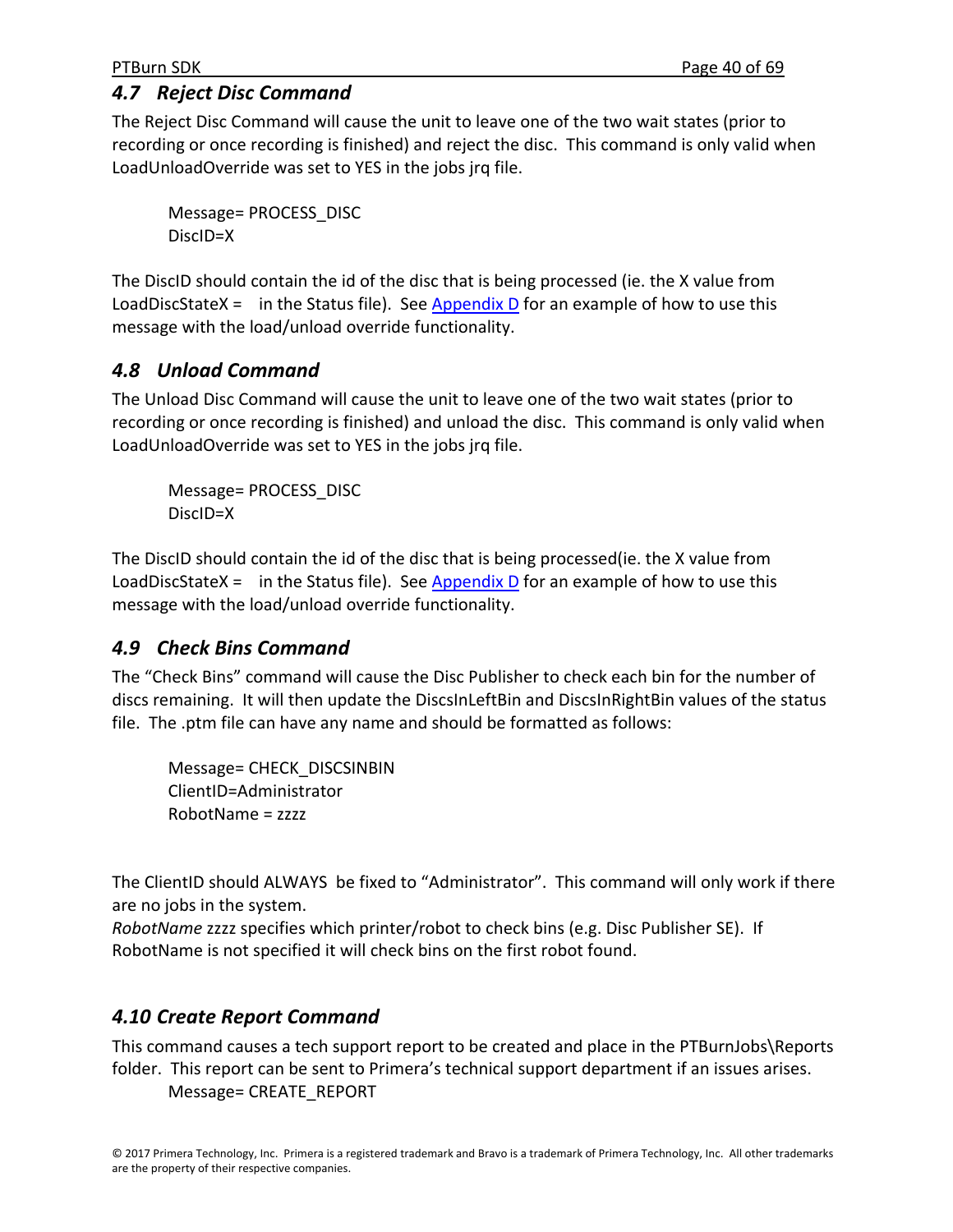# *4.11 Generate Preview*

This command generates an image preview of a Surething File. You must specify the path of the surething file, the path you want the image file to be placed, and the DPI of the image.

Message=GENERATE\_PREVIEW PathFrom = Path of the source SureThing .std file (Required) PathTo = Path to the destination image file (Required). .JPG, .BMP, or .PNG image files allowed. DPI = 50 ‐ 600 (Default Value = 72)

# *4.12 Run Utility Command*

The run utility command is used to run any .exe file on the server. You are required to provide the command line of the exe you want to run.

Message=RUN\_UTILITY PathFrom = Path that the utility to run is at (Required)

# *4.13 USB Connect*

This command is used to simulate a new USB Disc publisher being connected. This is mainly used for testing and demonstration. The PTBurn service will automatically detect this when running.

Message = USB\_CONNECT

# *4.14 USB Disconnect*

This command is used to simulate a robot being disconnected. This is mainly used for testing and demonstration. The PTBurn service will automatically detect this when running.

Message=USB\_DISCONNECT RobotName = Robot that was disconnected (Required)

# *4.15 Set/Clear Kiosk Mode*

# **\*\* This command is only valid on the Disc Publisher II, XR, PRO, XRP, Xi, 4100 \*\***

This command is used to put or remove the robot from kiosk mode. Kiosk mode uses both bins as inputs and outputs all discs down the front slide. The current Kiosk mode state of all robots is stored in the "KioskModeEnabled" key, which resides in the Robot section of the SystemStatus file. (See Section 2.1.36 to see the behavior of BinID which tells the robot which bin to pick from and where to output the disc).

This message has the following structure:

Message= CHANGE\_KIOSK\_MODE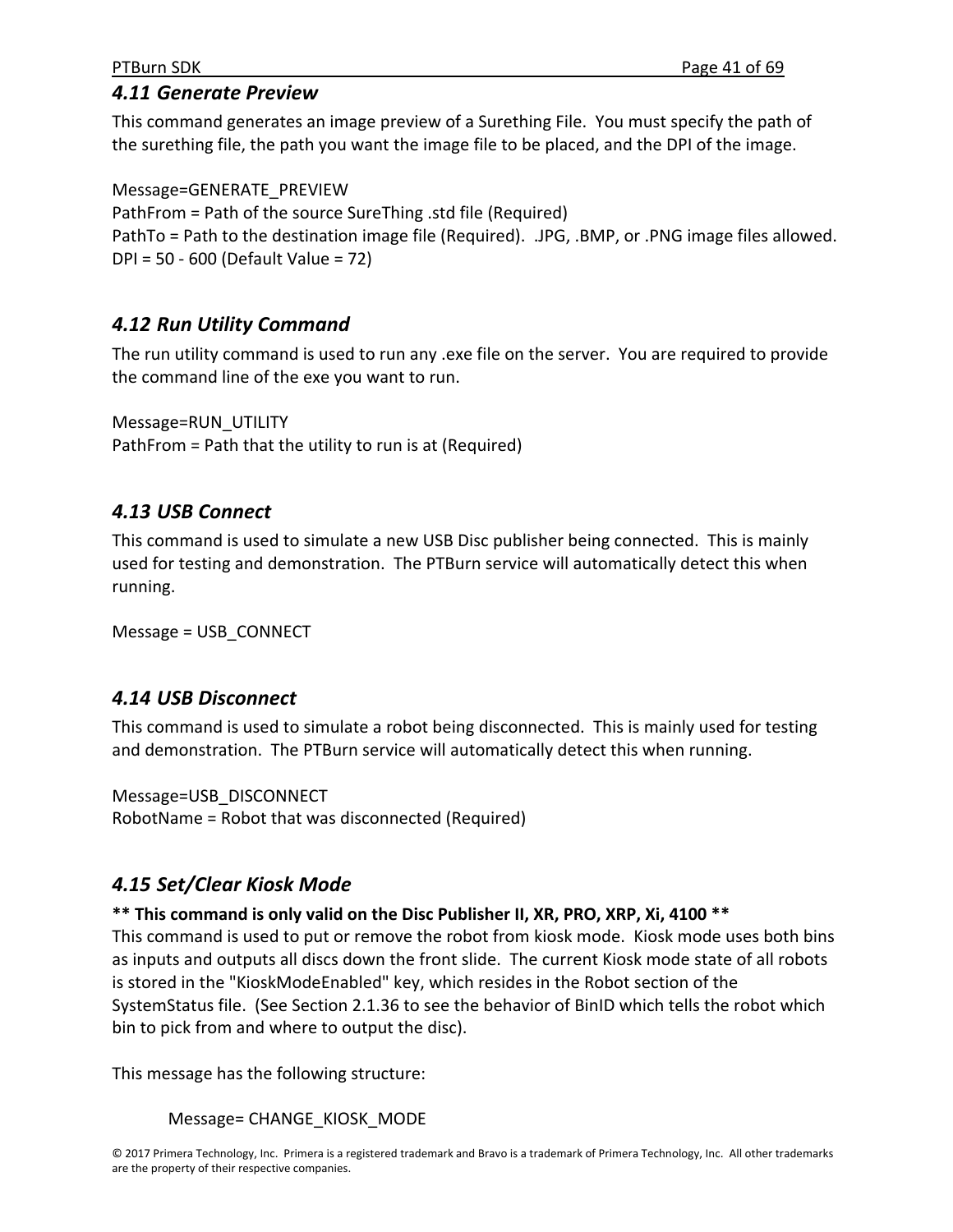Value=X ClientID=Administrator RobotName=zzzz

where the value of *X* will either Set or Clear Kiosk Mode.

1 = Set Kiosk Mode

0 = Clear Kiosk Mode

*ClientID* should be set to Administrator

*RobotName* zzzz specifies which printer/robot to set/clear (e.g. Disc Publisher SE). If RobotName is not specified it will set/clear kiosk mode for the first robot found.

# *4.16 Clean Cartridges*

This command is used to clean/purge the cartridges.

```
Message = CLEAN_CARTRIDGES
```
# **5 Coding Best Practices**

# *5.1 Programming Tips*

# 5.1.1 **Reading the Status File**

The status file should NOT be opened in a locked state. To ensure this you should either open the file with FileShare set to FileShare.ReadWrite or use GetPrivateProfileString (and/or GetPrivateProfileInt).

```
C# example:
FileStream fs = File.Open("C:\PTBurnJobs\Status\Disc Publisher Pro Xi.txt",  
                                FileMode.Open, FileAccess.Read, FileShare.ReadWrite);
```
# 5.1.2 **Determining if the service is Running.**

To determine if the service is running you can use the ServiceController class in .NET. Otherwise if you read the status file and the ServerTime and ServerTickCount are NOT incrementing then you know the service is NOT running.

# 5.1.3 **Starting the service**

We advise that when you application starts it should ensure the service is running and if not your application should start the service. This can be done easily with .NET using the ServiceController class.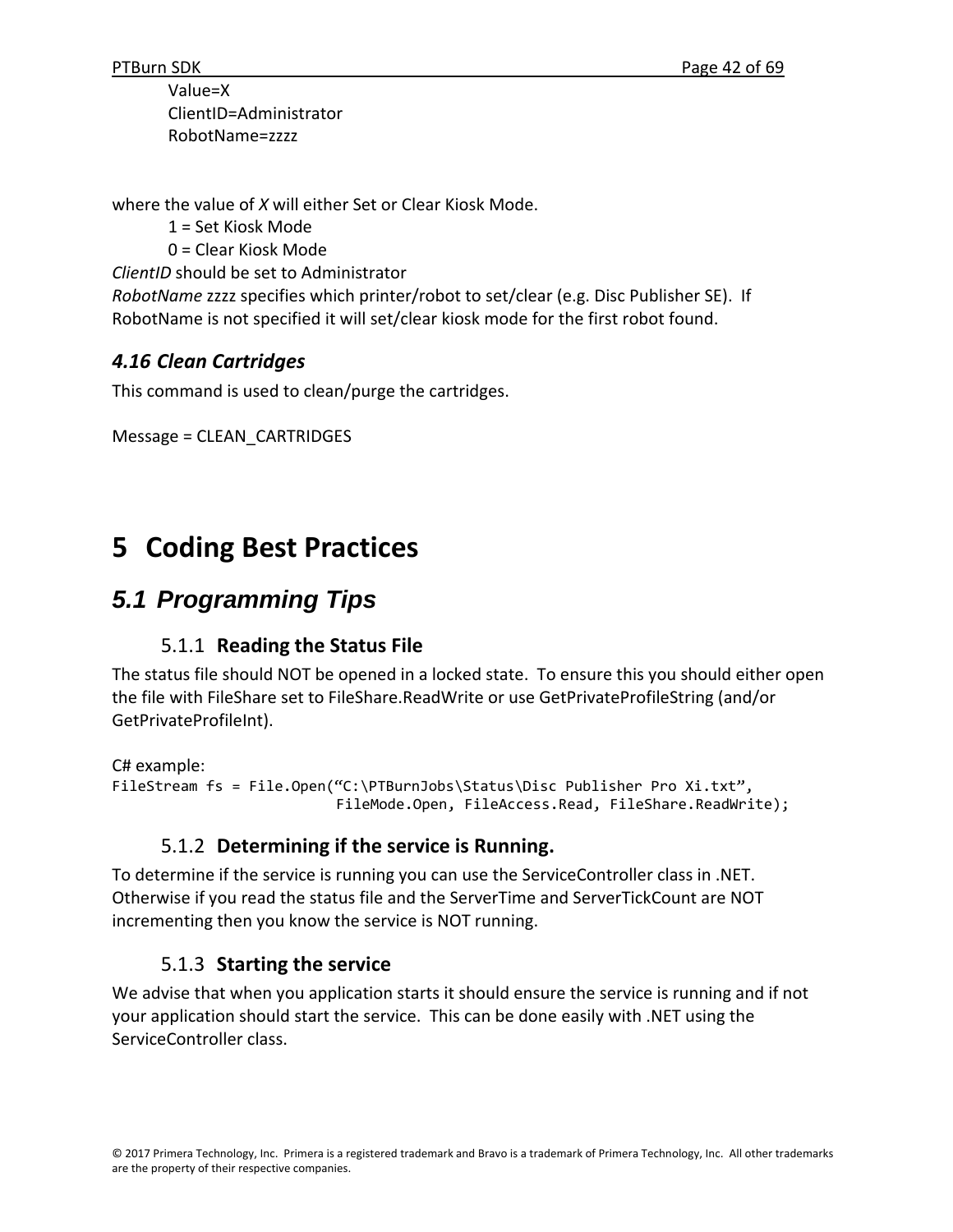More information regarding merge printing can be found in Section 2.1.40. This is another example of creating a SureThing .STD document template for replaceable text & photos.

Below are the steps used to create the file MySureThingFile.STD and its associated Merge text file called MyMerge.CSV (these files are located in the \Client\SureThingMergeSample\ folder):

1. Create a comma‐delimited text file with a title/name for each replaceable item. You can use any word processing application or Excel. Be sure to save the text file in a text format (not in a proprietary word processing format). Save with Unicode encoding if you have 2‐byte characters or you can use ANSI encoding if there are not any 2‐byte characters. In this example, the names/titles of the replaceable items are: MyText, MyPic1, MyPic2, MyPic3. Then, add the actual text and photo names you want to be inserted into the .STD document at print time. In this example, I wanted it to say "Joe's Photos", and I wanted three images to be inserted: Pic1.jpg, Pic2.jpg, and Pic3.jpg. Save this file. (Note that you can modify the Merge file just before print time to allow you to replace the text & photos with anything you want, or you can use the MergeField key in your JRQ to let PTBurn replace the text). The file extension does not have to be .csv; it could be something else like .txt.

2. Open Surething and start a new design. You can add any static information at this time ‐‐ for example, text, pictures, and backgrounds that do not change from disc to disc.

3. Click on Insert/Set Merge File. Browse and select the file you created in step 1.

4. Set up the print date to be automatically set at print time: Click on Insert/Insert Merge Field. Then click the Special Fields tab. Then choose Print Date from the Field Type.

5. Set up the replaceable text field:

Click on Insert/Insert Merge Field. You should see the titles created in step 1. Choose any of the replaceable text values ‐‐ MyText in this example (we are only creating one replaceable text item in this example).

6. Set up the replaceable Photos:

Click on Tools/Object Tools/Picture Tool. Marquis a rectangle (you can change size/position later) and then check the Merge: checkbox.

You will see a list of Field Names with the titles that you created in step 1. Choose the image you want: MyPic1 in this example.

Repeat this for MyPic2 and MyPic3.

7. Click on the Preview... button in the upper-right corner of SureThing. You should see the correct text and photos.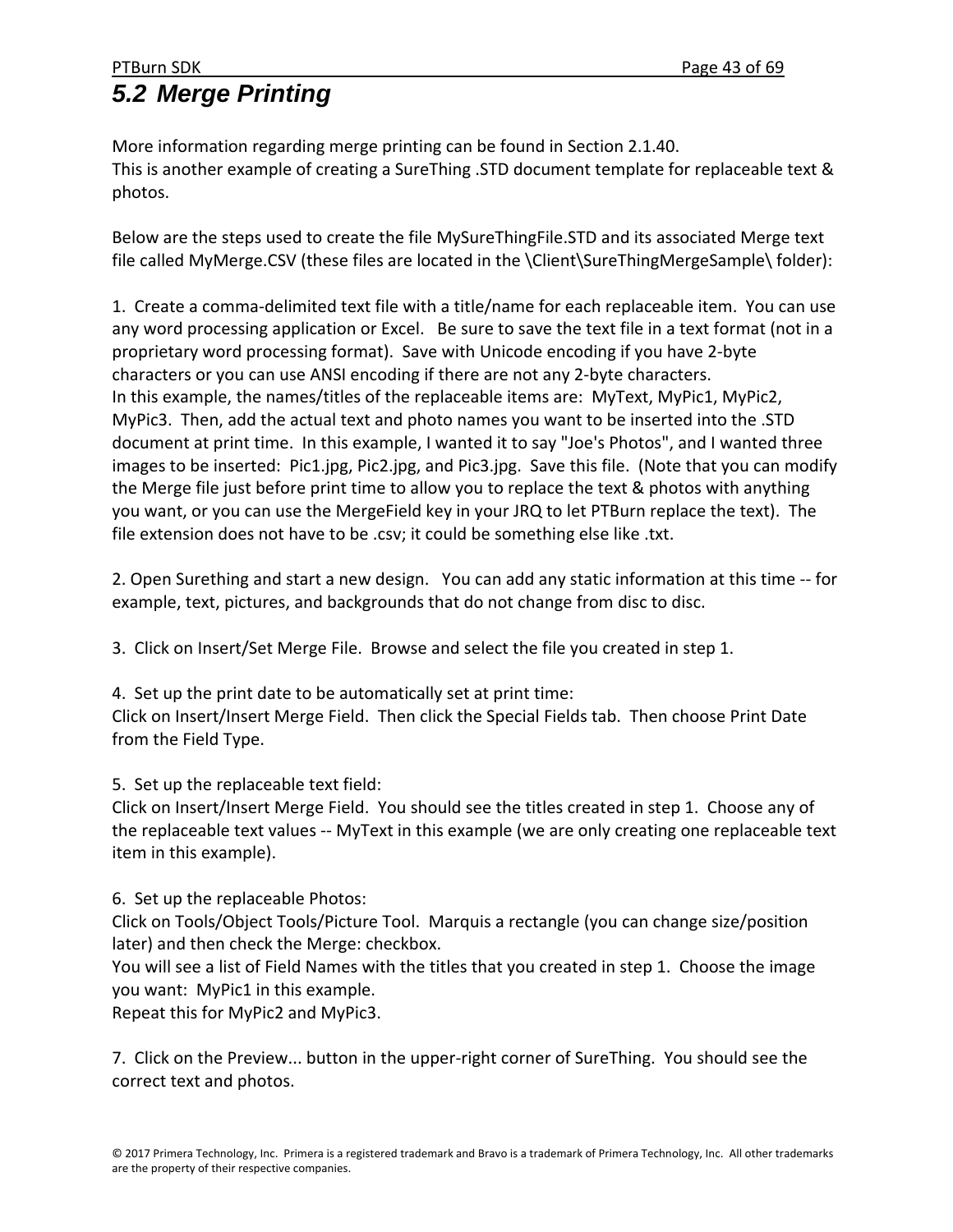8. Save the .STD file. This can be a "template" for you to use. Unique data can be printed using step 9.

9. Now each time you want create a unique disc you should overwrite the text value for MyText --- so, you would overwrite "Joe's Photos" with "Amy's Photos" for example. Also, you would overwrite the three .JPG files with new .JPG files ‐‐ they could still have the same names if you want: Pic1.jpg, Pic2.jpg, and Pic3.jpg. In this case, you would not need to modify these values in the Merge file. However, if you did want to use new photos with alternate names (PicX.jpg, PicY.jpg, and PicZ.jpg for example) then you need to modify the Merge file to call out these new filenames. Again, you can have PTBurn do the work for you by specifying MergeField keys in the .JRQ as described in Section 2.1.40.

## NOTE:

One issue with SureThing is that it will always try to use the Merge file from its original location ‐‐ if you copy the .STD file and the Merge file to a new folder, then the .STD file will still try to use the Merge file from the original location ‐‐ if it can find the original Merge file then it will use it instead of the new one. If you don't want this to happen then you must delete or move the original Merge file (or copying files to a server machine without the original path works also). When specifying a merge picture within a Merge file, it is a good idea to NOT put in the path information -- just put the .STD file, Merge file, and the images in the same folder.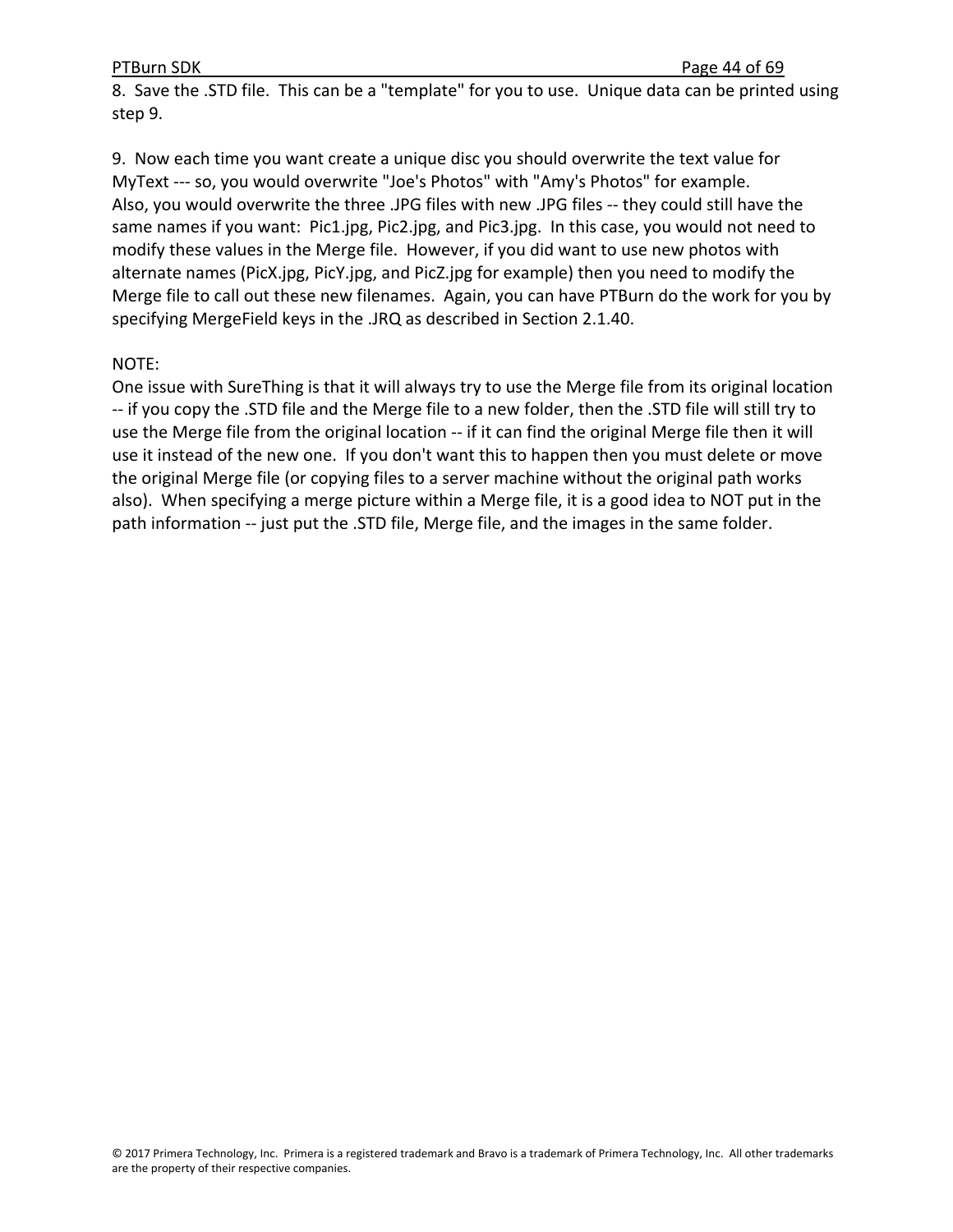# **6 Appendix A: PTSetup.ini**

The file PTSETUP.INI is a "loose" file that can be modified before deployment. Below is a copy of the default PTSETUP.INI file. See the description below for each key. It is advised that you modify this file (in the PTBurn directory on the installation disc) before you deploy your solution; the installer will then install your modified version which PTBurn server can use. If you do wish to modify the PTSETUP.INI file after installation through your own application then you can find the location of the PTSETUP.INI directory by querying the Registry key called: DataPath which is located in the Registry at:

HKEY\_LOCAL\_MACHINE\SOFTWARE\Primera\PTBurn

Note that that PTBurn will parse PTSETUP.INI when launched each time, so your program should modify PTSETUP.INI before launching PTBurn.exe. To find the directory where the PTBurn executable is located you can query the Registry key called: AppPath which is located in the same location in the Registry.

; PTSETUP.INI

```
;
; Setup file for the Primera Text‐Based Shared‐Folder Burning application PTBurn.
;
```
; NOTE: This is the default PTSETUP.INI file

; To change the defaults, you should edit this file before installing PTBurn.

; After installation, this file will reside in the PTBurnJobs\Settings folder

# **[PTBurn\_Settings]**

; For debugging purposes. Should be kept at FALSE unless advised to change. RecordEngineLog=FALSE

; How long before a lower priority job will be processed over a higher priority job (in minutes).

; For example, if a job with a priority of 9 (lowest) has been waiting for over 120 minutes it will be processed

; before a job with a priority of 0 (highest) that has been waiting for less than 120 minutes. This key is only

; relevant for jobs request files that haven't been changed to "IN PROCESS" (.inp).

LowPriority Time = 120

; How long the status information stays around (in status file) before being deleted (in minutes) ; This is also specifies how long the job request file (now .don or .err) will remain before being deleted.

Status  $Time = 60$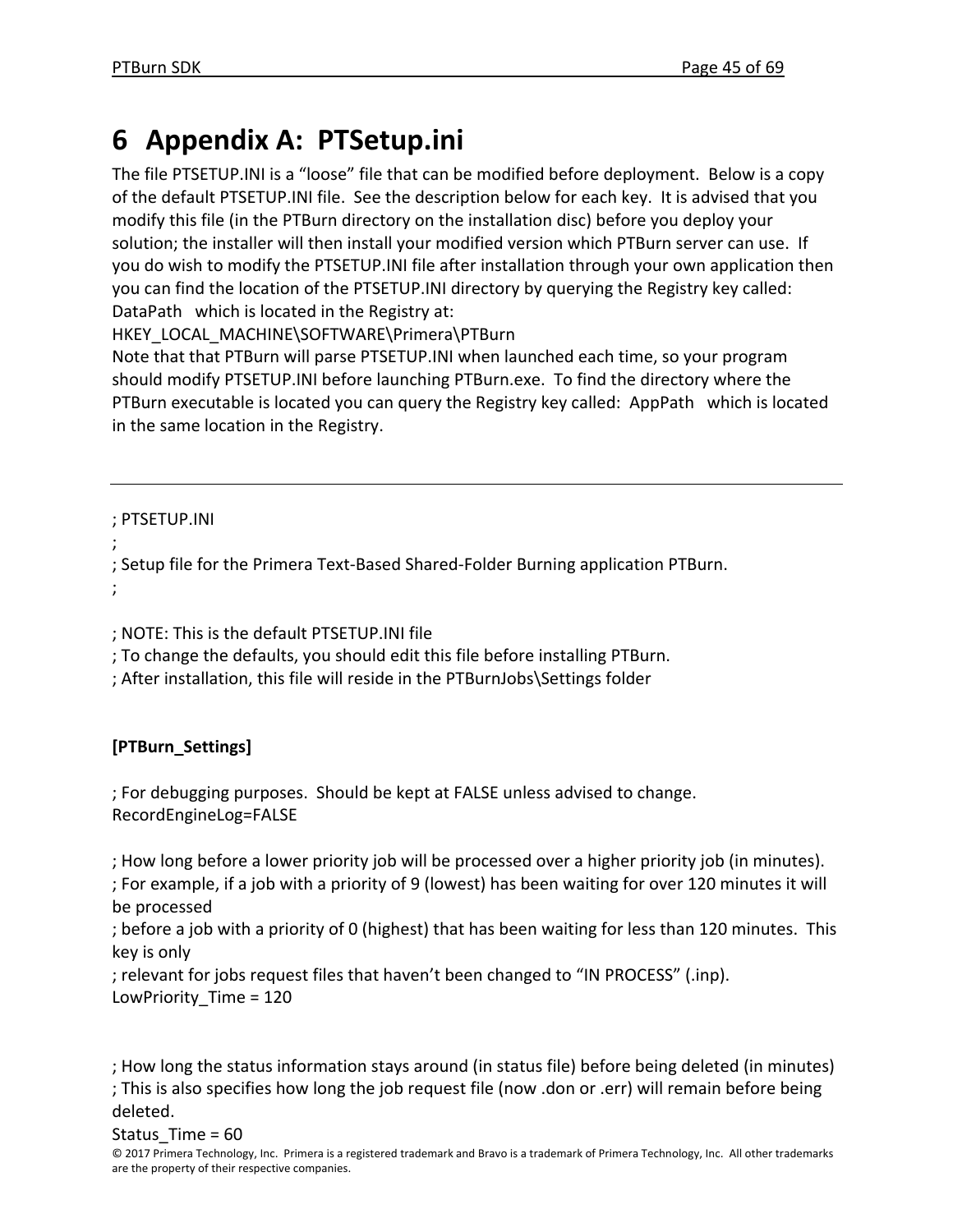; What is the level of logging that PTBurn should track:  $: 0 = No$  logging ; 1 = errors only ; 2 = warnings & errors ; 3 = some details ; 4 or 5 = more and more details...

LogLevel=4

; Number of rejects in a row before PTBurn will abort the job Rejects\_InARow=3

; Should PTBurn attempt to complete all the copies requested

; or should it only process the number of discs requested

; TRUE will finish all copies requested (regardless of the number of rejects)

; FALSE will only deal with the number of disc requested (if any rejects occur then the number of good discs will be less than the number of copies requested)

CompleteAllCopies=TRUE

; Specifies what to do with "in process" (.inp) jobs on startup. This key has no effect on jobs that were completed, aborted or errored out (.DON or .ABT or .ERR) .

; Kill will automatically kill the INP job/s without prompting the user

; Retry will automatically retry the job/s without prompting the user

; KillAllIncludingJRQ will automatically kill all jobs INCLUDING JRQ and QRJ

JobActionOnStartup=Retry

;Specifies if the admin (set up through the "Setup Admin Notifications" button in the ;Settings dialog on the server) is to receive net messages when system errors occur. ;The AdminComputer key specifies the admin, this MUST be a computer name on the network. ;By default this notification is disabled; To enable net messages set to: NotifyAdmin=Message NotifyAdmin=Disabled

AdminComputer=COMPANYX‐NAME1

; Added to disable the power button, default is TRUE DisablePowerButton=TRUE

;Used only when you want to specify a bin for each type of media (DVD and CD). The Possible values are

0 = Dont Care (Default)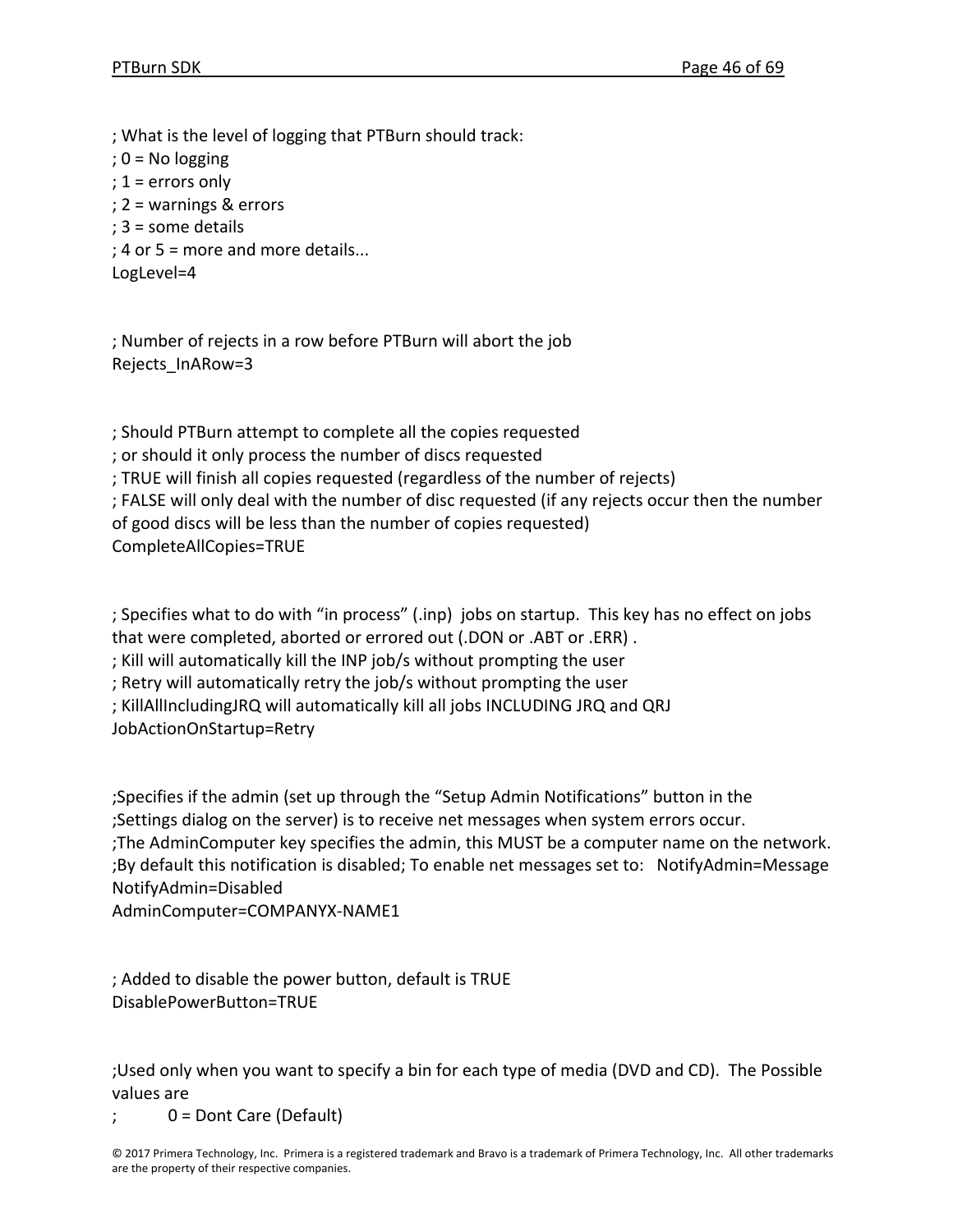$1 =$  DVDs in left bin, CDs in right bin

 $2 = CDS$  in left bin, DVDs in right bin

; NOTE: As of PTBurn 3.0, this method of bin selection still works, but it is not the preferred method.

; The preferred method of specifying a particular bin is done by setting BinID=x in the .JRQ file.

BinConfiguration=0

;We found that on some Bravo I units (Firewire interface with LG drives) the drive will fail to open, but

;will still respond like it is open causing a mispick error. We have found that by adjusting the time between

;when we stop the drive from spinning and when we open the drive we can prevent this from happening.

;The default value is 2 seconds, we have found on units that exhibit this problem a 10sec delay will usually fix

;the problem.

DriveDelay=2

;This string will set the temp path that the recording engine uses to store temporary data necessary to

;burn the disc. The folder must exist or the job will fail with an Internal Recording Engine error. ; If not specified, it will use the default system temp folder. ;TempPath=C:\

;This key will will specify if the disc publisher will print before recording. This is necessary for business card ;discs. The default value is False. PrintFirst=False

;This key determines how much time PTBurn will wait between getting a coveropen error and reporting it. This is set to

;30 by default because we want to prevent getting an error when the user just opens and shuts the cover.

CoverOpenWait=30

; TempSize sets the size (in KB) of the files that are copied in the temporary.

; For example, 4 means that all the files under 4096 bytes in size will be

; copied into a swap file generated in the temp path. This file will be destroyed after burning.

; A value of 0 means that no swap file is generated. The caching maximum value is 256.

TempSize=16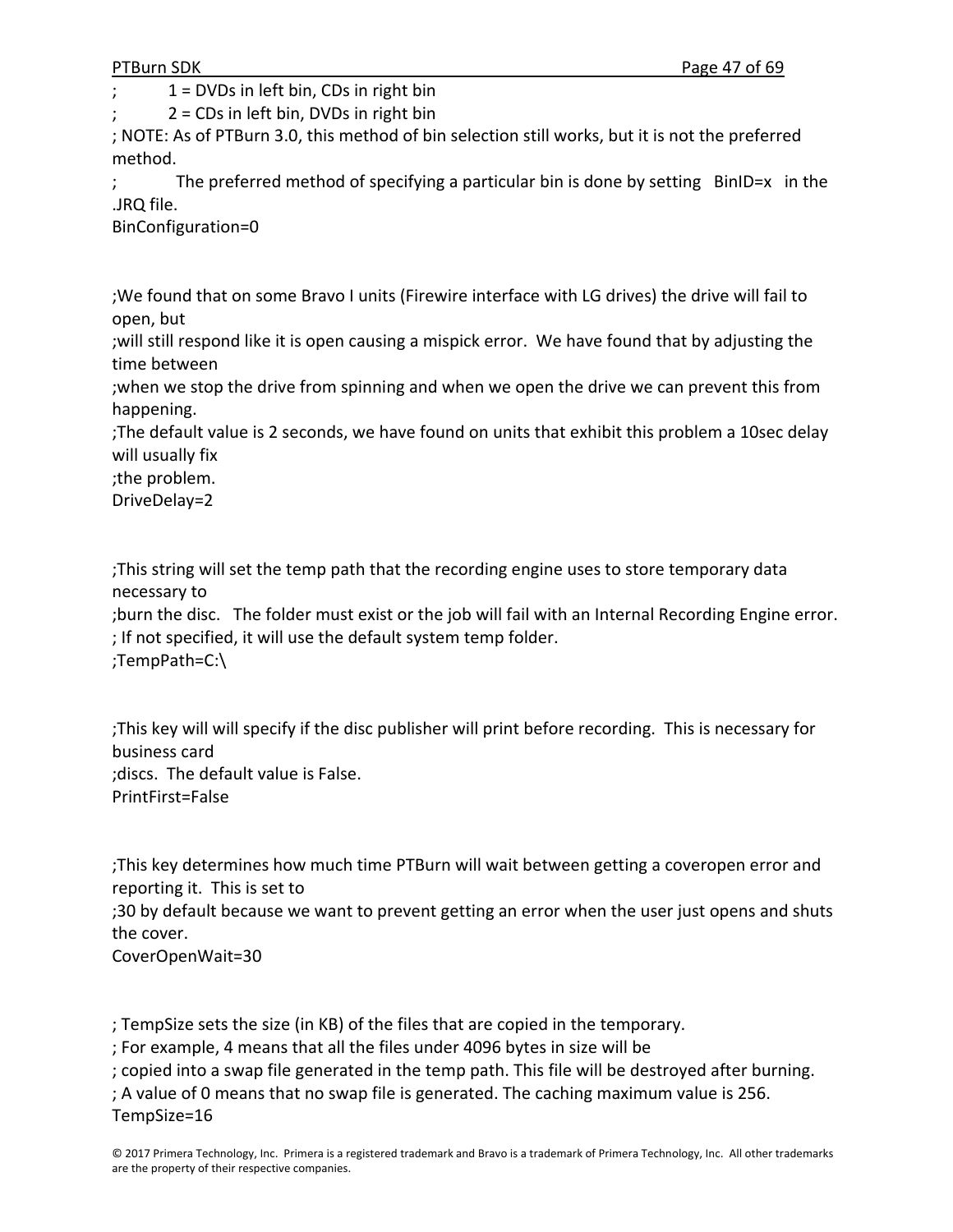; SingleRobotOnly specifies whether or not to allow multiple robots.

; When set to FALSE it will allow multiple robots; this also means that there will at least

; two status files created (one master status file SystemStatus.txt and one status file for each

; robot connected). This means an application developed for PTBurn SDK 2.x will need to change slightly.

; Set to TRUE to only allow a single robot ‐ this will also create the same PTStatus.txt file as generated

; in PTBurn SDK 2.x SingleRobotOnly=FALSE

; Setting AutoSwitchRobot to TRUE tells the SDK to switch jobs from one robot to another robot ; if one robot goes into an error condition, and there are multiple robots attached. AutoSwitchRobot=FALSE

;;;;;;;;;;;; SHARED FOLDER ;;;;;;;;;;;;;;;;;;;;;;;;;;;;;;;;;;;;;;;;;;;;;;;;;;;;;;;;;;;;;;;;;;;;;;;;;;;

; This is the local path of where the Shared Folder "PTBurnJobs" will be created.

; The shared folder will be created on first startup of the service.

LocalPath=c:\PTBurnJobs\

; This is the name of the Shared Folder. ; If not specified, the default is "PTBurnJobs" SharedFolderName=PTBurnJobs

; This is the remark/comment that is given to the Shared Folder. ; If not specified, the default is "PTBurnJobs Shared Folder" SharedFolderRemark=PTBurnJobs Shared Folder ;;;;;;;;;;;;;;;;;;;;;;;;;;;;;;;;;;;;;;;;;;;;;;;;;;;;;;;;;;;;;;;;;;;;;;;;;;;;;;;;;;;;;;;;;;;;;;;;;;;;;;;;;;;;;;;;;;;;;;

; This is how often the Status file(s) are updated ; Value is given in milliseconds. Minimum value is 1000 StatusFrequency=2000

; DrivesToUse allows you to disable a particular drive in a two drive system. This key is ignored in

; a one drive system. The possible values are

; 0 ‐ all drives are used (Default mode) 1 - Only the top drive is used 2 - Only the bottom drive is used ; ; !! If you specify 1 or 2 for this key then the DriveID in the jrq is ignored !! DrivesToUse=0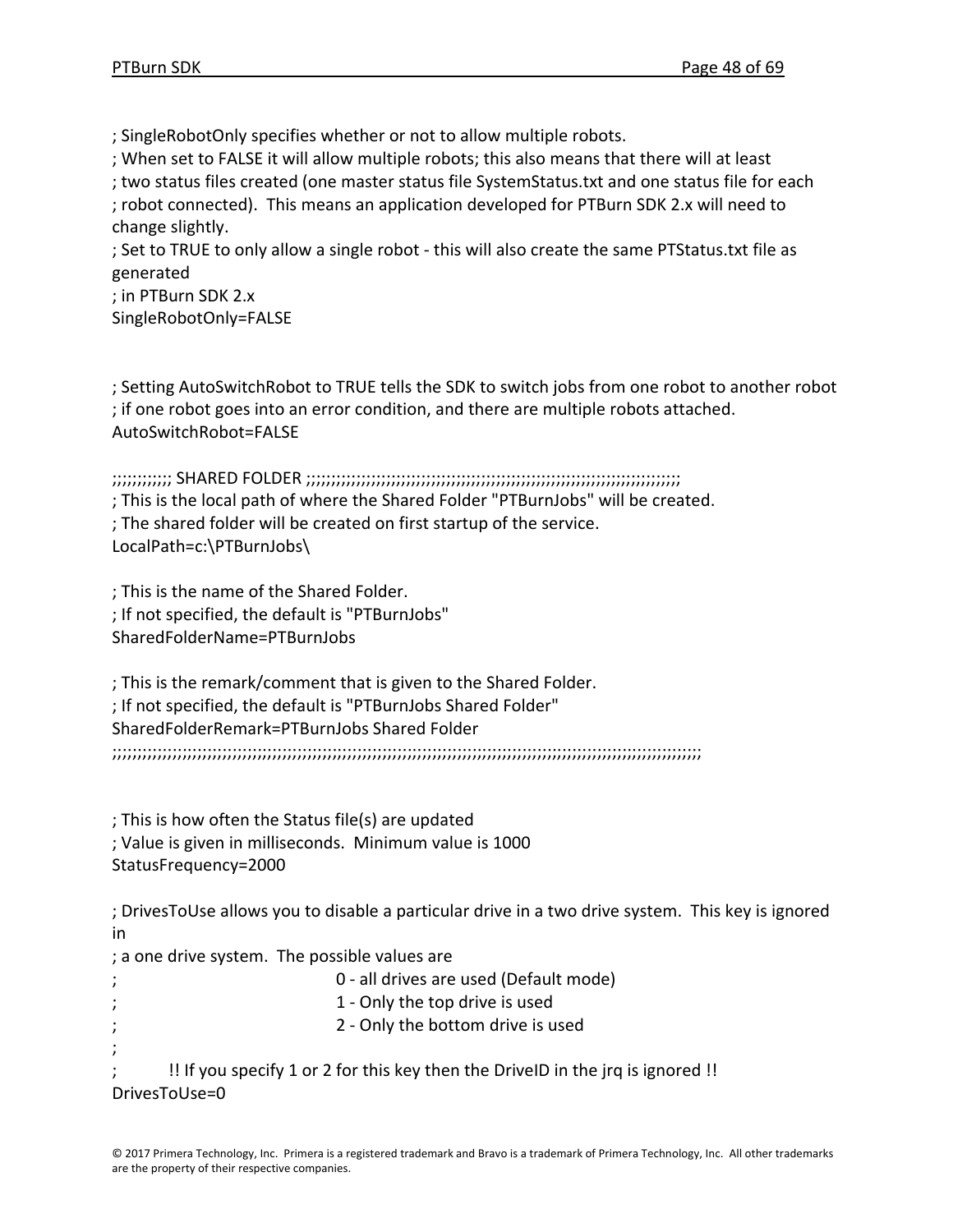```
PTBurn SDK PERIODICAL PROPERTY CONTROL
; KioskMode allows you to set kiosk mode system wide (on all 2 bin robots)
;       0 ‐ kiosk mode set by ptm message (Default mode)
;       1 ‐ Kiosk mode always on
;       2 ‐ Kiosk mode always off
;
     ; !! If you specify 1 or 2 for this key then the Kiosk mode .ptm is ignored !!
KioskMode=0
; LightState allows you to set the interior light on robots with that feature.   
;       0 ‐ PTBurn controls light state (Default mode)
;       1 ‐ Light is always on
;       2 ‐ Light is always off
;
; !! If you specify 1 or 2 for this key then the Kiosk mode .ptm is ignored !!
LightState=0
```

```
; end of PTSETUP.INI
```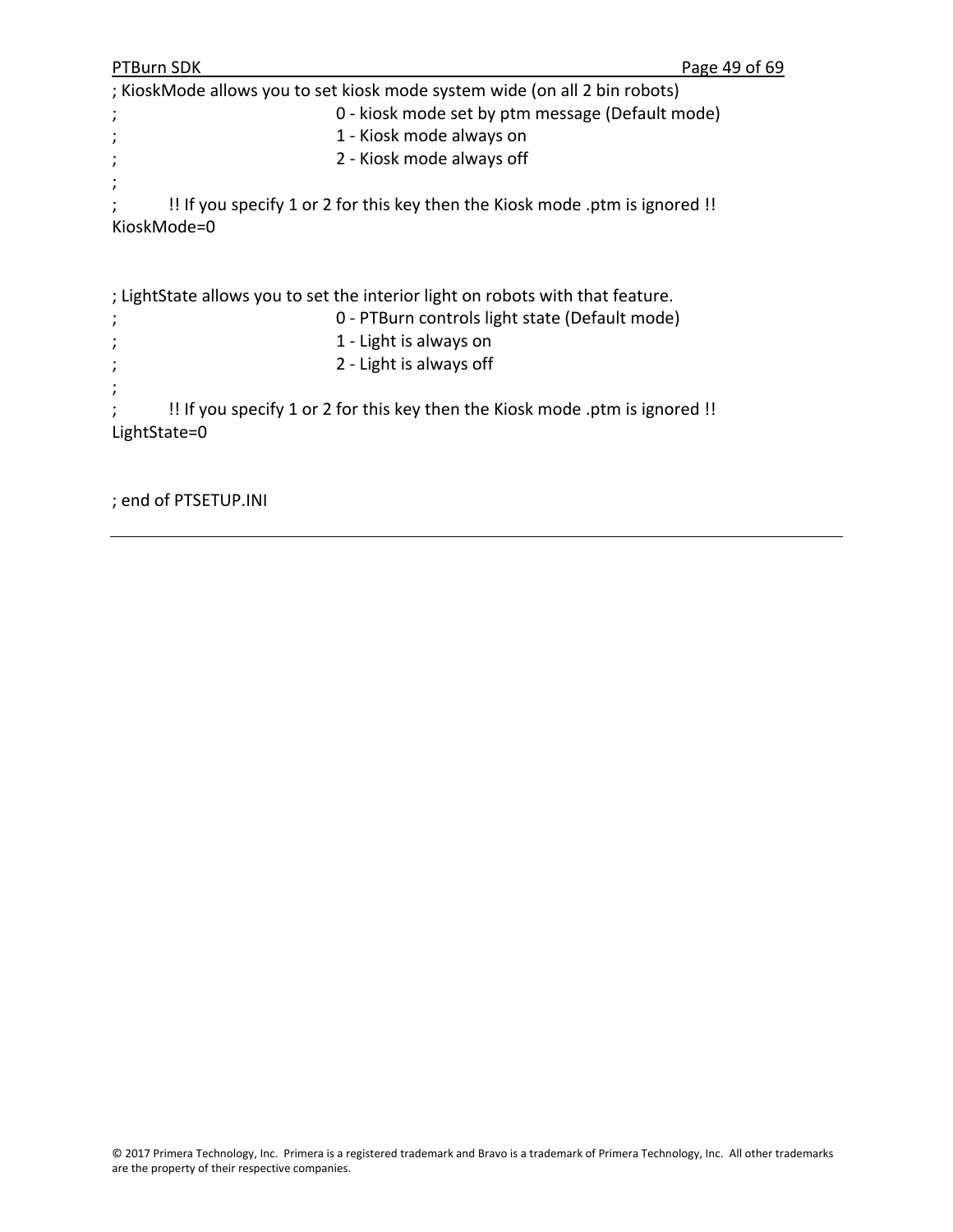# **7 Appendix B: Deployment Details**

Primera includes an installer that can be used to install the PTBurn server and the PxEngine. Simply launch the file **SETUP.EXE** in the PTBurn directory and complete the installation. Note that there are two separate setup folders – one for Unicode (2‐byte fonts) and one MBCS (1‐ byte fonts) – choose the one appropriate for your application. Each vendor can perform some customization by editing the loose file PTSETUP.INI before deployment. See the PTSETUP.INI file in the PTBurn directory for customization choices in the file.

NOTE: If you require PTBurnService to install quietly you can run the PTBurnServiceInstall.msi file with the following command line:

# *msiexec /i PTBurnServiceInstall.msi /quiet*

After installation, you should have the user reboot the computer. If you want to force a reboot use 'REBOOT=Force' in the command line like this:

*msiexec /i PTBurnServiceInstall.msi REBOOT=Force*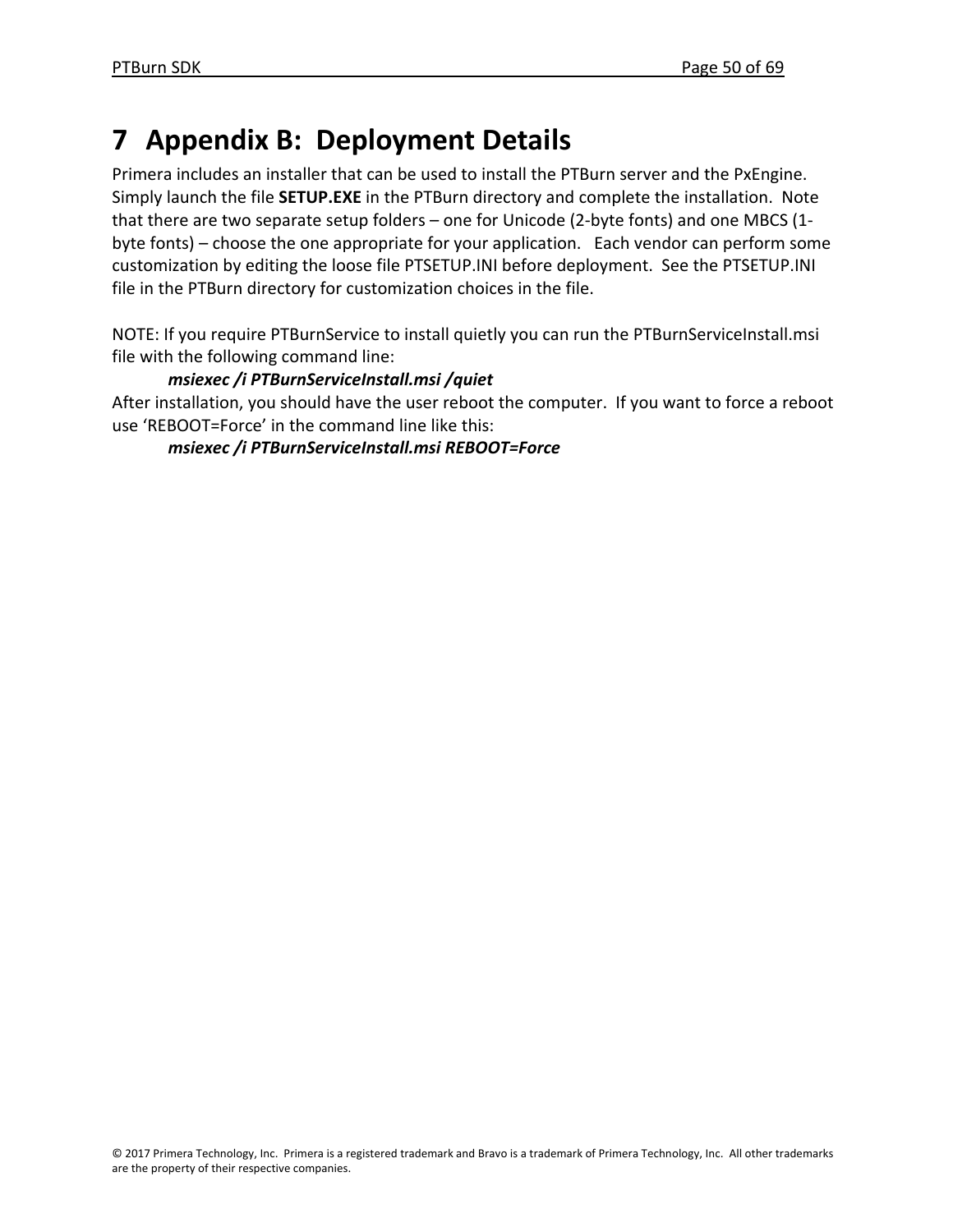# **8 Appendix C: Job, System and Burn Engine Error Codes**

## **System Errors**

System errors are defined in the table below. These are errors that occur that require administrator attention. PTBurn provides these error numbers and messages in the the Status file (See section IV of this document) with key values of SysErrorNumber and SysErrorString. You may choose to use/display the error string provided, or develop your own, for each respective error number.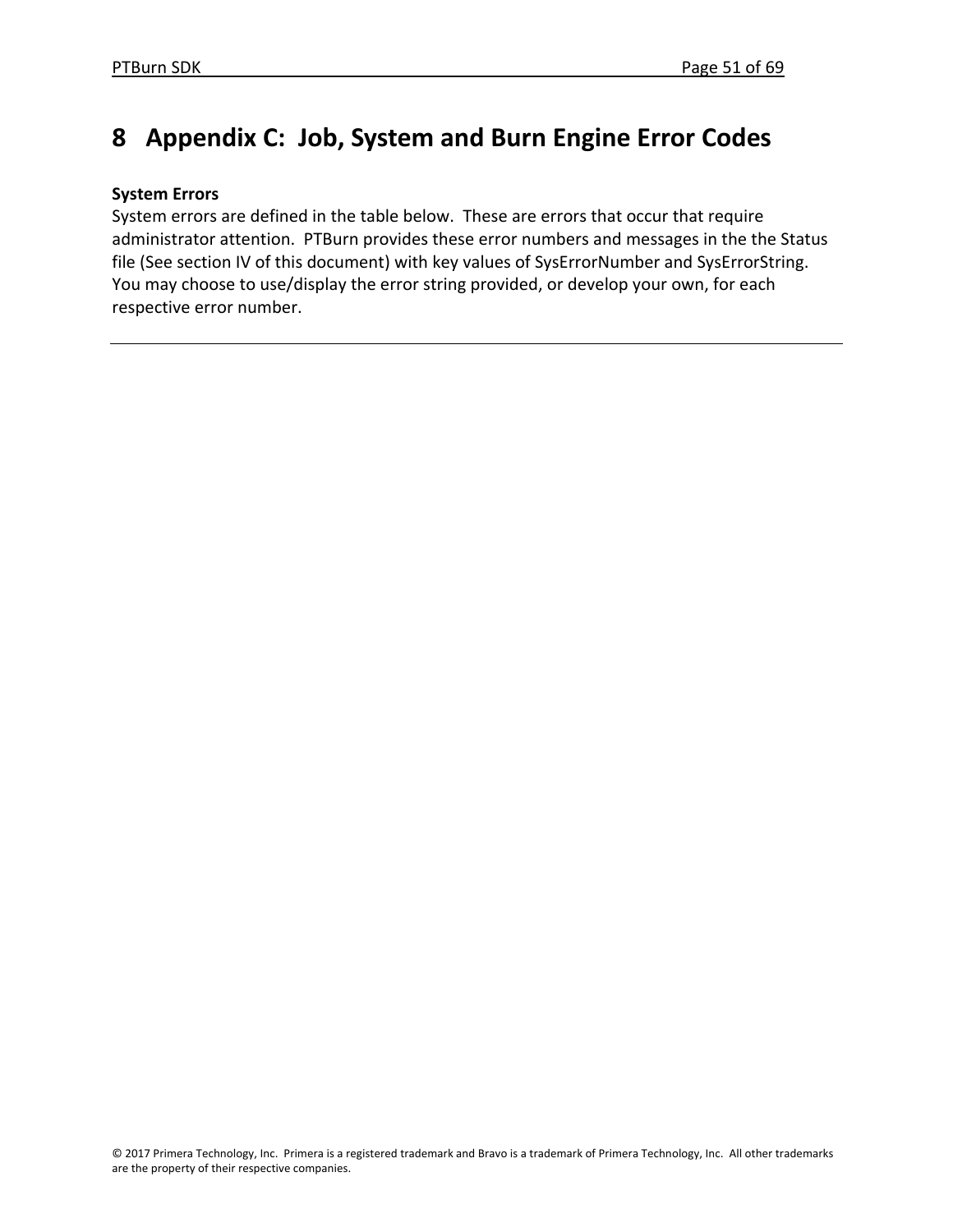| <b>System Error</b>                                      |                                                                                                 |  |  |  |
|----------------------------------------------------------|-------------------------------------------------------------------------------------------------|--|--|--|
| <b>Number</b>                                            | <b>String</b>                                                                                   |  |  |  |
|                                                          | 0 No Errors                                                                                     |  |  |  |
|                                                          | 1 Administrator attention: Printer tray movement error.                                         |  |  |  |
|                                                          | 2 Administrator attention: Invalid cartridge.                                                   |  |  |  |
|                                                          | 3 Administrator attention: Input bin is empty.                                                  |  |  |  |
|                                                          | 4 Administrator attention: Internal printer communication error.                                |  |  |  |
|                                                          | 5 Administrator attention: Color ink cartridge is low.                                          |  |  |  |
|                                                          | 6 Administrator attention: Black ink cartridge is low.                                          |  |  |  |
|                                                          | 7 Administrator attention: Both ink cartridges are low.                                         |  |  |  |
|                                                          | 8 Administrator attention: Failure picking disc.                                                |  |  |  |
|                                                          | 9 Administrator attention: Mechanical error moving robotic arm.                                 |  |  |  |
|                                                          | 10 Administrator attention: Mechanical error moving printer cartridge.                          |  |  |  |
|                                                          | 11 Administrator attention: Server lacks local admin rights on the machine.                     |  |  |  |
|                                                          | 12 Administrator attention: Internal software error (PTBurn.exe).                               |  |  |  |
|                                                          | 13 Administrator attention: No robotically controlled drives are present.                       |  |  |  |
|                                                          | 14 Administrator attention: The unit is offline.                                                |  |  |  |
|                                                          | 15 Administrator attention: The cover on the unit has been open for an extended period of time. |  |  |  |
|                                                          | 16 Adminstrator attention: Failure picking disc.                                                |  |  |  |
|                                                          | 17 Administrator attention: Multiple discs were picked.                                         |  |  |  |
|                                                          | 18 Administrator attention: Disc was dropped while moving into the Recorder.                    |  |  |  |
|                                                          | 19 Administrator attention: Disc was dropped while moving into the Printer.                     |  |  |  |
|                                                          | 20 Administrator attention: Disc was dropped while moving into the Left Bin.                    |  |  |  |
|                                                          | 21 Administrator attention: Disc was dropped while moving to Reject (Front Slide).              |  |  |  |
|                                                          | 22 Administrator attention: The printer needs alignment.                                        |  |  |  |
|                                                          | 23 Administrator attention: Invalid color cartridge.                                            |  |  |  |
|                                                          | 24 Administrator attention: Invalid black cartridge.                                            |  |  |  |
|                                                          | 25 Administrator attention: Both cartridges are invalid.                                        |  |  |  |
| 26 Administrator attention: No cartridges are installed. |                                                                                                 |  |  |  |
| 271                                                      | Administrator attention: The Black Cartridge is in the Color Cartridge holder.                  |  |  |  |
|                                                          | 28 Administrator attention: The Color Cartridge is in the Black Cartridge holder.               |  |  |  |
|                                                          | 29 Administrator attention: The Color and Black cartridges are swapped.                         |  |  |  |
|                                                          | 30 Administrator attention: This printer is not compatible with a pigment based cartridge.      |  |  |  |
|                                                          | 31 Administrator attention: The alignment print failed.                                         |  |  |  |
|                                                          | 32 Administrator attention: The disc was dropped moving into the printer.                       |  |  |  |
|                                                          | 33 Administrator attention: Multiple discs were placed into the right bin.                      |  |  |  |
|                                                          | 34 Administrator attention: Multiple discs were placed into the left bin.                       |  |  |  |
|                                                          | 35 Administrator attention: The color cartridge is empty.                                       |  |  |  |
|                                                          | 36 Administrator attention: The black cartridge is empty.                                       |  |  |  |
|                                                          | 37 Administrator attention: Both ink cartridges are empty.                                      |  |  |  |
|                                                          | 38 Administrator attention: Timed out waiting for printer.                                      |  |  |  |
|                                                          | 39 Administrator attention: The disc was dropped.                                               |  |  |  |
|                                                          | 40 Administrator attention: The disc is missing from the printer tray.                          |  |  |  |
|                                                          | 41 Administrator attention: The disc was dropped while moving into the Right Bin.               |  |  |  |
|                                                          | 42 Administrator attention: Timed out waiting for robot response.                               |  |  |  |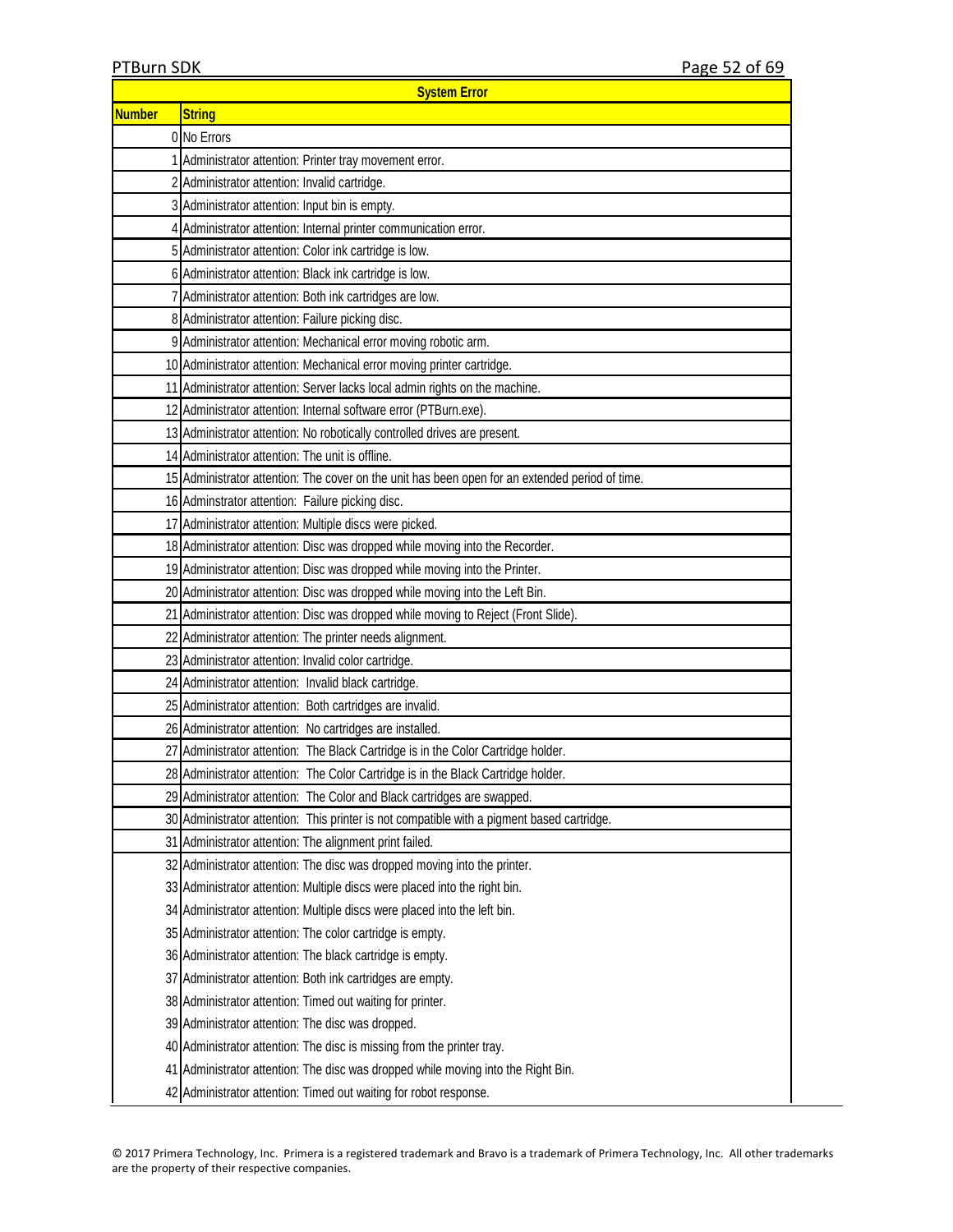The following listing contains suggested alternative error strings that may provide the user with more information. This list contains only those errors that have a possible recover action apart from restarting the unit and server software. In the case of a user trying to clear the error (by the method suggested in the strings below), your software can find out if the retry was successful by seeing if the SysErrorNumber changes back to 0.

#### **System Error 1**

"Tray movement error. Press the Cartridge button (left button) on the unit to try again."

#### **System Error 2**

"There was a problem finding the ink cartridges. Open the cover and press the Cartridge button (left button). Make sure the color cartridge is installed on the left and the black is on the right. Then close the lid."

#### **System Error 3**

"The input bin is empty. Add more discs and push the Cartridge button (left button) on the unit."

#### **System Error 4**

"There was an internal printer communications error. Press the Cartridge button (left button) on the unit to try again."

## **System Error 5**

"WARNING: The COLOR cartridge (left side) is LOW on ink. To replace the cartridge, open the cover on the unit and press the Cartridge button (left button), install the new cartridge, and close the cover. To ignore the warning press the Cartridge button (left button)."

#### **System Error 6**

"WARNING: The BLACK cartridge (right side) is LOW on ink. To replace the cartridge, open the cover on the unit and press the Cartridge button (left button), install the new cartridge, and close the cover. To ignore the warning press the Cartridge button (left button)."

#### **System Error 7**

"WARNING: BOTH cartridges are LOW on ink. To replace the cartridge, open the cover on the unit and press the Cartridge button (left button)., install the new cartridges, and close the cover. To ignore the warning press the Cartridge button (left button)."

#### **System Error 8**

"The disc was not picked. Push the Cartridge button (left button) on the unit to try again."

#### **System Error 9**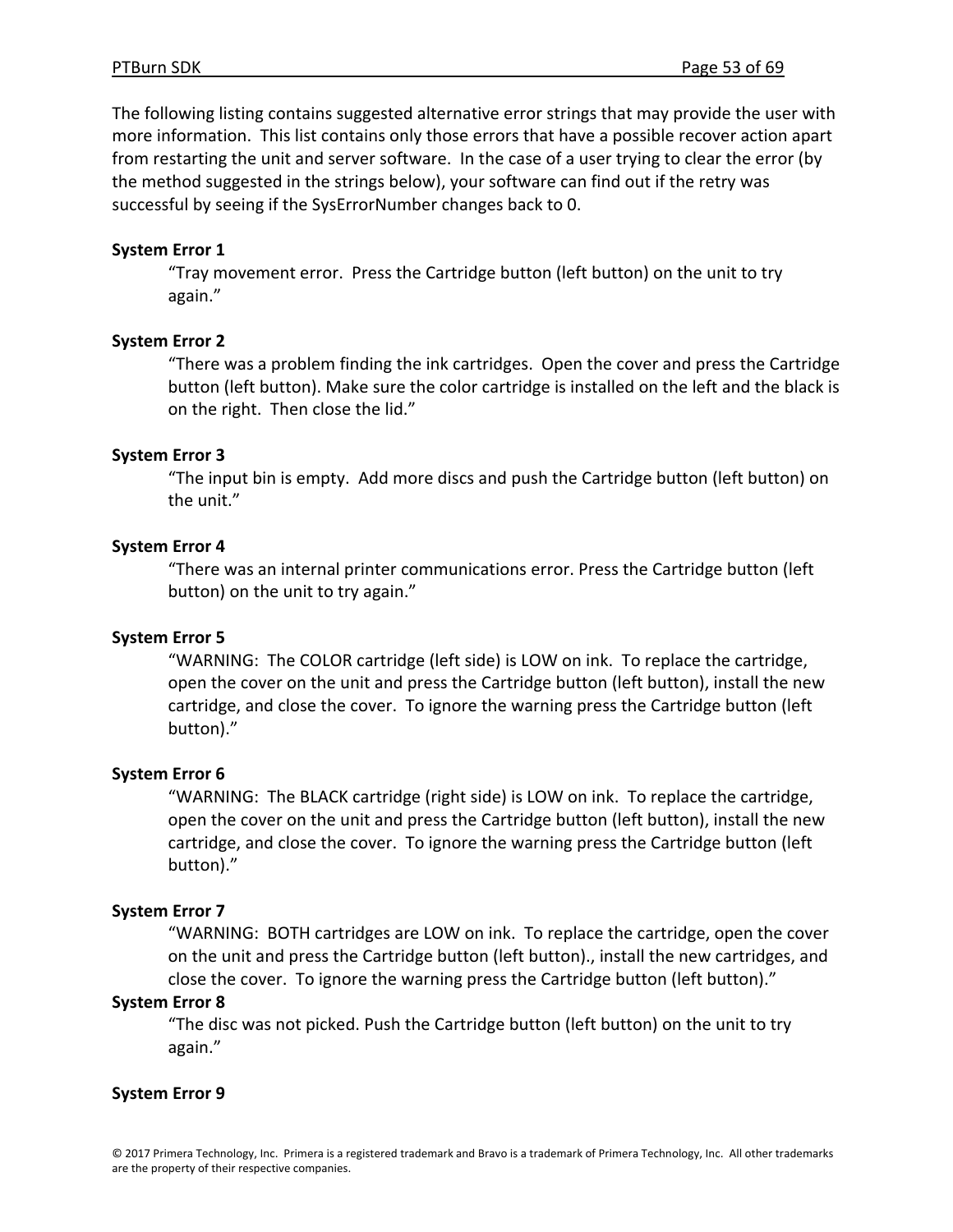"There was an arm movement error. Press the Cartridge button (left button) on the unit to try again."

Note: This error is specific to Disc Publisher I, and not Disc Publisher II.

#### **System Error 10**

"Arm picker error (unable to home the picker or unable to hook up the picker). Press the Cartridge button (left button) on the unit to try again."

#### **System Error 11**

"The current user does not have local administrator rights. Please login with local administrator rights and re‐start the software."

#### **System Error 12**

"There was an internal software error. Please re‐start the software."

#### **System Error 13**

"No external recorder drives were found. Please unplug all cables from the Disc Publisher (including power). Then plug all cables back into the Disc Publisher, re‐boot the computer, and then re‐start the software."

Note: This error will occur only at the start of the software.

#### **System Error 14**

"The Disc Publisher is offline. Please ensure the unit is connected and powered on, and then shutdown and restart the software."

Note: In order to consistently recover from the unit going offline the cause must be determined and corrected, and the software restarted.

#### **System Error 15**

"The Disc Publisher cover is open. Please close the cover."

#### **System Error 16**

"The disc was not picked from the printer. Please manually remove the disc from the printer. Then close the cover and press the power button (right button) several times to reset the printer."

#### **System Error 17**

"Multiple discs were picked up and moved. Please manually remove any extra discs that were moved, keeping a single disc in place. Then close the cover and press the left button."

#### **System Error 18**

"The disc was dropped while moving into the Recorder. Please manually place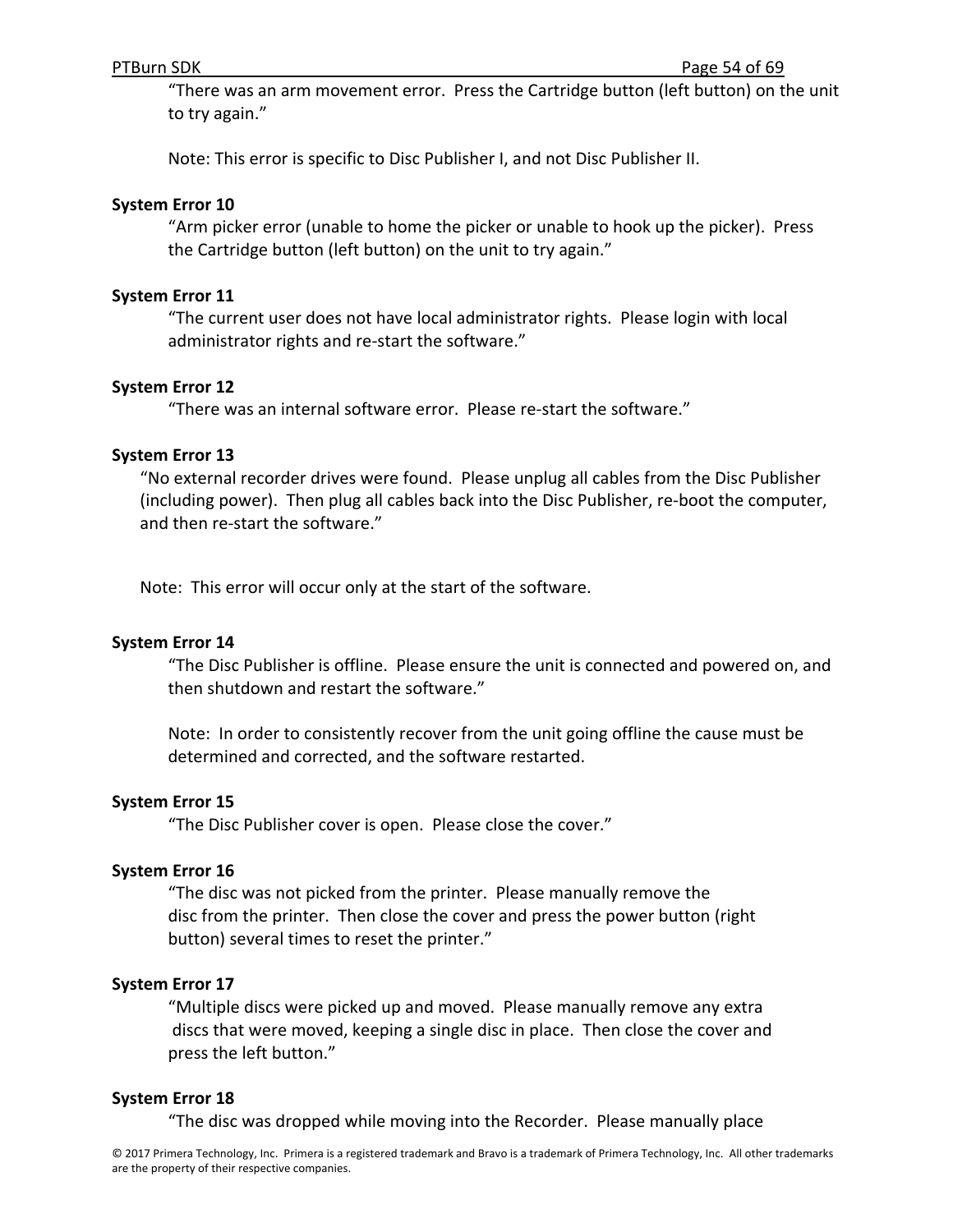the disc into the Recorder tray. Then close the cover and press the left button."

#### **System Error 19**

"The disc was dropped while moving into the Printer. Please manually place the disc into the Printer tray. Then close the cover and press the left button."

#### **System Error 20**

"The disc was dropped while moving into the Left Bin. Please manually place the disc into the Left Bin. Then close the cover and press the left button."

#### **System Error 21**

"The disc was dropped while moving to the Reject area (Front Slide). Please remove the dropped disc from the printer. Then close the cover and press the left button."

#### **System Error 22**

#### **\*\* Not used in Disc Publisher II \*\***

"The printer needs to be aligned. Would you like to align the printer now? Click "Yes" to align the printer, or "No" to quit the application.

#### **System Error 23**

#### **\*\* Not used in Disc Publisher II \*\***

"The color cartridge is invalid. To change the cartridge open the cover, press the "Cartridge" button, change the cartridge, close the cover and press "Ok" to continue.

#### **System Error 24**

## **\*\* Not used in Disc Publisher SE \*\***

"The black cartridge is invalid. To change the cartridge open the cover, press the "Cartridge" button, change the cartridge, close the cover and press "Ok" to continue.

#### **System Error 25**

## **\*\* Not used in Disc Publisher SE \*\***

"Both cartridges are invalid. To change the cartridges open the cover, press the "Cartridge" button, change the cartridge, close the cover and press "Ok" to continue.

#### **System Error 26**

## **\*\* Not used in Disc Publisher II \*\***

"No cartridges are installed. To install cartridges open the cover, press the "Cartridge" button, change the cartridge, close the cover and press "Ok" to continue.

## **System Error 27**

## **\*\* Only used on the DiscPublisher PRO/XRP \*\***

"The black cartridge is in the color cartridge holder. To change the cartridges open the cover, press the "Cartridge" button, change the cartridge, close the cover and press "Ok" to continue.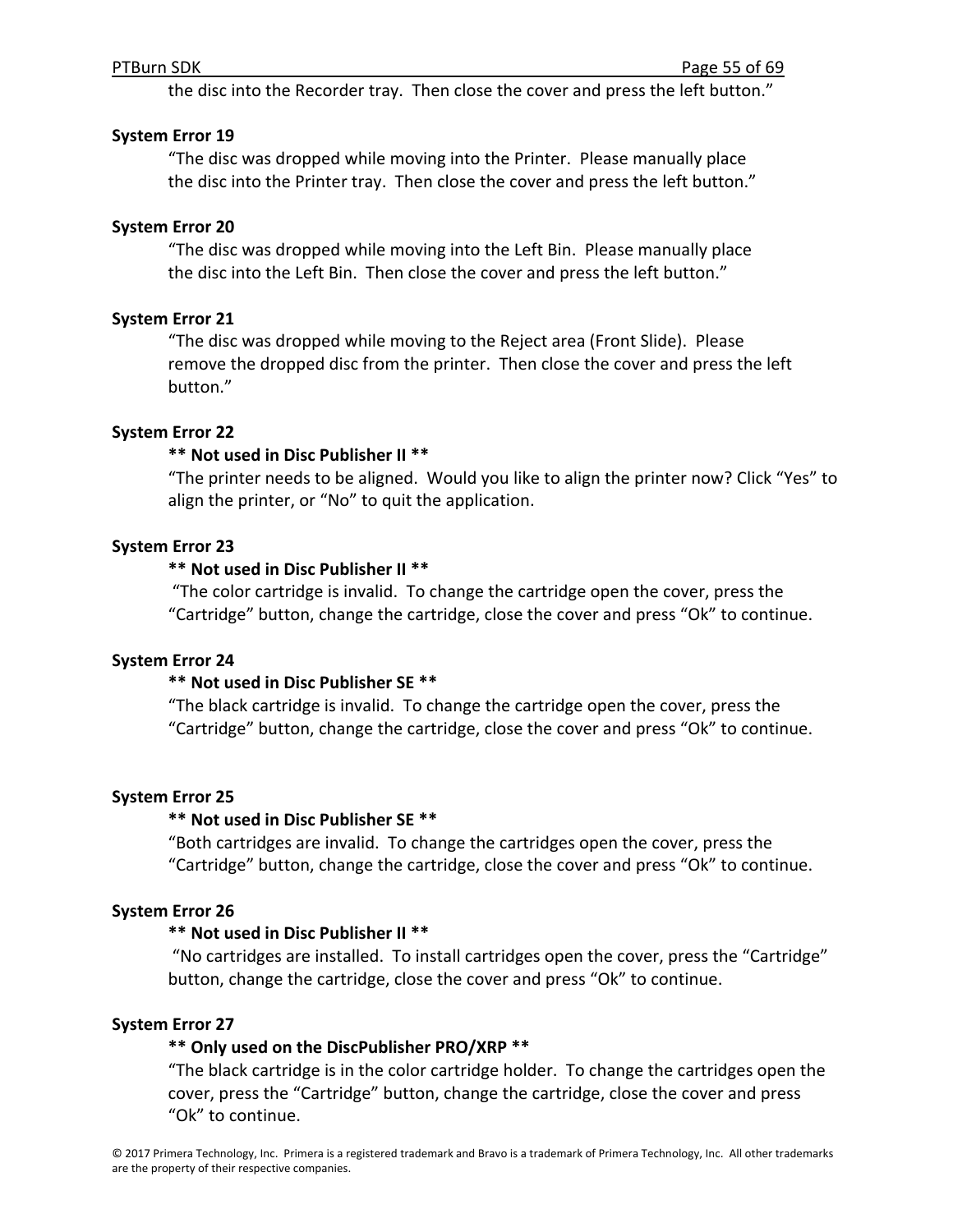#### **System Error 28**

#### **\*\* Only used on the DiscPublisher PRO/XRP \*\***

"The color cartridge is in the black cartridge holder. To change the cartridges open the cover, press the "Cartridge" button, change the cartridge, close the cover and press "Ok" to continue.

#### **System Error 29**

#### **\*\* Only used on the DiscPublisher PRO/XRP \*\***

"The cartridges are swapped (color in black and black in color holders). To change the cartridges open the cover, press the "Cartridge" button, change the cartridge, close the cover, and press "Ok" to continue.

#### **System Error 30**

#### **\*\* Only used on the DiscPublisher PRO/XRP \*\***

"This printer is not compatible with a pigment based cartridge. To change the cartridges open the cover, press the "Cartridge" button, change the cartridge, close the cover, and press "Ok" to continue.

#### **System Error 31**

## **\*\* Not used in Disc Publisher II \*\***

"The alignment print failed. Would you like to retry the alignment now? Click "Yes" to align the printer, or "No" to quit the application.

#### **System Error 32**

**\*\* Not used in the SDK \*\***

#### **System Error 33**

**\*\* Not used in the SDK \*\***

#### **System Error 34**

**\*\* Not used in the SDK \*\***

#### **System Error 35**

"WARNING: The color cartridge is Empty. To replace the cartridge, open the cover on the unit and press the left button. Then install the new cartridge and close the cover. To ignore the warning, press the left button."

#### **System Error 36**

"WARNING: The black cartridge is Empty. To replace the cartridge, open the cover on the unit and press the left button. Then install the new cartridge and close the cover. To ignore the warning, press the left button."

#### **System Error 37**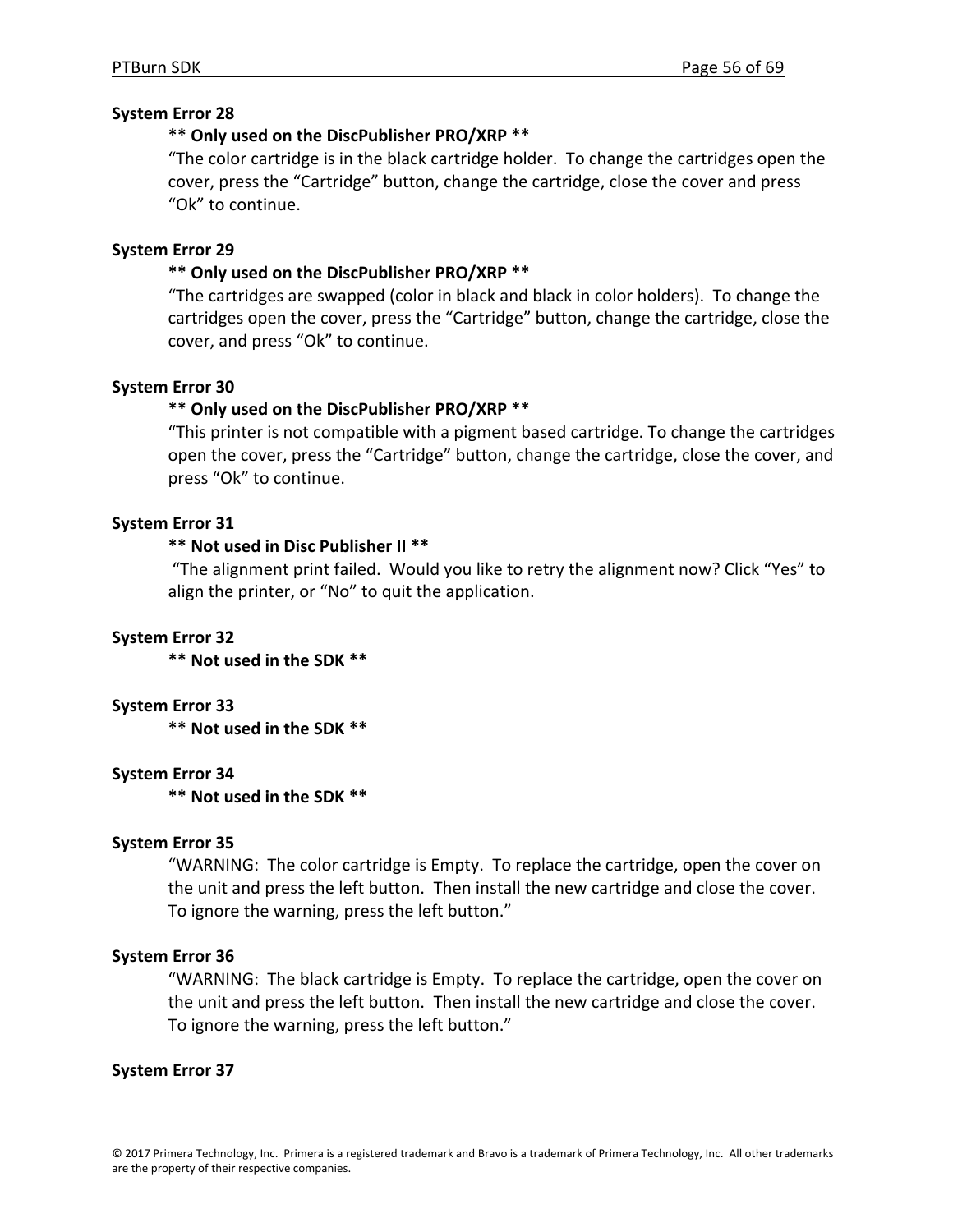"WARNING: Both cartridges are Empty. To replace the cartridge, open the cover on the unit and press the left button. Then install the new cartridge and close the cover. To ignore the warning, press the left button."

#### **System Error 38**

"The system timed out waiting for the printer to finish. The disc may not have been printed."

#### **System Error 39**

"The disc was dropped."

#### **System Error 40**

"The disc to be printed is missing from the printer tray. Please place the disc back into the printer tray and close the tray. NOTE: You can open/close the printer tray by pressing the left button with the cover closed."

#### **System Error 41**

**\*\* Not used in the SDK \*\***

#### **System Error 42**

"The robot is not responding."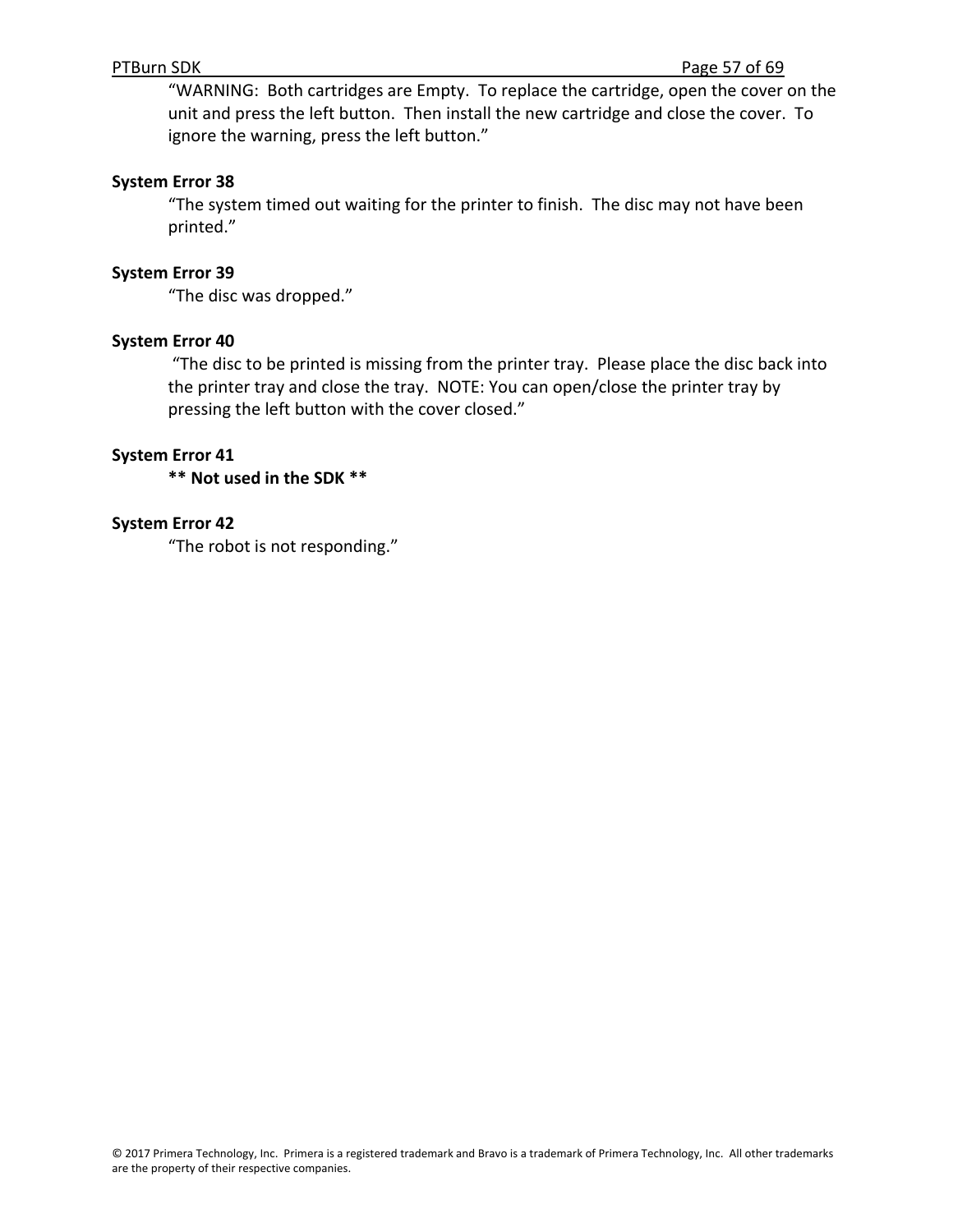## **Job/Disc Errors**

Job/Disc errors are defined in the table below. These are errors that either cause a job to fail, or cause a disc within a job to fail. A job error means the job did not complete successfully, whereas disc errors within a job will not cause the job to fail unless too many rejected discs in a row are encountered. PTBurn provides these error numbers and messages in each job's "Job Details" section of the Status file (See section IV of this document) with key values of JobErrorNumber and JobErrorString for job errors, and DiscErrorNumberX and DiscErrorStringX for disc errors (where X is an integer from 0 to 9). You may choose to use/display the error string provided, or develop your own, for each respective error.

| 2 Internal Job Processor error.                                                                 | Job         |
|-------------------------------------------------------------------------------------------------|-------------|
| 3 Internal robotics error.                                                                      | Job         |
| 4 The file/s you are trying to burn are invalid.                                                | Job         |
| 5 The number of files you are trying to burn exceeds the limit.                                 | Job         |
| 6 There is no burn file defined for this job.                                                   | Job         |
| 7 The print file is invalid.                                                                    | Job         |
| 8 The job request file is invalid.                                                              | Job         |
| 9 The status file is corrupted or invalid.                                                      | Job         |
| 10 The media (CD/DVD) is invalid.                                                               | <b>Disc</b> |
| 11 The media (CD/DVD) has insufficient space.                                                   | <b>Disc</b> |
| 12 The media (CD/DVD) is not blank.                                                             | <b>Disc</b> |
| 13 The drive failed to open/close.                                                              | Job         |
| 14 The drive failed to become ready in a reasonable time.                                       | <b>Disc</b> |
| 15 The drive selected is not a robotically controlled drive.                                    | Job         |
| 16 The job was aborted.                                                                         | Job         |
| 17 The DVD structure was invalid.                                                               | Job         |
| 18 Error recording the disc, see the log file for further information.                          | <b>Disc</b> |
| 19 Error verifying the disc, see the log file for further information.                          | Disc        |
| 20 The number of allowable rejects was exceeded.                                                | Job         |
| 21 The session of a mulitsession disc is invalid.                                               | Job         |
| 22 This client (You) are not authorized to use the server and there are no licenses availab Job |             |
| 23 Error processing client message.                                                             | Job         |
| 24 An unknown job type was attempted.                                                           | Job         |
| 25 A critical key or value in the job request was invalid                                       | Job         |
| 26 The temporary folder has exceeded its limit.                                                 | Job         |
| 27 The CDText you attempted to use is invalid.                                                  | Job         |
| 28 The print application is not installed.                                                      | Job         |
| 29 The print file does not exist.                                                               | Job         |
| 30 Invalid cartridge/s for the print file specified.                                            | Job         |
| 31 Insufficient space in the read disc location.                                                | <b>Disc</b> |
| 32 Error reading the disc, see the log file for further information.                            | <b>Disc</b> |
| 33 The PVD data is invalid                                                                      | Job         |
| 34 Invalid job type for specifying PVD Data                                                     | Job         |
| 35 Error creating disc image                                                                    | Job         |
| 36 Unable to get status                                                                         | Job         |
| 37 Feature not supported                                                                        | Job         |
| 38 Invalid Job ID                                                                               | Job         |
| 39 String too long                                                                              | Job         |
| 40 There was a printing exception                                                               | Job         |

© 2017 Primera Technology, Inc. Primera is a registered trademark and Bravo is a trademark of Primera Technology, Inc. All other trademarks are the property of their respective companies.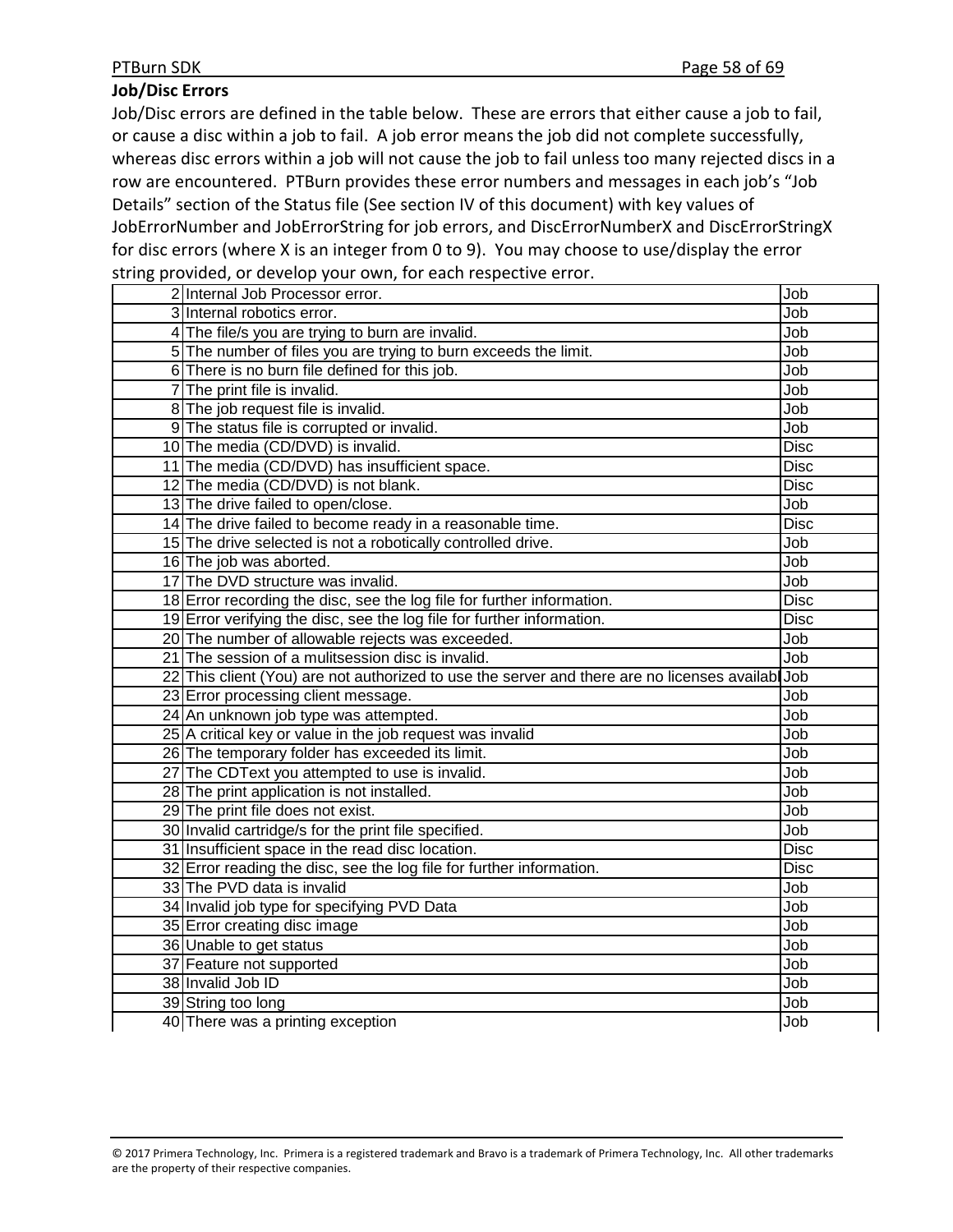#### Job/Disc Error Descriptions

#### **Job/Disc Error 1**

This error indicates a problem with the recording engine module. This error will cause the job to fail.

## **Job/Disc Error 2**

This error indicates a problem with the JobProcessor.dll module. This error will cause the job to fail.

## **Job/Disc Error 3**

This error indicates a problem with the PxRobo.dll module. This error will cause the job to fail.

## **Job/Disc Error 4**

This error will occur when an invalid burn file/s is specified. An invalid file error can be caused by missing files, corrupt files, or files that are not in the correct format for the job requested. This error will cause the job to fail.

## **Job/Disc Error 5**

The maximum files/folders that can be burned is 99. However, files that are contained within a folder that is specified do not count towards the maximum. This error will cause the job to fail.

## **Job/Disc Error 6**

The error will occur when there is no data files/folder in a job. This error will cause the job to fail.

## **Job/Disc Error 7**

This error will occur when an invalid print file is specified. An invalid print file could be a file that is not one of the following types: .std, .bmp, .jpg, or .prn. This can also occur with a .prn file that was not created for the printer being used. This error will cause the job to fail.

## **Job/Disc Error 8**

This error will occur when an invalid Job Request File is specified. This could be the result of a missing or locked file. This error will cause the job to fail.

## **Job/Disc Error 9**

This error will not occur in the SDK version of PTBurn.

## **Job/Disc Error 10**

This error will occur when attempting to burn to invalid media. This could be the result of a flipped disc or an unreadable disc. This error will cause the disc to fail.

## **Job/Disc Error 11**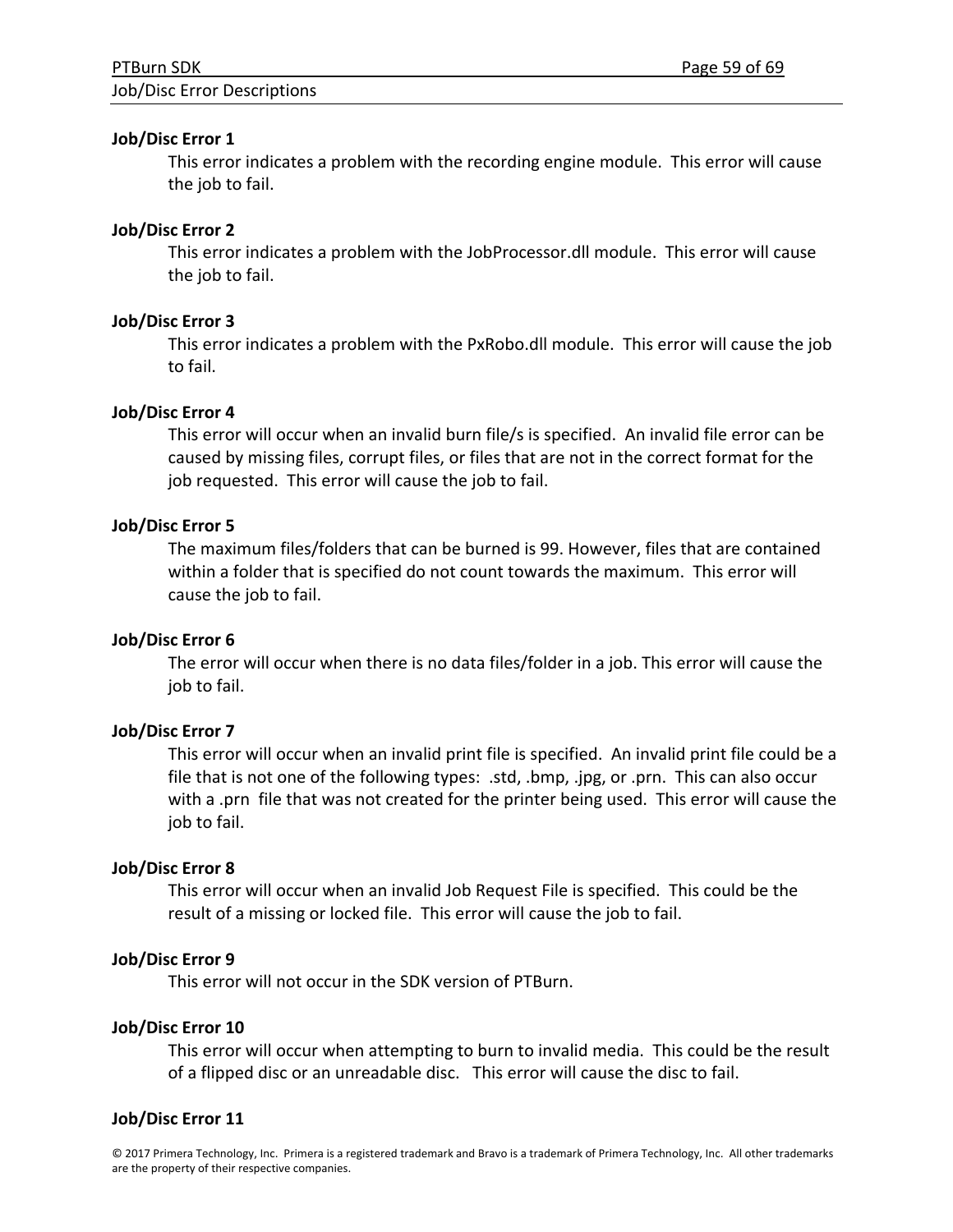This error will occur when attempting to burn more data than is available on the recordable media. This error will cause the disc to fail.

#### **Job/Disc Error 12**

This error will occur when attempting to burn data to a disc that is not blank and the key RejectIfNotBlank (in the jrq file) is set to YES. This error will cause the disc to fail.

#### **Job/Disc Error 13**

This error will occur when the drive fails to respond to open/close commands. This error will cause the job to fail.

#### **Job/Disc Error 14**

This error will occur when a drive fails to become ready after the disc has been inserted. This is usually the result of poor/unreadable media (making it similar to Job/Disc Error 10). This error will cause the disc to fail.

#### **Job/Disc Error 15**

This error will occur when the drive that is being used for a job is not the drive in the Disc Publisher. This error can occur when the Disc Publisher drive is not seen by the server, and there is another external recorder on the system. This error will cause the job to fail.

#### **Job/Disc Error 16**

This error will occur if the job is aborted by the user.

#### **Job/Disc Error 17**

This error will occur when the VIDEO\_TS or AUDIO\_TS structures do not respect the DVD‐Video or DVD‐Audio rules. This error will cause the job to fail.

#### **Job/Disc Error 18**

This error will occur when the engine reports an error recording the disc. This error will also be accompanied by Sector, Sense, ASC, and ASCQ values. This error will cause the disc to fail.

#### **Job/Disc Error 19**

This error will occur when the engine reports an error verifying the disc. This error will also be accompanied by Sector, Sense, ASC, and ASCQ values. This error will cause the disc to fail.

#### **Job/Disc Error 20**

This error will occur when the maximum allowable reject limit has been reached. This error will cause the job to fail.

#### **Job/Disc Error 21**

This error will occur when the session of a multisession disc is invalid. This error will cause the job to fail.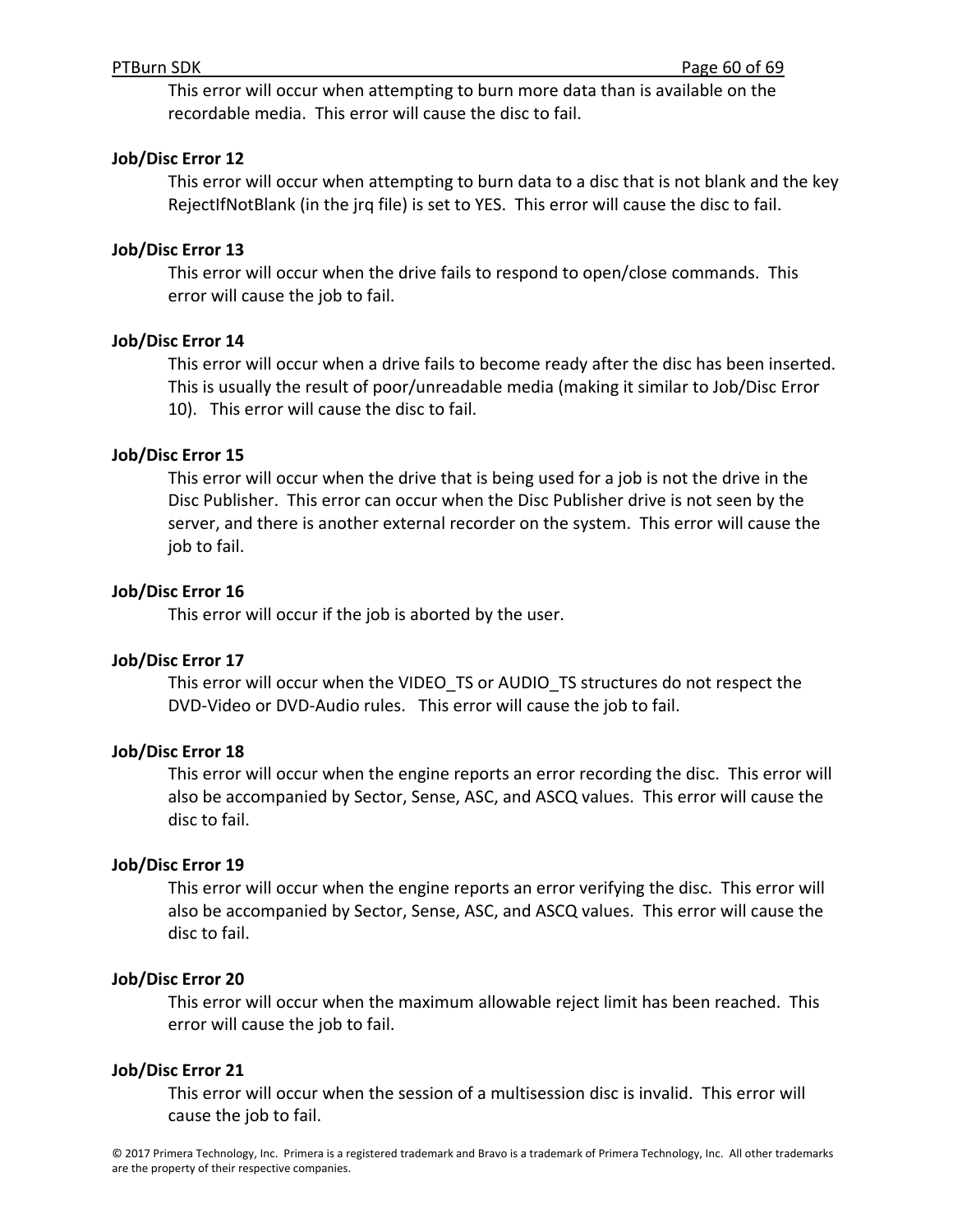#### **Job/Disc Error 22**

This error will not occur in the SDK version of PTBurn.

#### **Job/Disc Error 23**

This error will occur if there is an error processing a client message. This error will cause the job to fail.

## **Job/Disc Error 24**

This error will occur if an unknown job type is specified in the .jrq file. This error will cause the job to fail.

#### **Job/Disc Error 25**

This error will occur if a critical key in the jrq file is invalid. This error will cause the job to fail.

#### **Job/Disc Error 26**

This error will occur if the temporary storage area for the application runs out of space. This error will cause the job to fail.

#### **Job/Disc Error 27**

This error will occur if the CD Text is in an invalid format or exceeds the maximum CD Text length (6000 bytes). This error will cause the job to fail.

## **Job/Disc Error 28**

This error will occur if the CD printing application is not installed and the job requires the printing application. This error will cause the job to fail.

#### **Job/Disc Error 29**

This error will occur if the print file specified in the jrq file does not exist. This error will cause the job to fail.

#### **Job/Disc Error 30**

This error will occur if an improper ink cartridge is installed for the print file you are attempting to print (e.g. only the Black cartridge is installed but you are attempting to print with Color).

#### **Job/Disc Error 31**

This error will occur if the location the you specify to read the data to in a read job does not have sufficient space for the data. This error will cause the disc to fail.

#### **Job/Disc Error 32**

This error will occur when the engine reports an error reading the disc. This error will also be accompanied by Sector, Sense, ASC, and ASCQ values. This error will cause the disc to fail.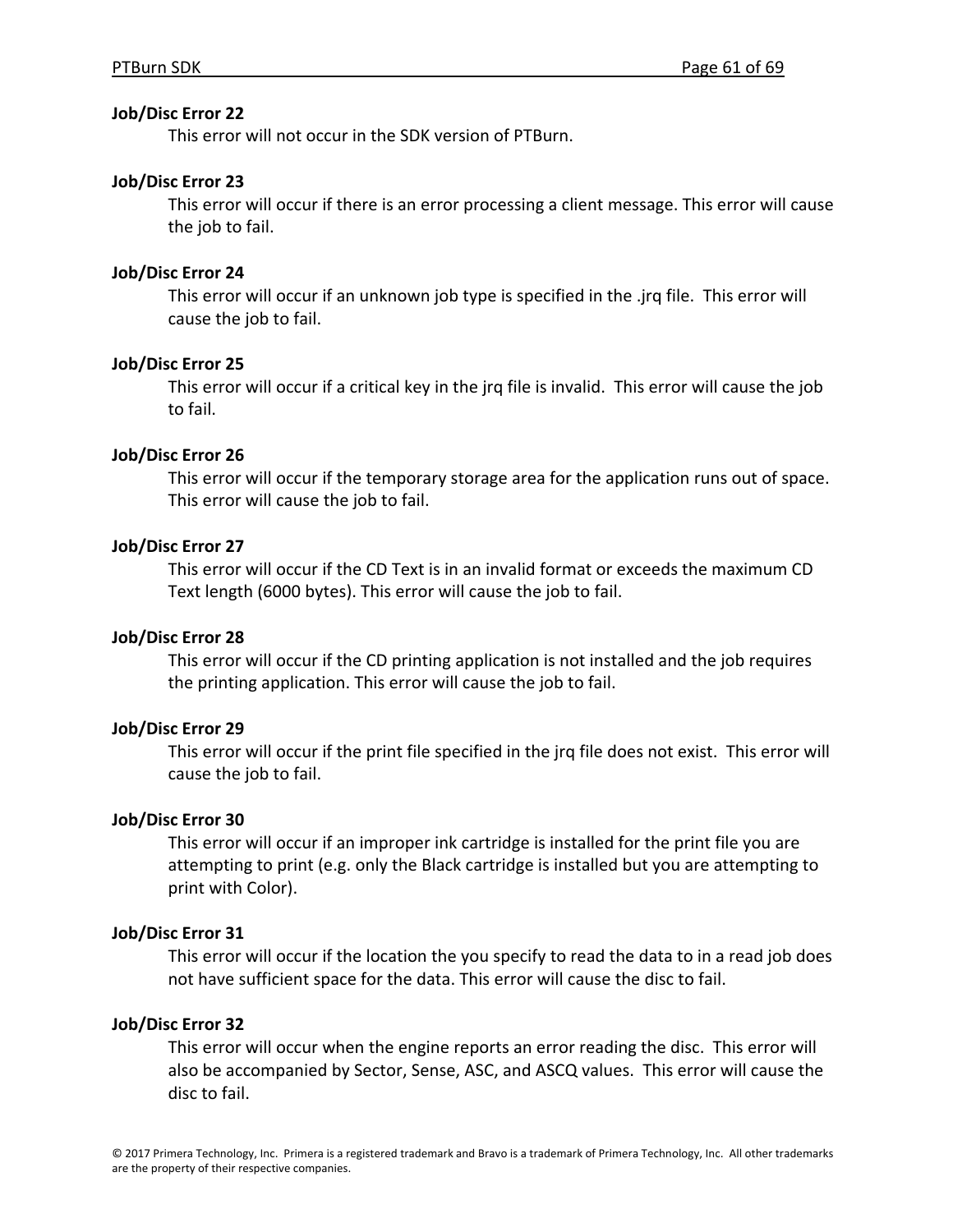## **Job/Disc Error 33**

This error will occur if a PVD field is invalid. This is usually the result of a field being too large. This error will cause the job to fail.

#### **Job/Disc Error 34**

This error will occur if PVD fields are specified for any jobs except Data Disc Jobs. This error will cause the job to fail.

#### **Job/Disc Error 35**

This error will occur if the disc image cannot be created. This error will cause the job to fail.

#### **Job/Disc Error 36**

This error will occur if status cannot be obtained from the unit.

#### **Job/Disc Error 37**

This error will occur if a robot action is requested, but the robot does not support the action.

#### **Job/Disc Error 38**

This error will occur if an incorrect Job ID is specified. This error will cause the job to fail.

#### **Job/Disc Error 39**

This error will occur if a merge field string is too long (>260 characters). This error will cause the job to fail.

#### **Job/Disc Error 40**

This error will occur if there is a fatal problem that happens during printing.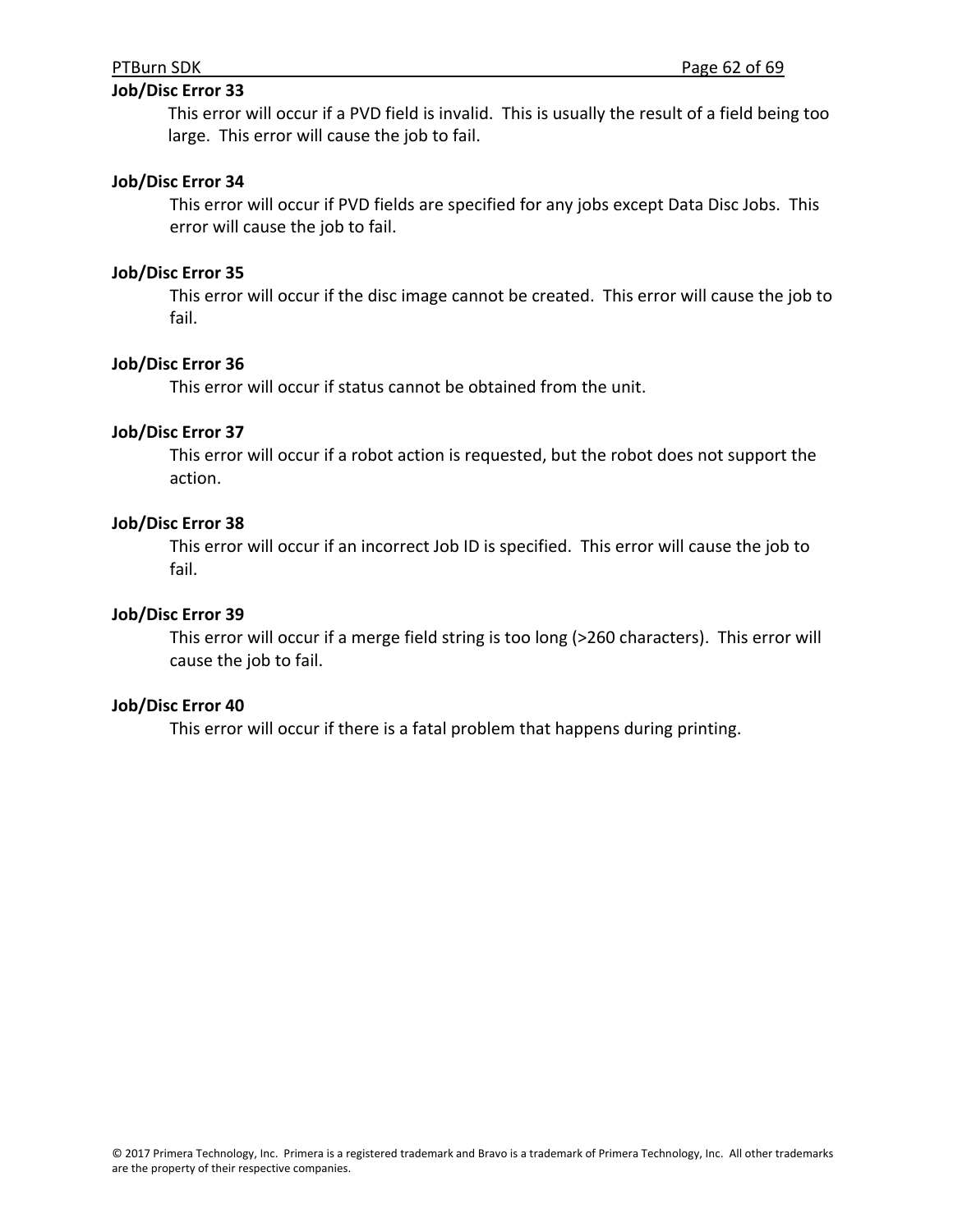# **Burn Engine Errors**

Errors from the burn engine are also recorded in the Log file. These errors are differentiated from Job and System errors by their surrounding syntax. For example "Error 33 returned from PrimoSDK\_RunningStatus"

| PRIMOSDK_OK            | 0              | The operation completed successfully.                                                                                                 |
|------------------------|----------------|---------------------------------------------------------------------------------------------------------------------------------------|
| PRIMOSDK_CMDSEQUENCE   | 1              | The function was used in the incorrect sequence. Another<br>PrimoSDK API is required before calling this function.                    |
| PRIMOSDK_NOASPI        | $\overline{2}$ | The ASPI layer is not loading or is in error.                                                                                         |
| PRIMOSDK_INTERR        | 3              | An internal error occured.                                                                                                            |
| PRIMOSDK_BADPARAM      | $\overline{4}$ | The function was passed an invalid parameter.                                                                                         |
| PRIMOSDK_ALREADYEXIST  | 6              | The function was passed a pointer to a directory element<br>that already exists in the target data structure.                         |
| PRIMOSDK_NOTREADABLE   | $\overline{7}$ | The function was passed a pointer to source file that either<br>cannot be found or is not readable.                                   |
| PRIMOSDK_NOSPACE       | 8              | Completion of the operation would result in too many files<br>for the system memory.                                                  |
| PRIMOSDK_INVALIDMEDIUM | 9              | The function was passed a pointer to a target unit<br>containing media that is not blank.                                             |
| PRIMOSDK_RUNNING       | 10             | The operation whose status is being queried is currently<br>running.                                                                  |
| PRIMOSDK_BUR           | 11             | The unit whose status is being queried went into buffer<br>underrun.                                                                  |
| PRIMOSDK_SCSIERROR     | 12             | The unit whose status is being queried experienced a<br>communication error.                                                          |
| PRIMOSDK_UNITERROR     | 13             | The SCSI command sent by the function returned a check<br>condition.                                                                  |
| PRIMOSDK_NOTREADY      | 14             | The function was passed a pointer to a unit that is not<br>ready.                                                                     |
| PRIMOSDK_INVALIDSOURCE | 16             | The function was passed a pointer to a disc or file that is<br>not valid.                                                             |
| PRIMOSDK_INCOMPATIBLE  | 17             | The function was passed a pointer to an image from a type<br>of disc that is not compatible with the capabilities of the<br>recorder. |
| PRIMOSDK_FILEERROR     | 18             | The function was passed a pointer to a file that cannot be<br>found.                                                                  |
| PRIMOSDK_ITSADEMO      | 23             | The operation requested by the function would exceed the<br>limits allowed by the Demo version of PrimoSDK.                           |
| PRIMOSDK_USERABORT     | 24             | The operation whose status is being queried was aborted<br>because of a call with the PRIMOSDK_ABORT flag.                            |
| PRIMOSDK_BADHANDLE     | 25             | The function was passed an invalid PrimoSDK handle.                                                                                   |
| PRIMOSDK_BADUNIT       | 26             | The function was passed a pointer to a unit that does not<br>exist.                                                                   |
| PRIMOSDK_ERRORLOADING  | 27             | An error occurred while reading the directory of the                                                                                  |

© 2017 Primera Technology, Inc. Primera is a registered trademark and Bravo is a trademark of Primera Technology, Inc. All other trademarks are the property of their respective companies.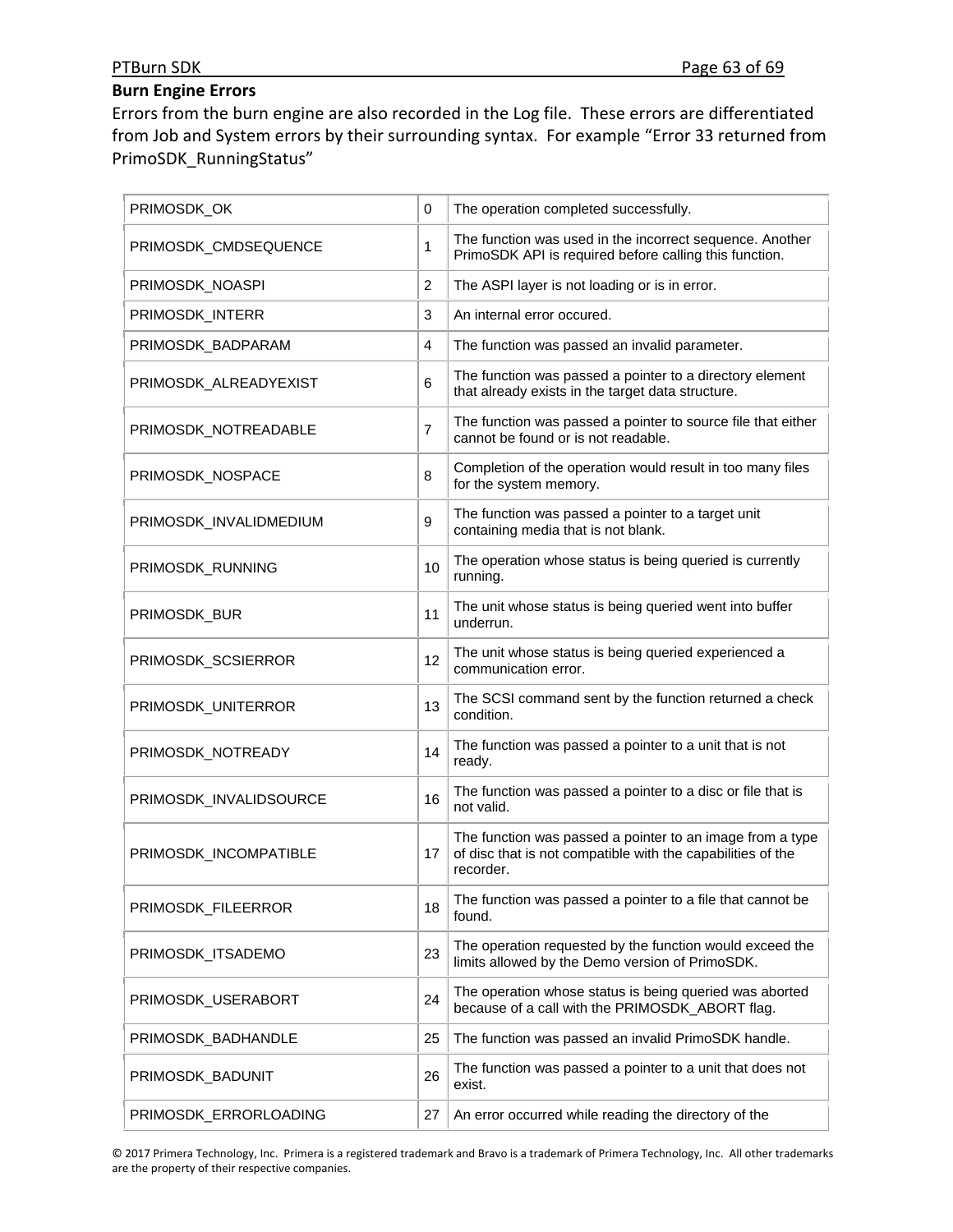|                                |    | specified session/border.                                                                                              |
|--------------------------------|----|------------------------------------------------------------------------------------------------------------------------|
| PRIMOSDK NOAINCONTROL          | 29 | AIN control cannot be activated, typically because<br>PrimoSDK is running under WinASPI instead of PxHelper.           |
| PRIMOSDK READERROR             | 30 | The unit whose status is being queried reported a reading<br>error.                                                    |
| PRIMOSDK WRITEERROR            | 31 | The unit whose status is being queried reported a writing<br>error.                                                    |
| PRIMOSDK TMPOVERFLOW           | 32 | A temporary file went into overflow.                                                                                   |
| PRIMOSDK DVDSTRUCTERROR        | 33 | A data structure includes a VIDEO_TS or AUDIO_TS<br>folder that is not compliant with DVD-Video or DVD-Audio<br>rules. |
| PRIMOSDK FILETOOLARGE          | 34 | The function was passed a pointer to a file that is bigger<br>than 9.99 GB for UDF or 4 GB for ISO.                    |
| PRIMOSDK_CACHEFULL             | 35 | Not currently used.                                                                                                    |
| PRIMOSDK_FEATURE_NOT_SUPPORTED | 36 | The device does not support the requested feature.                                                                     |
| PRIMOSDK FEATURE DISABLED      | 37 | Use of the requested feature is not included in the license<br>under which the SDK was provided.                       |
| PRIMOSDK CALLBACK ERROR        | 38 | Returned from the caller's callback function to terminate<br>stream.                                                   |
| PRIMOSDK PROTECTEDWMA          | 39 | Returned if application does not have permission to burn<br>specified WMA file.                                        |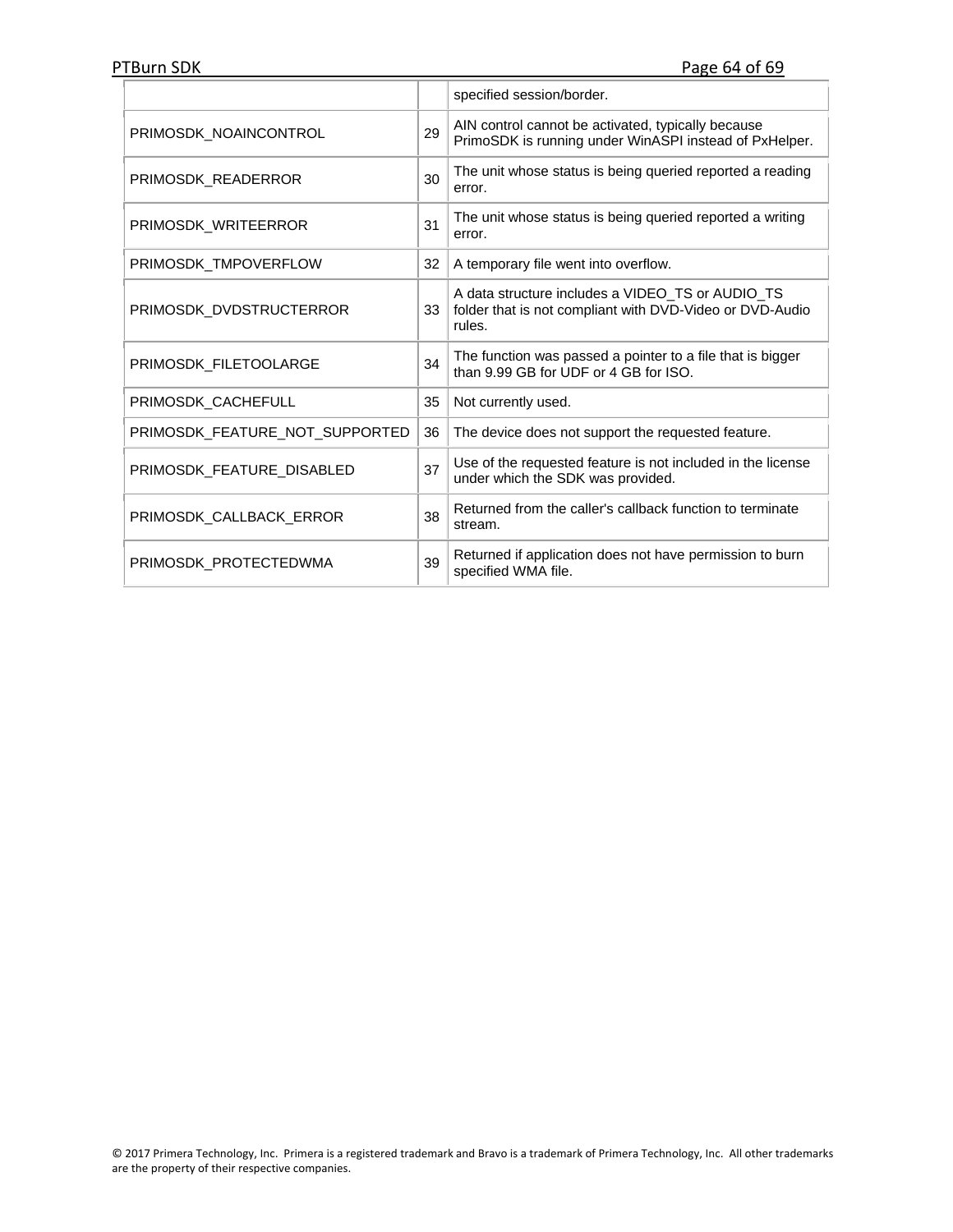# **9 Appendix D: Loading/Unloading Override**

PTBurn now allows an external program to override disc load/unload functionality. This is useful if you want to do some external processing of the disc, either before recording or after recording. This also allows the ability to load discs into the drive so an external program can read information from the drive (without performing any recording). An example of one use of this functionality is detailed below.

*NOTE: If you do not need burning capabilities, then you may want to consider using the PTRobot DLL for moving discs around instead of using the PTBurn SDK.*

PTBurn SDK Load/Unload Override example:

The user wants to run their own "special" verification procedure on the disc. They want this procedure to run prior to unloading the disc to the printer and want to be able to control whether the disc passes or fails based on their verification.

- User submits a Recording/Printing job with LoadUnloadOverride = YES.
- Once the disc is loaded, PTBurn will set the following values in the Job specific status section:

[JobXYZ] LoadDiscState0 = 1 LoadDiscDrive0 = F

- This notifies the client that the disc is loaded in drive F: and in a hold state until the client releases the hold state. The user could do some special procedure on the disc at this point if they desire.
- The user releases the hold state by sending the "Process Disc" message. For this example the message file must be called JobXYZ.ptm and the contents are shown below. The DiscID is the value of X from the LoadDiscStateX in the status file.

```
Message= PROCESS_DISC   
DiscID=0
```
• Once PTBurn processes the "Process Disc" message the .ptm file is deleted and the Job specific status section is updated as follows:

> [JobXYZ] LoadDiscState0 = 2 LoadDiscDrive0 = F

• At this point PTBurn will process the recording portion of the job as it was specified in the .JRQ file. If no recording is specified in the JRQ file, the PTBurn will skip over the recording phase.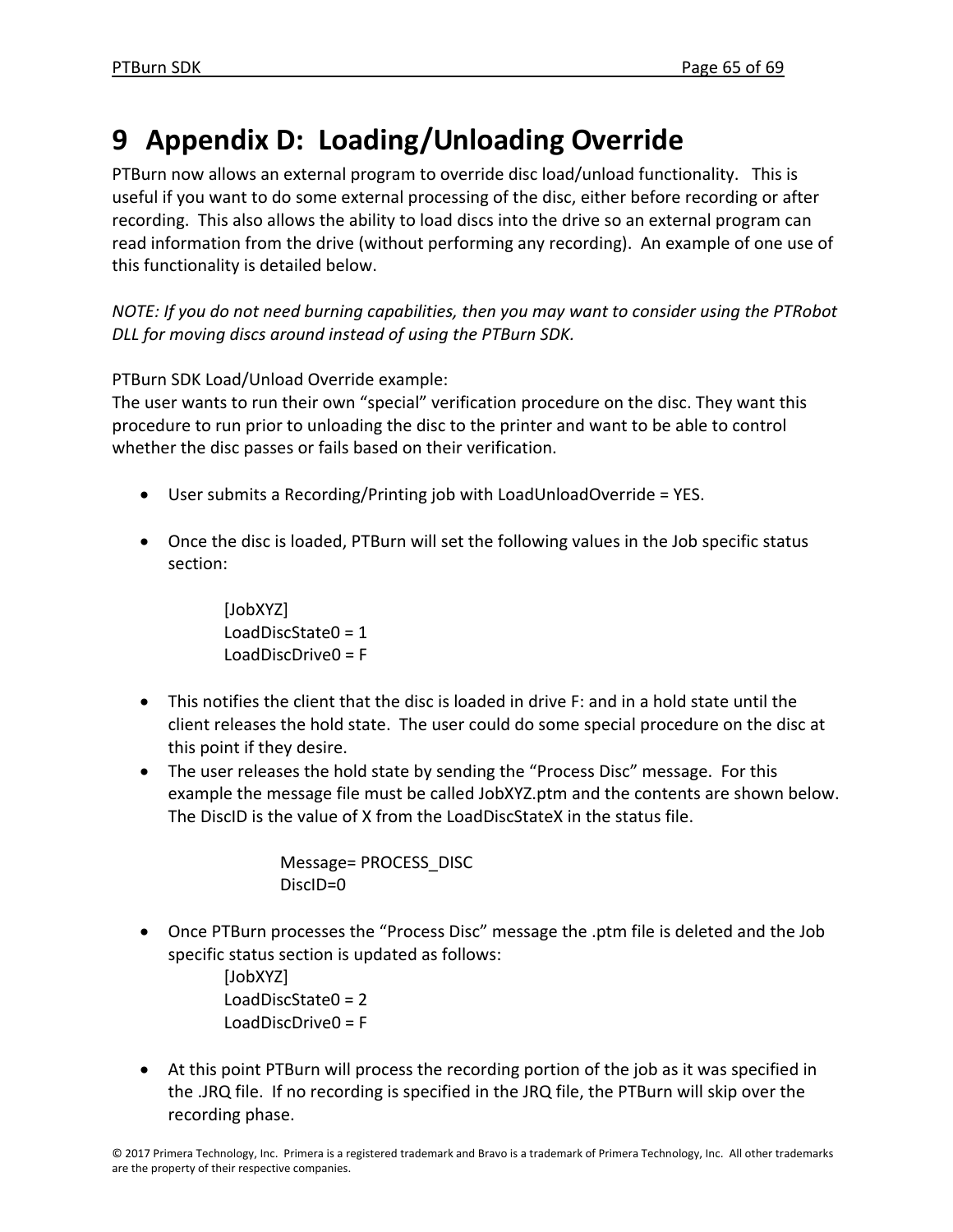- Once completed, PTBurn will enter a hold state with the job status section as follows: [JobXYZ] LoadDiscState0 = 3 LoadDiscDrive0 = F
- At this point, the client can perform his "special" verification procedure on the disc.
- If the user's special verification procedure fails, the client can send the "Reject Disc" message as detailed below. This will cause the hold state to end, and the disc will fail and be rejected appropriately. The contents of JobXYZ.ptm would be:

Message= REJECT\_DISC DiscID=0

• However, if the user's special verification passes, the client can send the "Unload Disc" message as detailed below. This will cause the hold state to end. The job will continue with printing if the JRQ file specifies that the disc be printed on. Otherwise, the disc will be unloaded to the output. Here are the contents of JobXYZ.ptm:

> Message= UNLOAD\_DISC DiscID=0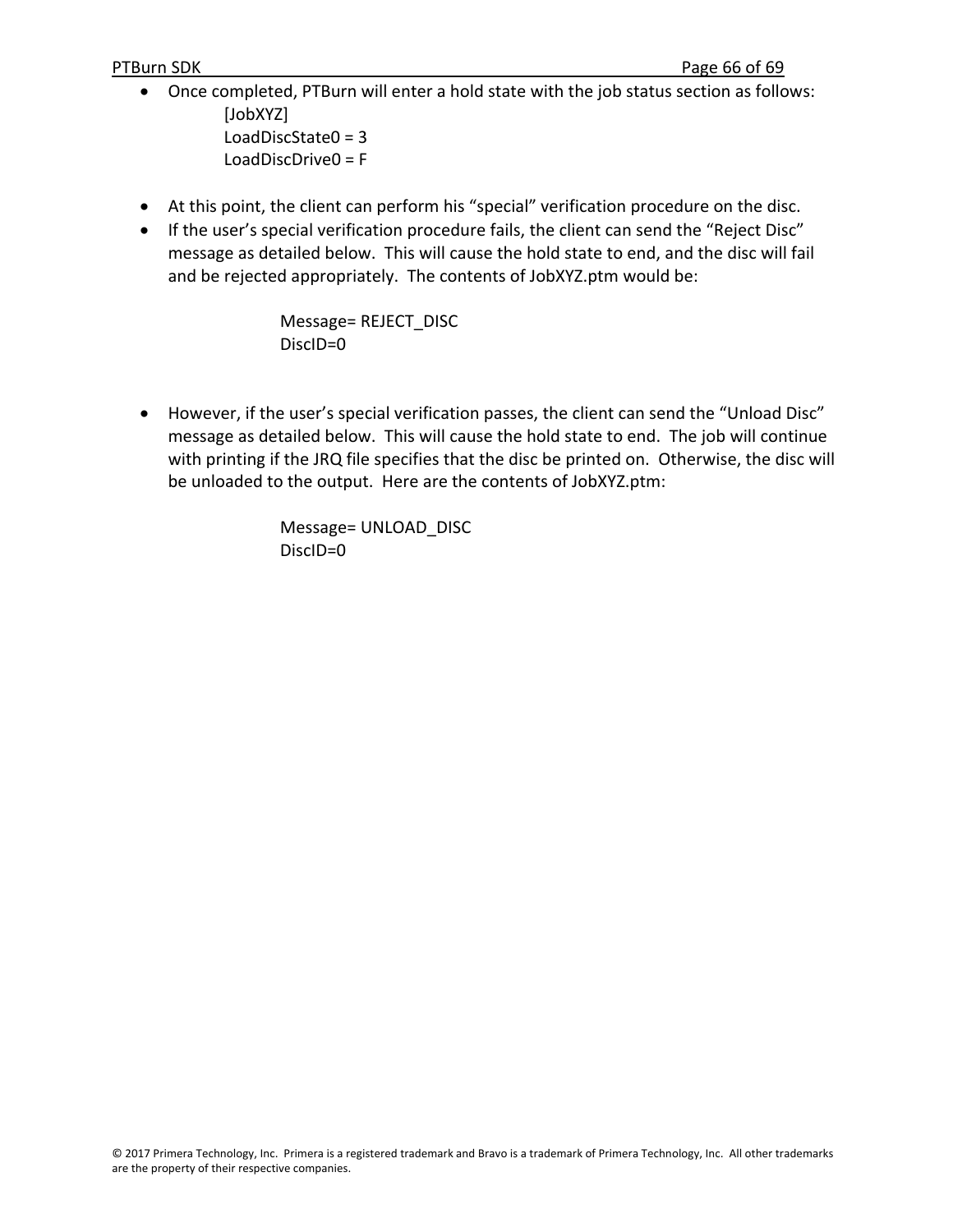# **10 Revision History**

## 3/06/17 ‐ document version 3.2.5

- Added 4200 and SE-3 Robot types to status output
- Added new cartridge type for the Lotus cartridge

## 9/20/11 – document version 3.24

• Added a Clean Cartridges .PTM command in section 4.16

## 4/6/11 – document version 3.23

- Added Job Error 40 in Appendix C
- Added 4100 XRP Robot Type in Section 3.1.3.2
- Added JobState in Section 3.2.4.12

# $2/4/11$  – document version 3.22

- Updated ink level information for 4‐Cartridge robots (sections 3.1.3.8 & 3.1.3.9 & 3.2.5.20 & 3.2.5.21)
- Added new RobotType to section 3.1.3.2
- Added ISRC capability for Audio discs (section 2.1.5)
- Added CD-Text capability for Audio discs (Sections 2.1.43 to 2.1.48)
- Added missing documentation for CurrentStatusState in section 3.2.4.20
- Updated information for ReadDataFormat (2.1.20) and CreateSubFolders (2.1.21)
- Moved Section 2.3 and consolidated with 5.1. Updated section 5.2
- Updated Section 1 to notify the existence of both Unicode and MBCS versions of PTBurn

9/16/10 – document version 3.2.1

• Updated options for JobStartup

## 8/10/10 – document version 3.2.0

- Added new keys to PTSetup.in in 5.0
	- o DrivesToUse
	- o KioskMode
	- o LIghtState
- Added best practices section.

# 2/17/10 – document version 3.1.0

• PathTo, PathFrom and DPI keys were incorrect in 4.11 and 4.12. Added Burn Engine Error Code Table in Appendix C.

11/12/09 – document version 3.0.9

- Updated Introduction to include Disc Publisher Pro Xi‐Series
- Updated Introduction to include Windows 7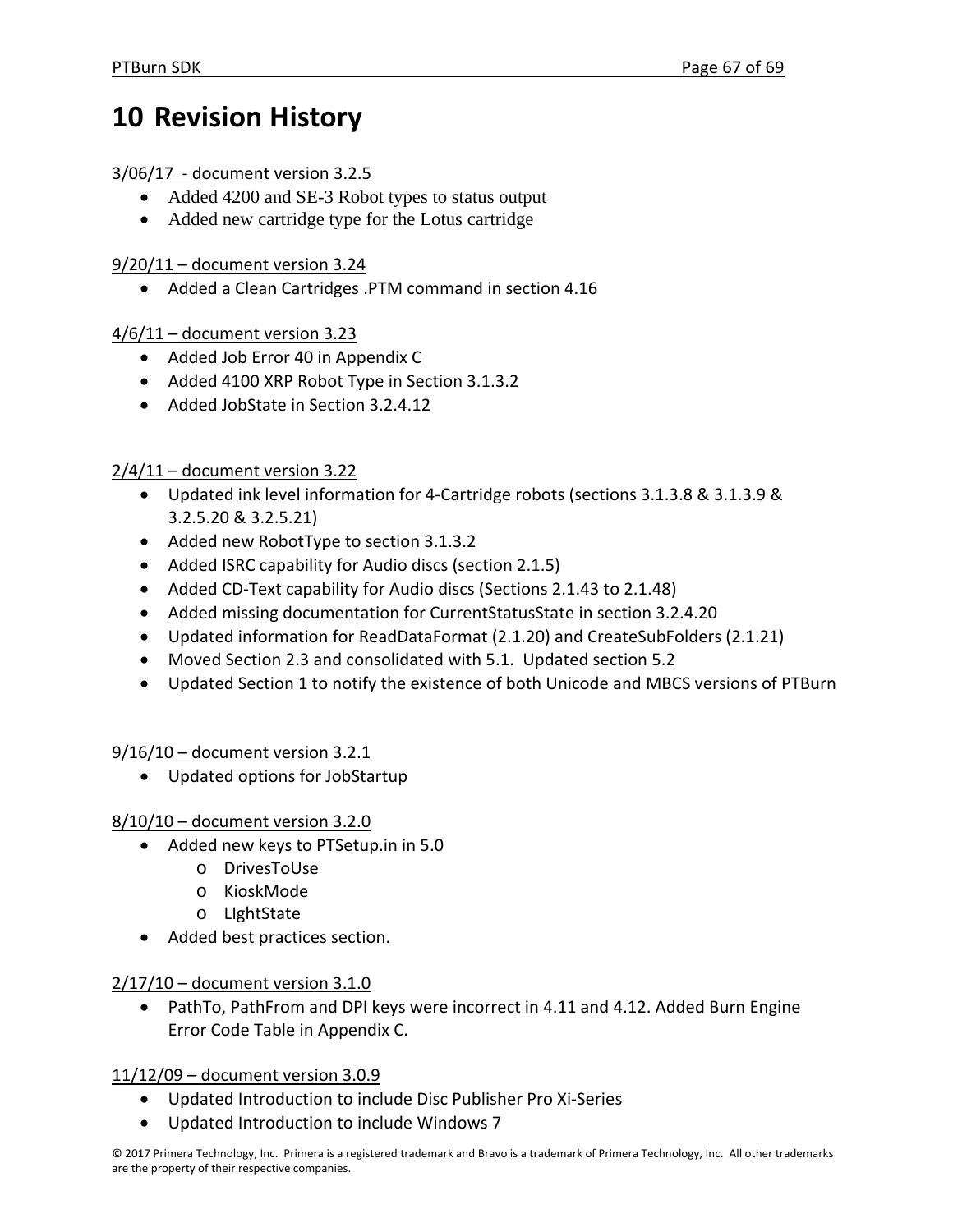9/21/09 – document version 3.0.8

- Added Section 2.1.42 for PrintReject Key.
- 4/24/09 document version 3.0.7
	- Added Section 2.1.41 for key RobotName. The functionality already existed for specifying a particular robot, but the key had not been documented.
- 12/31/08 document version 3.0.6
	- Updated Section 2.1.33 to note the need for the DiscType key when doing pre‐ mastering of a DVD.

## 11/7/08 – document version 3.0.5

• Updated Appendix C to define more system and job/disc errors

## 6/20/08 – document version 3.0.4

- Updated Section 2.1.3 to note that the Importance key now allows values up to 400.
- Updated Section 2.1.41 to clarify how merging works with SureThing
- Updated Section 3.1.2.9 with CartridgeType values
- Updated Section 3.2.3.18 for LoadDiscState
- Added Section 3.2.4.21 DriveLetter to get the drive letter for the recorder.
- Updated several of the Status file sections to clarify.
- Added UDF250 & UDF260 options to DataImageType.

## 1/28/08 – document version 3.0.3

- Added Section 3.1.3
- Added Set/Clear Kisok mode message (4.15) and corresponding status (3.1.2.11)
- Changed "Error" key to "SysErrorNumber" (3.1.2.5)
- Added Server Tick Count (3.1.3.1)
- Added StatusFrequency key to PTSetup.INI in case the developer wants to change how often the status is updated. (Appendix A)

## 9/20/07 ‐ document version 3.0.2

- Updated Appendix 6 to reflect the changes in installing the service versus the old PTBurn application.
- Removed the CDText Keys. They will not be supported in the first version of PTBurn 3.0 and will be added in a future release.

## 9/13/07 ‐ document version 3.0.1

• Updated section 2.1.5 to show the new feature of copying source files/folders while changing the destination file and/or folder names.